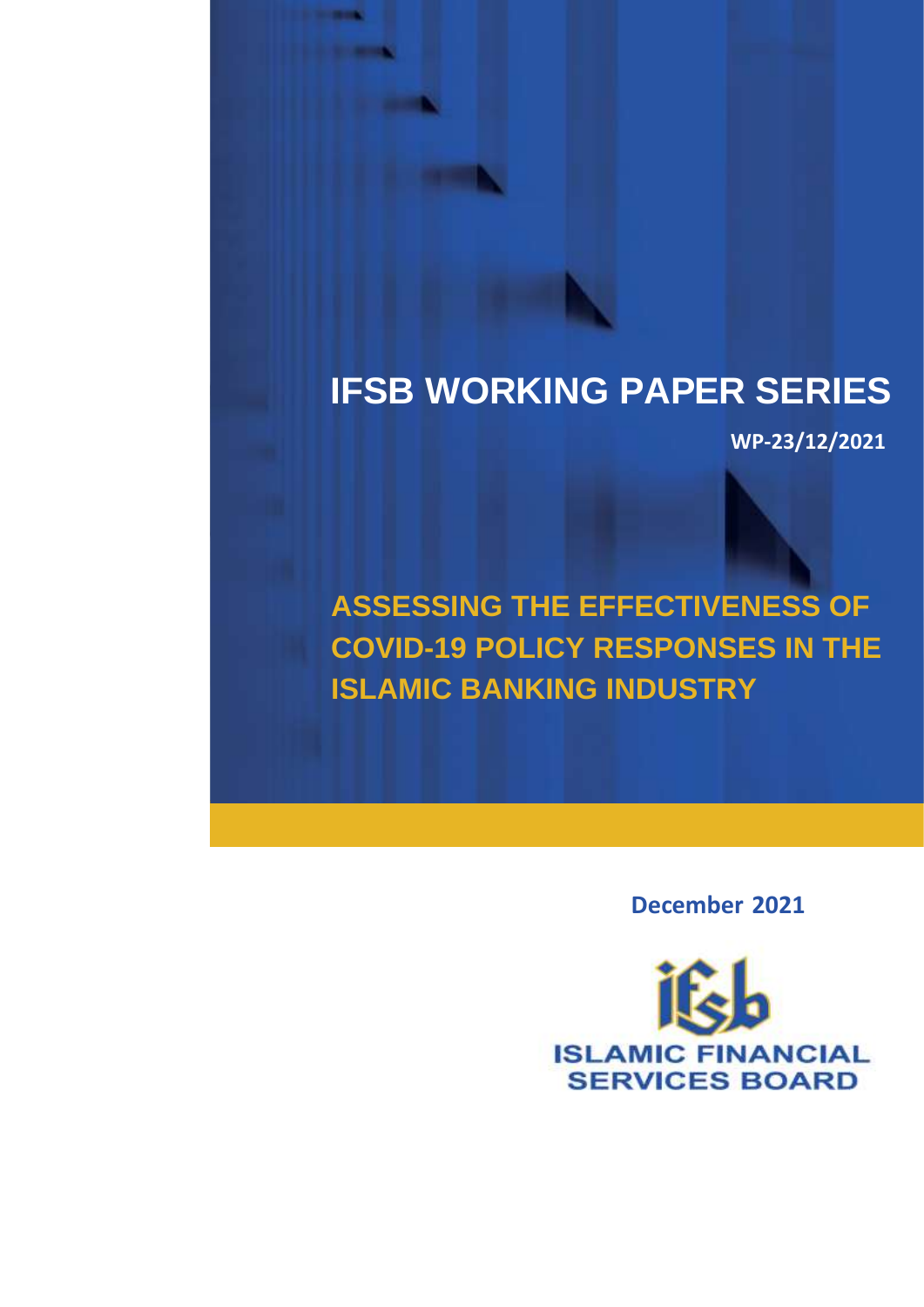### **IFSB WORKING PAPER SERIES**

### **Technical and Research Department**

**WP-23/12/2021**

## **ASSESSING THE EFFECTIVENESS OF COVID-19 POLICY RESPONSES IN THE ISLAMIC BANKING INDUSTRY**

Abideen Adeyemi Adewale

**December 2021**

Correspondence email[: research@ifsb.org](mailto:research@ifsb.org)

The author would like to thank the members of the IFSB Technical Committee which reviewed and approved the paper. The author is also grateful to Muhamad Nur Faaiz Fatha Achsani and Md. Alamgir Hossain for providing research assistance. Thanks to the Technical and Research Department of the IFSB Secretariat for providing support in the drafting and publishing of the paper. Finally, the author is grateful to the regulatory and supervisory authorities, multilateral bodies, and institutions offering Islamic financial services that are members of the IFSB for providing useful comments on the draft paper during members' consultation.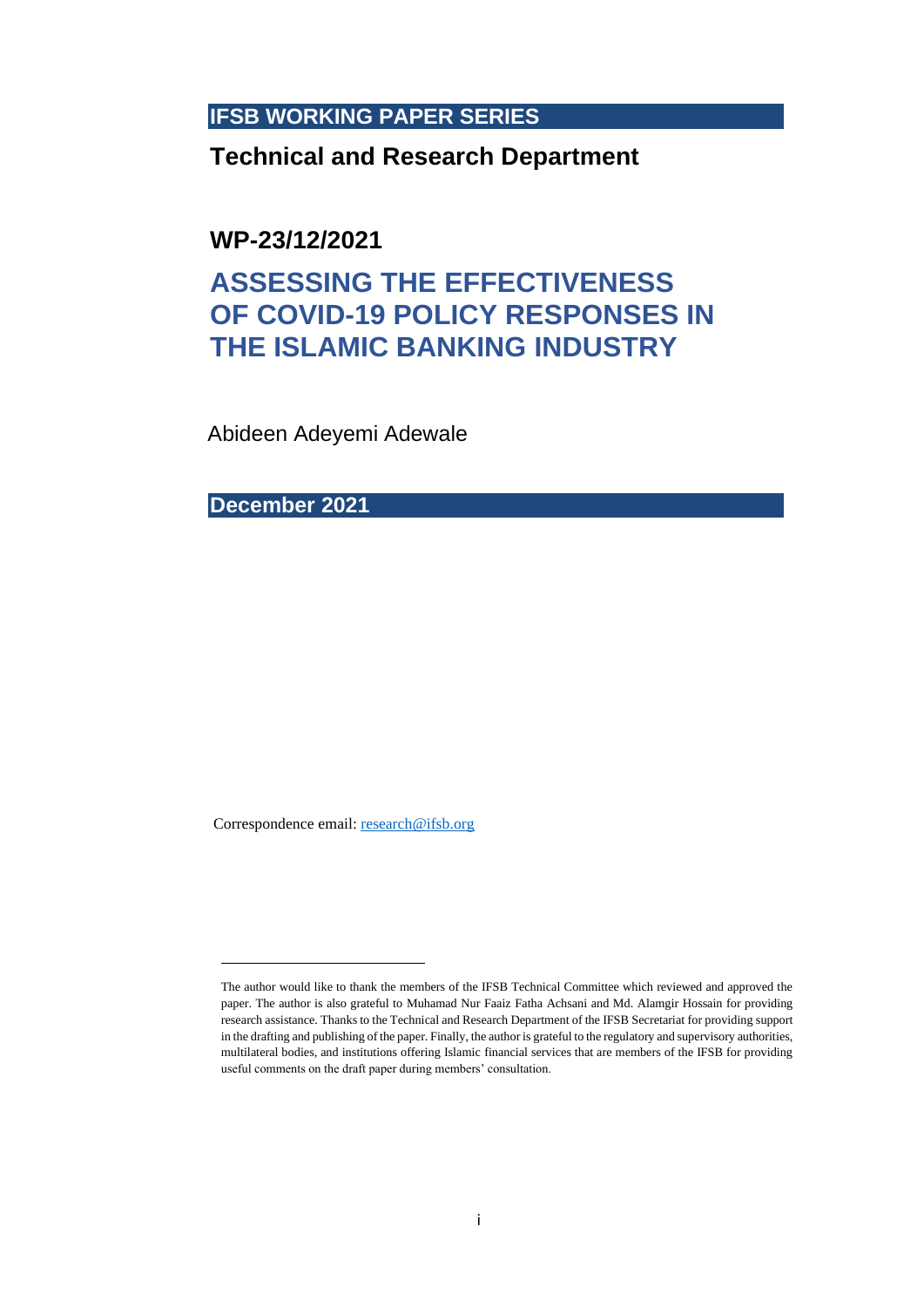#### **Published by: Islamic Financial Services Board**

Level 5, Sasana Kijang, Bank Negara Malaysia 2, Jalan Dato' Onn, 50480 Kuala Lumpur, Malaysia Email: [ifsb\\_sec@ifsb.org;](mailto:ifsb_sec@ifsb.org) research@ifsb.org

All rights reserved. No part of this publication may be reproduced or transmitted in any form or by any means, or stored in any retrieval system of any nature without prior written permission, except for permitted fair dealing under the Copyright, Designs and PatentsAct 1988, or in accordance with the terms of a licence issued by the Copyright, Designs and Patents Act 1988, or by the Copyright Licensing Agency in respect of photocopying and/or reprographic reproduction.

Application for permission for other use of copyright material, including permission to reproduce extracts in other published works, shall be made to the publisher(s). Full acknowledgement of the author, publisher(s) and source must be given.

© 2021 Islamic Financial Services Board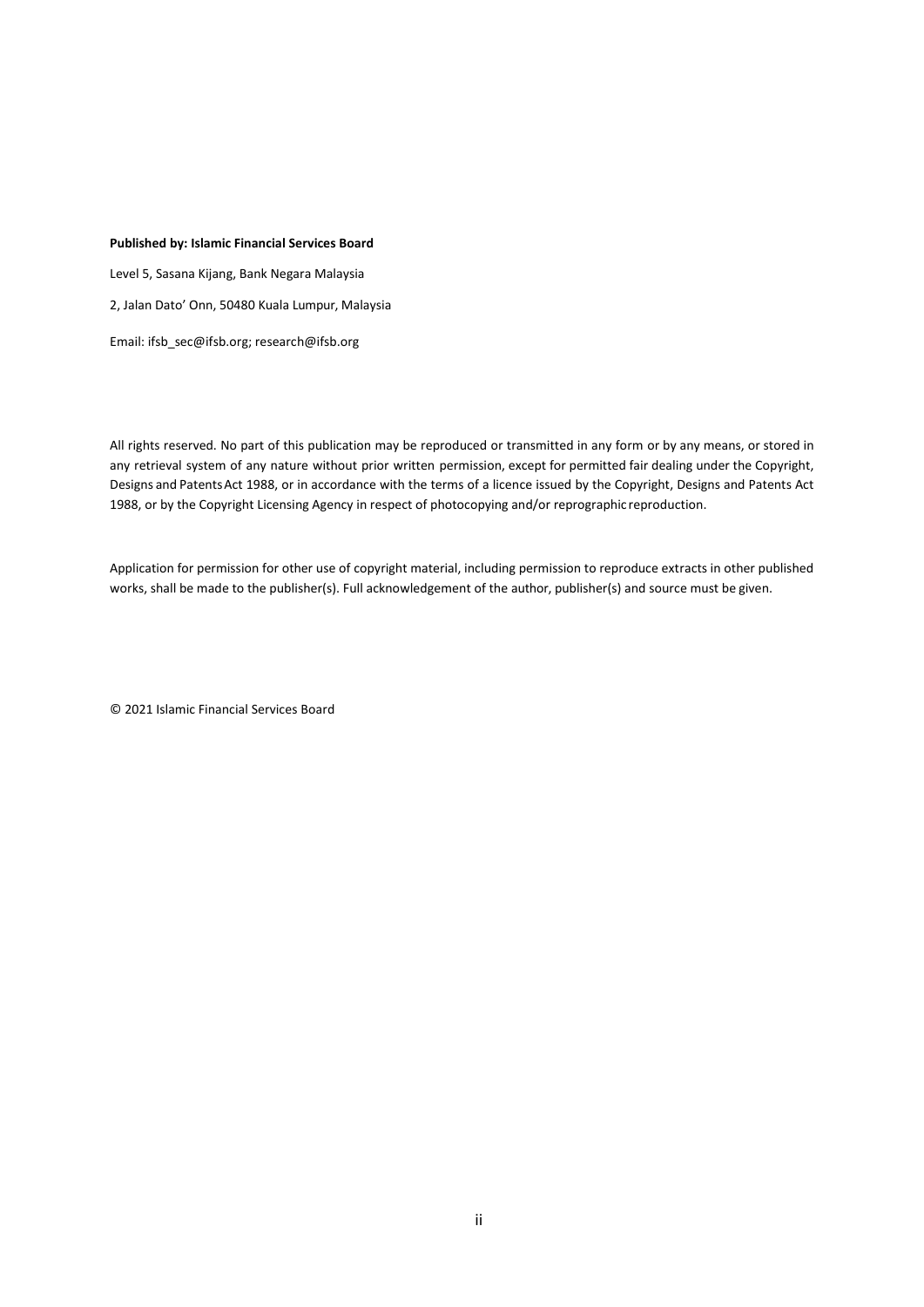ifela

### ABOUT THE ISLAMIC FINANCIAL SERVICES BOARD (IFSB)

<span id="page-3-0"></span>The IFSB is an international standard-setting organisation which was officially inaugurated on 3 November 2002 and started operations on 10 March 2003. The organisation promotes and enhances the soundness and stability of the Islamic financial services industry by issuing global prudential standards and guiding principles for the industry, broadly defined to include banking, capital markets and insurance sectors. The standards prepared by the IFSB follow a lengthy due process as outlined in its Guidelines and Procedures for the Preparation of Standards/Guidelines, which involves, among others, the issuance of exposure drafts, holding of workshops and, where necessary, public hearings. The IFSB also conducts research and coordinates initiatives on industry-related issues, as well as organises roundtables, seminars and conferences for regulators and industry stakeholders. Towards this end, the IFSB works closely with relevant international, regional and national organisations, research/educational institutions and market players.

For more information about the IFSB, please visit **[www.ifsb.org](http://www.ifsb.org/)**.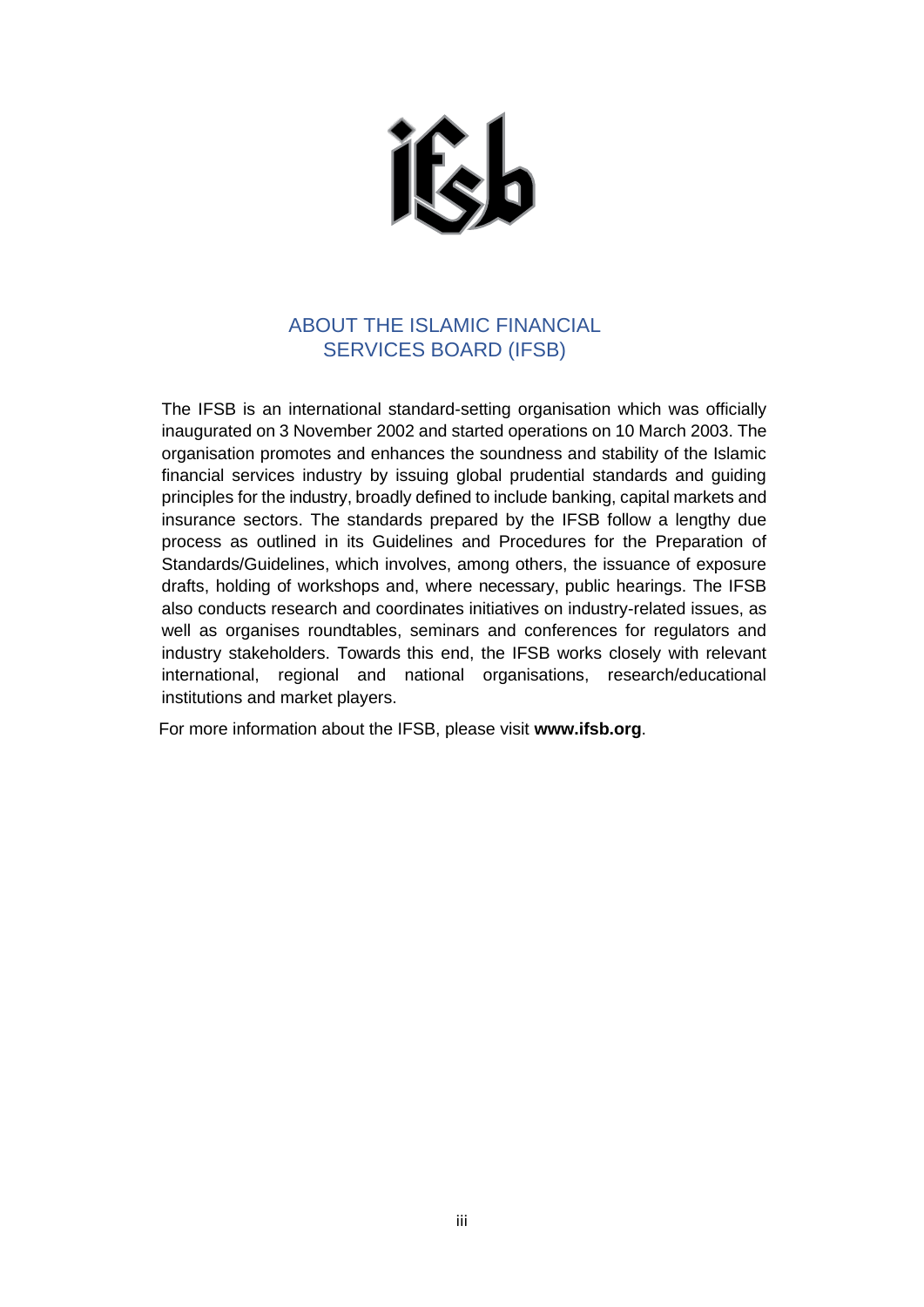### <span id="page-4-0"></span>**ABBREVIATIONS**

| <b>BCBS</b>   | Basel Committee on Banking Supervision                 |
|---------------|--------------------------------------------------------|
| <b>CAR</b>    | Capital adequacy ratio                                 |
| <b>CCyB</b>   | Countercyclical capital buffer                         |
| <b>CEPR</b>   | Centre for Economic Policy Research                    |
| <b>CTI</b>    | Cost-to-income                                         |
| D-SIBs        | Domestic systemically important banks                  |
| <b>ECL</b>    | <b>Expected credit loss</b>                            |
| <b>ELBs</b>   | Effective lower bounds                                 |
| <b>FSB</b>    | <b>Financial Stability Board</b>                       |
| GCC           | <b>Gulf Cooperation Council</b>                        |
| <b>GDP</b>    | Gross domestic product                                 |
| <b>GFC</b>    | <b>Global Financial Crisis</b>                         |
| <b>GSIBs</b>  | Global systemically important banks                    |
| <b>HQLA</b>   | High-quality liquid assets                             |
| <b>IFRS</b>   | International Financial Reporting Standard             |
| <b>IFSB</b>   | <b>Islamic Financial Services Board</b>                |
| <b>IFSI</b>   | Islamic financial services industry                    |
| <b>IMF</b>    | <b>International Monetary Fund</b>                     |
| <b>ISLI</b>   | Islamic Şukūk Liquidity Instrument                     |
| <b>ITERF</b>  | <b>Islamic Temporary Economic Refinance Facility</b>   |
| <b>LCR</b>    | Liquidity coverage ratio                               |
| <b>MGII</b>   | Malaysian Government Investment Issues                 |
| <b>MGS</b>    | <b>Malaysian Government Securities</b>                 |
| <b>MSMEs</b>  | Micro, small and medium-sized enterprises              |
| <b>NIBs</b>   | Non-interest banks                                     |
| <b>NPF</b>    | Non-performing financing                               |
| <b>NSFR</b>   | Net stable funding ratio                               |
| <b>OECD</b>   | Organisation for Economic Co-operation and Development |
| <b>OLS</b>    | Ordinary least squares                                 |
| <b>PRC</b>    | Policy rate cut                                        |
| <b>PRM</b>    | Policy rates measures                                  |
| <b>PSIFIS</b> | Prudential and Structural Islamic Financial Indicators |
| <b>ROE</b>    | Returns on equity                                      |
| <b>RR</b>     | <b>Reserve Requirements</b>                            |
| <b>RSAs</b>   | Regulatory and supervisory authorities                 |
| <b>RWAs</b>   | Risk-weighted assets                                   |
| <b>SAC</b>    | Sharī'ah Advisory Council                              |
| <b>SAGs</b>   | Standards and guidelines                               |
| <b>SBBA</b>   | Sale and buy-back agreements                           |
| <b>SICR</b>   | Significant increase in credit risk                    |
| <b>SMEs</b>   | Small and medium-sized enterprises                     |
| <b>SRR</b>    | Statutory reserve requirement                          |
| <b>TESS</b>   | <b>Targeted Economic Support Scheme</b>                |
| <b>USD</b>    | <b>United States dollar</b>                            |
| <b>ZCF</b>    | Zero cost facility                                     |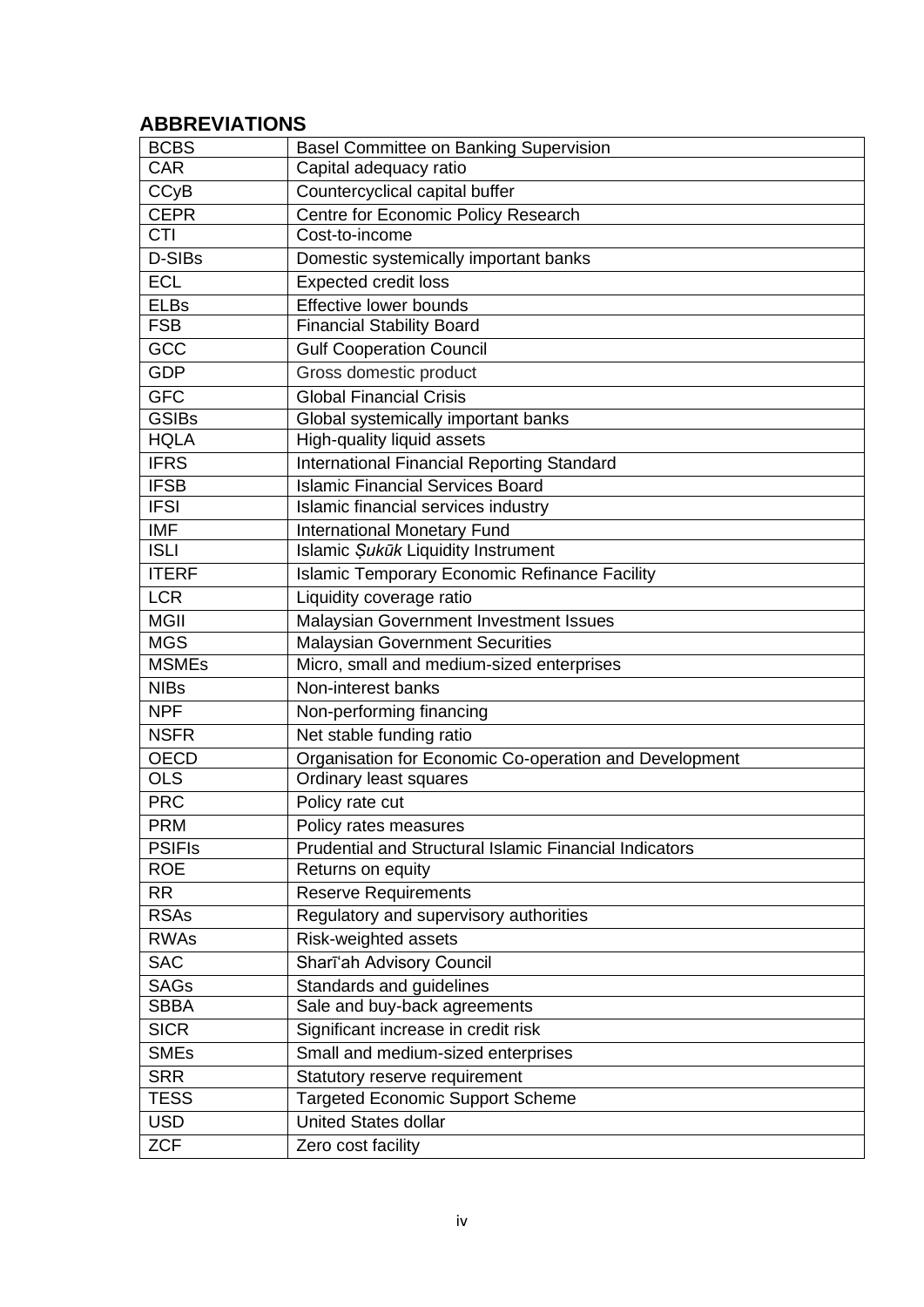### <span id="page-5-0"></span>**GLOSSARY**

| ljara                                 | A contract made to lease the usufruct of a specified asset for an<br>agreed period against a specified rental. It could be preceded<br>by a unilateral binding promise from one of the contracting<br>parties. An <i>ijārah</i> contract is binding on both contracting parties.                                                                                     |
|---------------------------------------|----------------------------------------------------------------------------------------------------------------------------------------------------------------------------------------------------------------------------------------------------------------------------------------------------------------------------------------------------------------------|
| Murabahah                             | A sale contract whereby the institution offering Islamic financial<br>services sells to a customer a specified kind of asset that is<br>already in its possession, whereby the selling price is the sum<br>of the original price and an agreed profit margin.                                                                                                        |
| Sharī <sup>'</sup> ah                 | The practical divine law deduced from its legitimate sources: the<br>Qur'ān, Sunnah, consensus (ijmā'), analogy (qiyās) and other<br>approved sources of the Sharī'ah.                                                                                                                                                                                               |
| Sharī'ah<br><b>Advisory Council</b>   | The Shari'ah Advisory Council is made up of experts from<br>various fields with the goal of ensuring that companies applying<br>meet the criteria for Shari'ah-compliance approval.                                                                                                                                                                                  |
| Sharīʻah<br>compliance                | The term "Sharī'ah-compliant" is used in Islamic finance to<br>denote that a financial product/service/activity complies with the<br>principles of Sharī'ah (Islamic law).                                                                                                                                                                                           |
| Sukūk                                 | Certificates that represent a proportional undivided ownership<br>right in tangible assets, or a pool of tangible assets and other<br>types of assets. These assets could be in a specific project or<br>specific investment activity that is Sharī'ah-compliant.                                                                                                    |
| Takāful                               | A mutual guarantee in return for the commitment to donate an<br>amount in the form of a specified contribution to the participants'<br>risk fund, whereby a group of participants agree among<br>themselves to support one another jointly for the losses arising<br>from specified risks.                                                                           |
| Tawarruq or<br>commodity<br>murābahah | A murābahah transaction based on the purchase of a<br>commodity from a seller or a broker and its resale to the<br>customer on the basis of deferred murabahah, followed by the<br>sale of the commodity by the customer for a spot price to a third<br>party for the purpose of obtaining liquidity, provided that there<br>are no links between the two contracts. |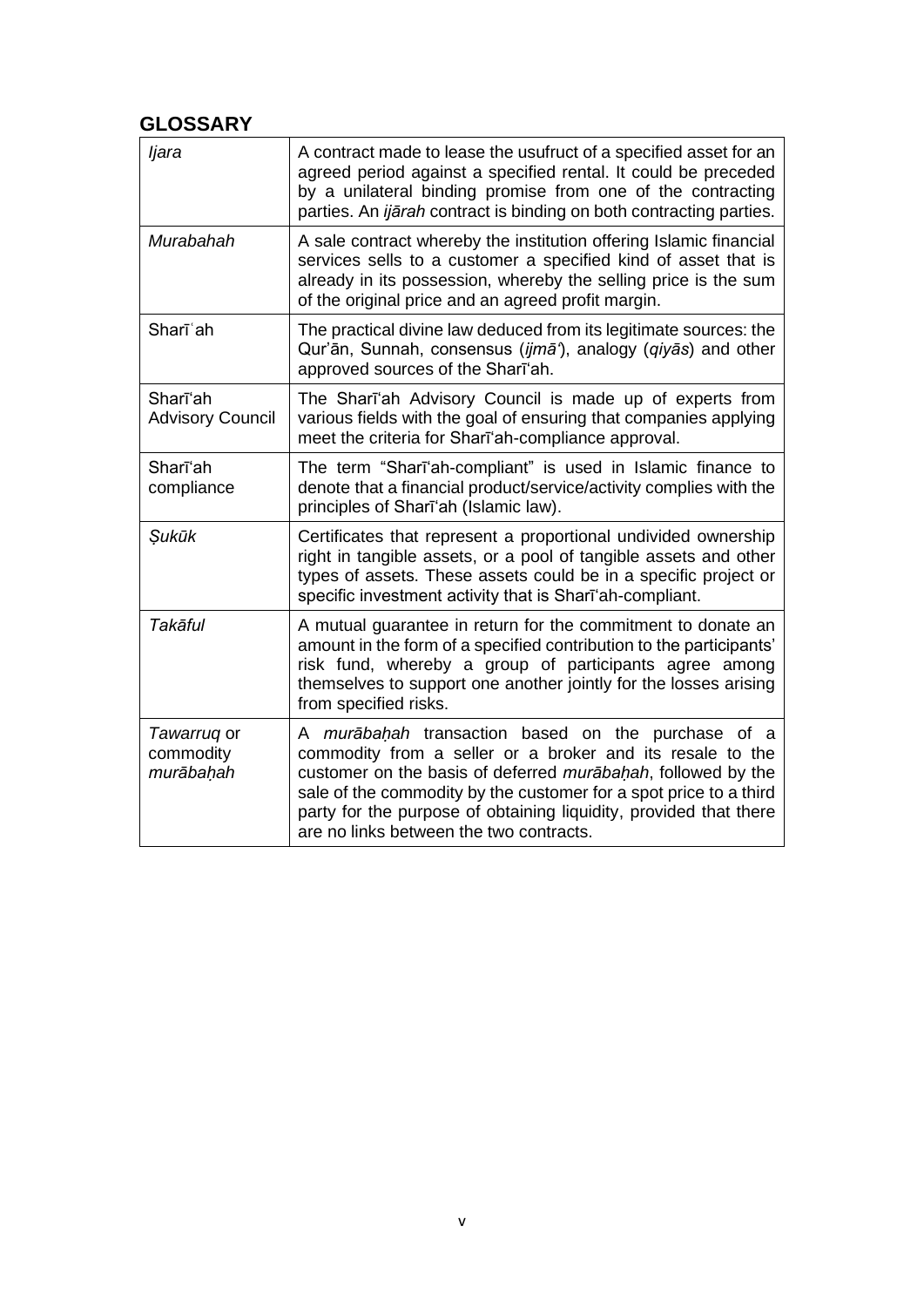### <span id="page-6-0"></span>**ABSTRACT**

This working paper empirically assesses the effectiveness of COVID-19 policy responses in the Islamic banking industry across IFSB member jurisdictions. Specifically, the paper aims to determine if the various monetary, financial and fiscal policy support measures used have resulted in the intended outcome of ensuring that Islamic banks remain resilient and complement the functioning of the economy by providing financing to the real economy during the ongoing pandemic. Moreover, the paper investigates whether Islamic banks have used the flexibility provided for in the IFSB standards and guidelines to adapt to the peculiarities of the COVID-19 pandemic shock, and whether there are potential Islamic banking sources of procyclicality arising especially from the macrofinancial policy measures. The analyses are based on data extracted from the IFSB Prudential and Structural Islamic Finance Indicators from 1Q19 to 4Q20 for 17 jurisdictions. Other data sources include various COVID-19 policy response indexes, IFSB surveys issued during the pandemic, and publications by the IFSB and other standard-setting bodies. Specifications of a number of panel regression analysis models are tested. Findings indicate that the various COVID-19 policy responses have been generally effective in ensuring that Islamic banks continue to perform their intermediation role of supporting the real economy during the pandemic. Finally, the paper identifies the financial stability implications of the findings and offers suggestions for scheduling the phasing out of policy support measures.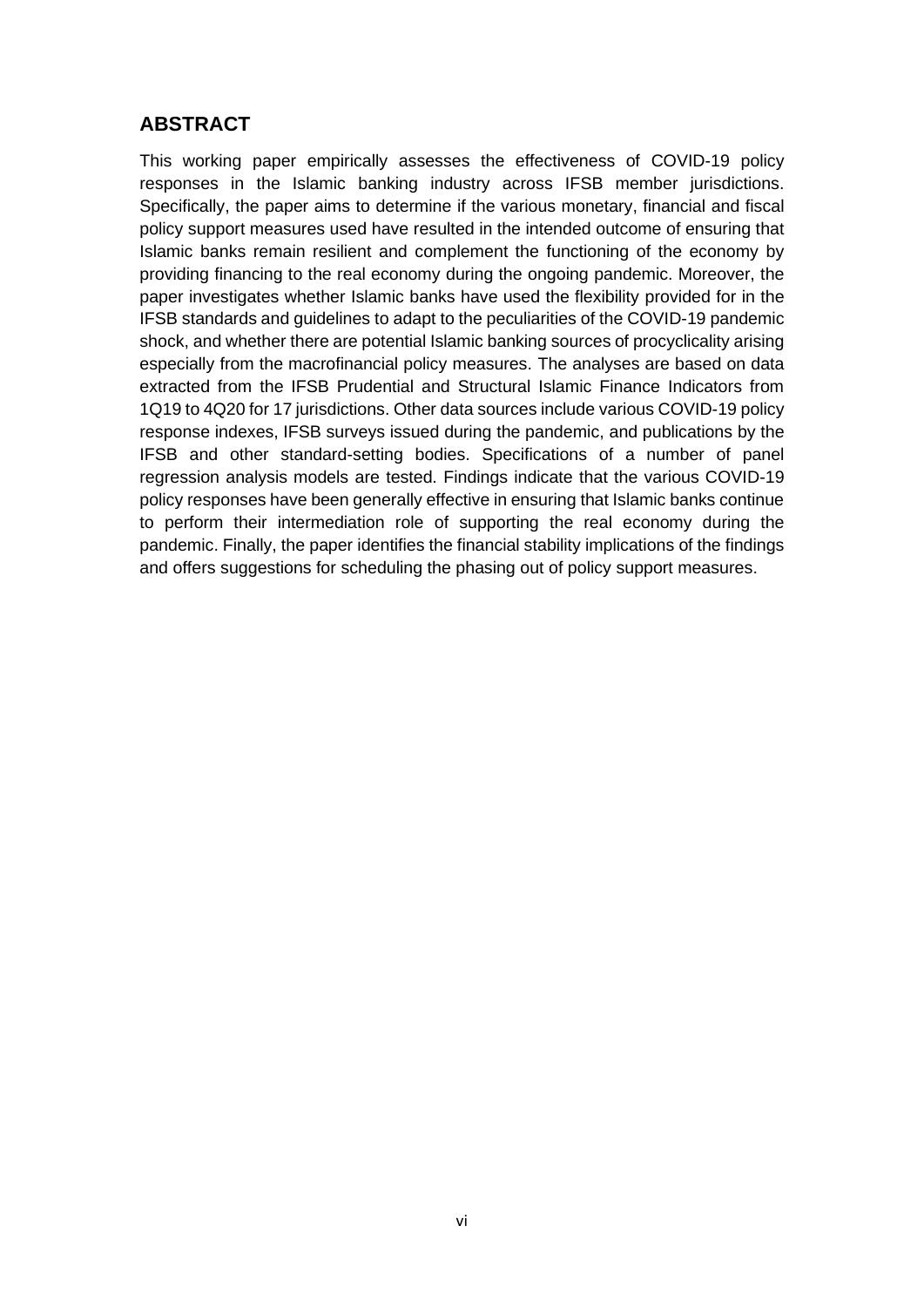### **CONTENTS**

| SECTION 2: COVID-19 POLICY MEASURES ADOPTED BY SOME IFSB MEMBER                    |  |
|------------------------------------------------------------------------------------|--|
|                                                                                    |  |
|                                                                                    |  |
|                                                                                    |  |
|                                                                                    |  |
|                                                                                    |  |
|                                                                                    |  |
| 4.1 Effectiveness of COVID-19 Policy Measures in the Islamic Banking Industry 15   |  |
|                                                                                    |  |
|                                                                                    |  |
|                                                                                    |  |
|                                                                                    |  |
|                                                                                    |  |
| 4.1.6 Pre-Pandemic Level of Regulatory Ratios and Sharia'h-Compliant Financing. 22 |  |
| 4.1.6.2 Impact of leverage ratio on Shari'ah-compliant financing 23                |  |
| 4.1.6.3 Impact of liquidity ratios on Shari'ah-compliant financing 23              |  |
|                                                                                    |  |
|                                                                                    |  |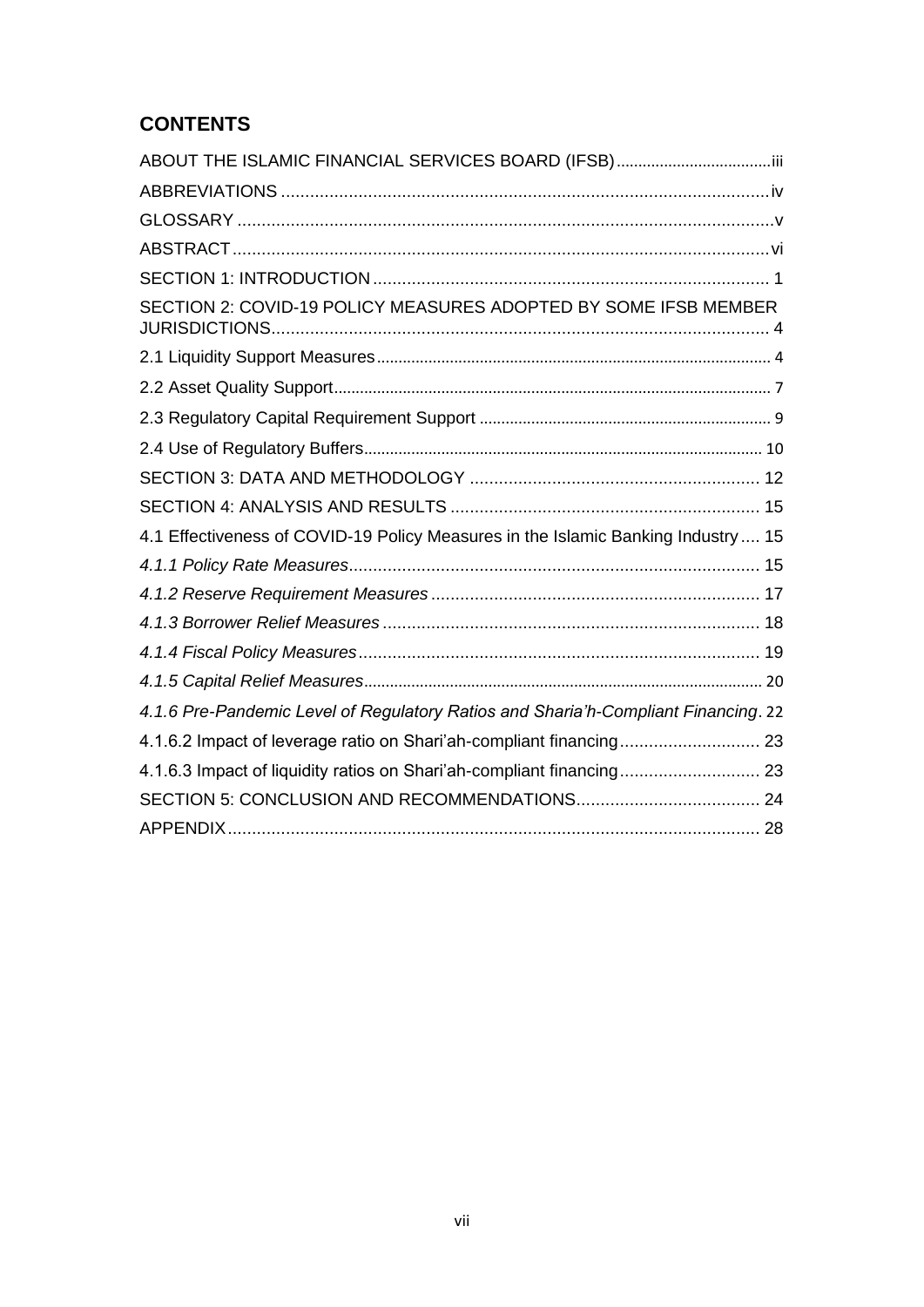### <span id="page-8-0"></span>**SECTION 1: INTRODUCTION**

The 2007–8 Global Financial Crisis (GFC) was reported to have had a mild impact on the Islamic banking sector.<sup>1</sup> Notwithstanding this, the Islamic Financial Services Board (IFSB) has issued numerous standards and guidelines (SAGs) since the GFC to complement the set of regulatory standards developed by the Basel Committee on Banking Supervision (BCBS). The SAGs are meant to address the specificities of the global Islamic banking industry to ensure its soundness and stability, enhance its resilience against shock and facilitate its recovery post-crisis.

The COVID-19 pandemic presents an extraordinary situation and poses the first significant test of the resilience of the global Islamic banking industry since the GFC. The pandemic-induced financial crisis is different in nature from the GFC in terms of its origination, propagation and, perhaps, its implications. 2 It has had, and continues to have, a profound effect in terms of reduced economic activity, with corporates facing liquidity contractions and losses and households being impacted by job losses and reduced wages. Moreover, the duration and full extent of the economic damage, as well as the span and form of future economic recovery, remain unclear.

There have been extensive emergency monetary, fiscal and financial policy responses by governments and central banks to support both economic and financial activities. <sup>3</sup> For now, the various COVID-19 policy measures implemented have generally proven to be effective. By attenuating the consequential stress witnessed in the financial markets at the outbreak of the pandemic, these measures have reduced the risk of a worst-case scenario economic crisis.

The International Monetary Fund's (IMF) growth projections indicate global economic recovery in 2021; <sup>4</sup> however, downside risks remain. The favourable economic recovery projection may be attenuated by a double-hit scenario of a prolonged and worsening pandemic, and a limited fiscal policy space across many jurisdictions in the developing and emerging economies – where Islamic banking is largely practised. In fact, many jurisdictions have only just started to exit another wave of the pandemic due to the Delta variant and other multiple variant strains, which has necessitated another round of lockdowns in these jurisdictions. The uneven distribution and slow roll-out of vaccines, especially in some jurisdictions where Islamic banking is practised, would also have implications for the pattern and duration of the pandemic.<sup>5</sup>

Buffered by gains from the implementation of the various SAGs post the GFC, the Islamic banks in most jurisdictions entered the COVID-19 pandemic crisis well-

<sup>&</sup>lt;sup>1</sup> H. Derbel, T. Bouraoui and N. Dammak (2011). Can Islamic Finance Constitute a Solution to Crisis?<br> *International Journal* of *Economics* and *Finance*, 3(3), 75–83. *International Journal* of *Economics* and *Finance*, 3(3), <https://www.ccsenet.org/journal/index.php/ijef/article/view/7918>

<sup>2</sup> Basel Committee on Banking Supervision (BCBS) (2021). *[Early Lessons from the Covid-19 Pandemic](https://www.bis.org/bcbs/publ/d521.htm)  on the [Basel Reforms](https://www.bis.org/bcbs/publ/d521.htm)* (bis.org).

<sup>&</sup>lt;sup>3</sup> Based on jurisdictional peculiarities, regulatory and supervisory authorities (RSAs) have allowed banks to use the flexibility embedded within the international financial standards to support the real economy. This is in addition to persuading banks to use their capital and liquidity buffers, restrictions on payment of dividends and bonuses, share buy-backs, etc.

<sup>4</sup> The International Monetary Fund (IMF) *World Economic Outlook Update*, October 2021, projects the world's real GDP growth to be 5.9% in 2021 and 4.9% in 2022.

<sup>5</sup> Islamic Financial Services Board (IFSB) (2021). *Islamic Financial Services Industry Stability Report 2021.* <https://www.ifsb.org/download.php?id=6106&lang=English&pg=/sec03.php>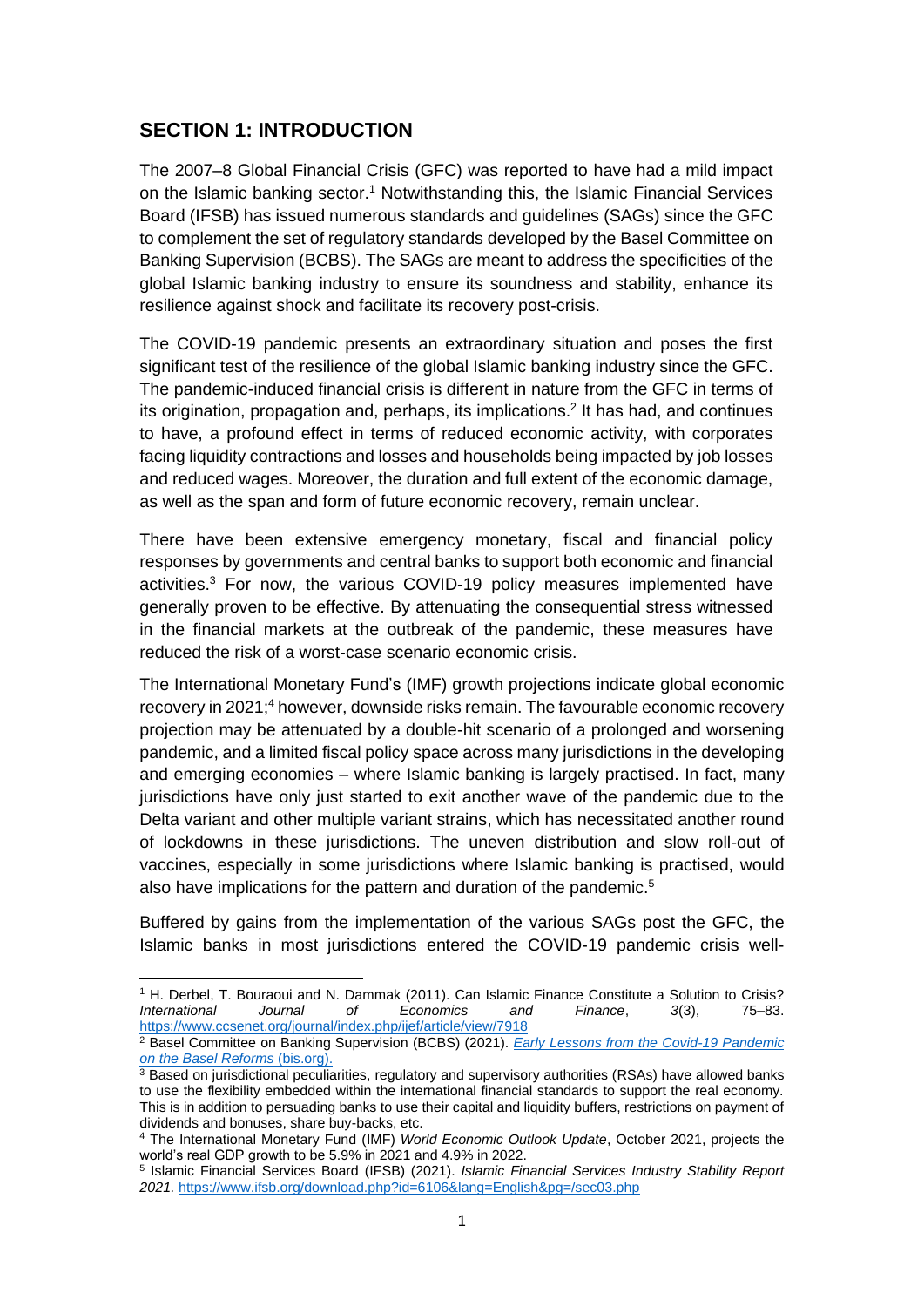equipped to withstand its impact through being highly capitalised, profitable and liquid. Islamic banks have also been able to demonstrate resilience, to continue to provide financing to both households and corporates, to absorb higher credit risks and, generally, to complement various COVID-19 induced policy support measures across jurisdictions, thus supporting economic activity rather than aggravating the economic crisis.

Notwithstanding, there is evidence of hesitation by banks to dip into their regulatory buffers had it been necessary to do so during the ongoing pandemic. <sup>6</sup> This has raised questions about the usability of the flexibility provided by the Basel III framework, which the IFSB standards complement, and about the potential sources of procyclicality which may have been masked in the interim by the subsisting policy support measures.<sup>7</sup> Moreover, although the current limited usage of the regulatory buffers poses intertemporal trade-offs needed to cope with the aftermath of the COVID-19 shock,<sup>8</sup> it could also trigger Islamic financing disintermediation due to Islamic banks' deleveraging as the pandemic becomes more prolonged.<sup>9</sup>

Furthermore, continuing weaker household and corporate financing performance would increase credit risk, impair asset quality, impede financing growth and slow down economic recovery.The flexibility permitted by RSAs on recognition of expected credit losses (ECL) and the impact of provisions on regulatory capital make it difficult to evaluate the possible procyclicality of regulatory capital requirements arising from the accounting standards.<sup>10</sup>

Like their conventional counterparts, the Islamic banks are faced with a challenge of incorporating forward-looking information into the measurement of ECL given factors such as uncertainty, relief measures, generally slow economic recovery and the peculiarities of Islamic banks (e.g. varying stages of contracts, the treatment of profit and loss-sharing contract, etc.). This portends hidden vulnerability, as poor assets are expected to start manifesting when the moratorium facility granted by the RSAs to banks in the application of prudential standards and the treatment of potentially impaired financings is gradually lifted.<sup>11</sup>

As a sequel to the foregoing, this paper aims to answer a few pertinent questions: How effective have the various COVID-19 policy measures implemented been for the global Islamic banking sector? How has the sector responded and adapted to the exogenous

<sup>6</sup> Financial Stability Board (FSB) (2021). *Lessons Learnt from the COVID-19 Pandemic from a Financial Stability Perspective. Interim Report*. [https://www.fsb.org/2021/07/lessons-learnt-from-the-covid-19](https://www.fsb.org/2021/07/lessons-learnt-from-the-covid-19-pandemic-from-a-financial-stability-perspective-interim-report/) [pandemic-from-a-financial-stability-perspective-interim-report/](https://www.fsb.org/2021/07/lessons-learnt-from-the-covid-19-pandemic-from-a-financial-stability-perspective-interim-report/)

<sup>&</sup>lt;sup>7</sup> P. Hernández de Cos (2021). Evaluating the Effectiveness of Basel III during Covid-19 and Beyond [\(bis.org\).](https://www.bis.org/speeches/sp210420.pdf) Keynote address at the BCBS-Bundesbank-CEPR workshop on evaluating financial regulation. Bank for International Settlements, 20 April.

<sup>8</sup> Organisation for Economic Co-operation and Development (OECD) (2021). *The COVID-19 Crisis and Banking System Resilience: Simulation of Losses on Non-Performing Loans and Policy Implications*, Paris: OECD.

<sup>&</sup>lt;sup>9</sup> FSB Interim Report (2021). [https://www.fsb.org/2021/07/lessons-learnt-from-the-covid-19-pandemic](https://www.fsb.org/2021/07/lessons-learnt-from-the-covid-19-pandemic-from-a-financial-stability-perspective-interim-report/)[from-a-financial-stability-perspective-interim-report/](https://www.fsb.org/2021/07/lessons-learnt-from-the-covid-19-pandemic-from-a-financial-stability-perspective-interim-report/)

<sup>10</sup> BCBS (2021). *The Procyclicality of Loan Loss Provisions: A Literature Review*. <https://www.bis.org/bcbs/publ/wp39.pdf>

<sup>11</sup> Toronto Centre (2020). *Supervisory Responses to the Impact of COVID-19 on Credit Quality.* [https://www.google.com/search?q=supervisory+response+to+covid+19%2Btoronto&rlz=1C1GCEU\\_en](https://www.google.com/search?q=supervisory+response+to+covid+19%2Btoronto&rlz=1C1GCEU_enMY890MY890&oq=supervisory+response+to+covid+19%2Btor&aqs=chrome.1.69i57j33i160.16341j1j4&sourceid=chrome&ie=UTF-8) [MY890MY890&oq=supervisory+response+to+covid+19%2Btor&aqs=chrome.1.69i57j33i160.16341j1j4&](https://www.google.com/search?q=supervisory+response+to+covid+19%2Btoronto&rlz=1C1GCEU_enMY890MY890&oq=supervisory+response+to+covid+19%2Btor&aqs=chrome.1.69i57j33i160.16341j1j4&sourceid=chrome&ie=UTF-8) [sourceid=chrome&ie=UTF-8#](https://www.google.com/search?q=supervisory+response+to+covid+19%2Btoronto&rlz=1C1GCEU_enMY890MY890&oq=supervisory+response+to+covid+19%2Btor&aqs=chrome.1.69i57j33i160.16341j1j4&sourceid=chrome&ie=UTF-8)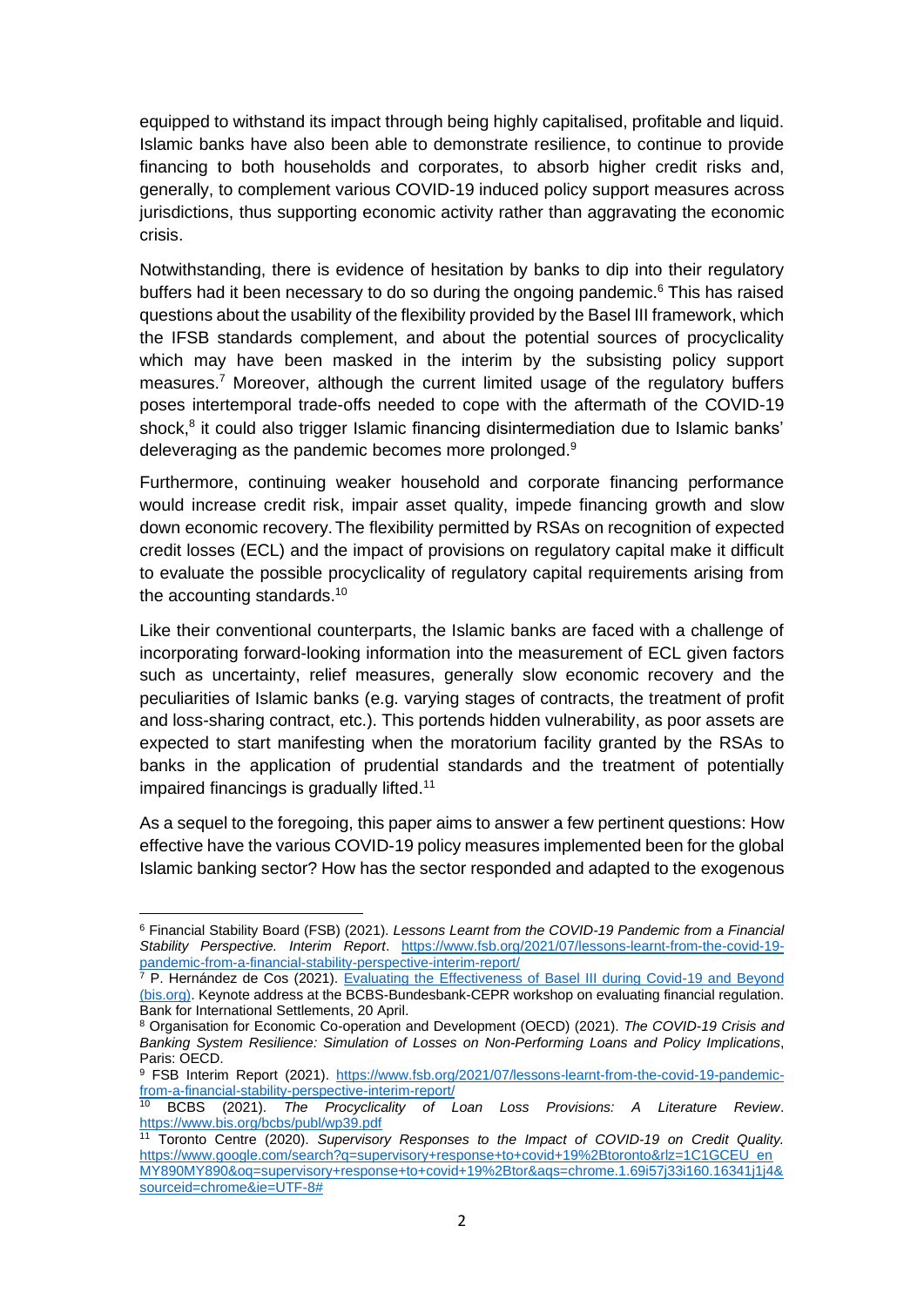shock of COVID-19 without infringing on its essential role of serving the real economy? What is the association between Islamic banks' capital levels, capital headroom, leverage and liquidity, on the one hand, and Sharīʻah-compliant financing on the other, during the COVID-19 pandemic?

The remainder of this working paper is structured as follows. Section 2 provides an overview of policy measures adopted across IFSB member jurisdictions. Section 3 provides a brief description of the methodology used in this paper, while Section 4 focuses on analyses of the effectiveness of the adopted policy measures. Section 5 presents the conclusion and recommendations.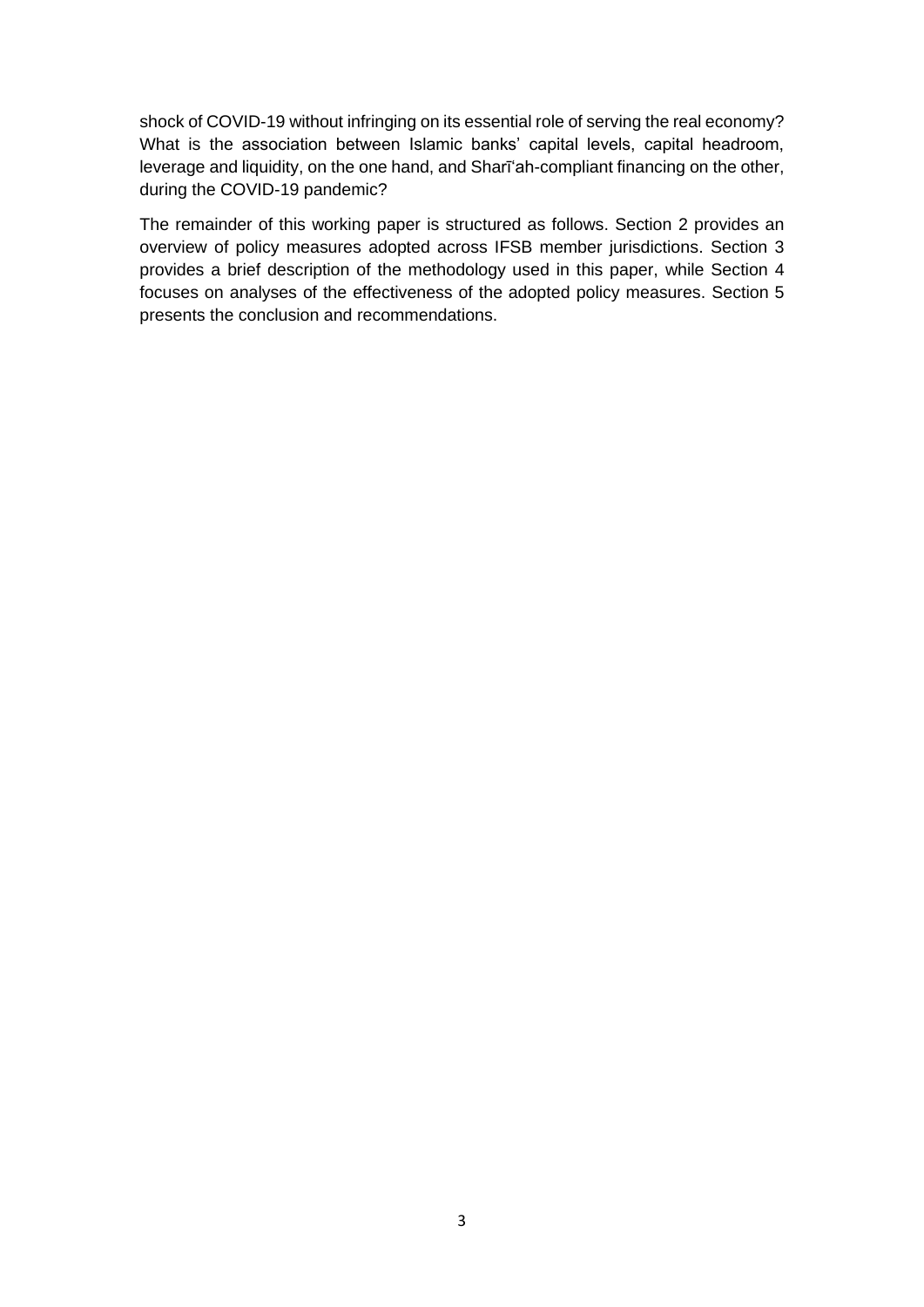### <span id="page-11-0"></span>**SECTION 2: COVID-19 POLICY MEASURES ADOPTED BY SOME IFSB MEMBER JURISDICTIONS**

While there exist numerous monetary policy tools that can be deployed during a financial shock such as that caused by the COVID-19 pandemic, the choice of which tool to use and its effectiveness will depend on a number of factors. For instance, the extent to which a policy rate cut can be stimulative depends on how close the rate is to its effective lower bounds (ELBs). Quantitative easing can also be used to ensure the yield curve remains flat, while credit easing can be used to target economic sectors that have been more susceptible to the effects of the pandemic.<sup>12</sup> The effectiveness of these tools in enhancing monetary policy transmission also depends on jurisdictional idiosyncrasies, such as whether the financial system is bank-based or market-based, as well as the prevalent levels of household and corporate indebtedness, etc.<sup>13</sup>

Due to its link to the real economy, the measures directed at maintaining the operational efficiency and functioning of the Islamic banking sector in response to the pandemic were basically meant to ensure that financing could continue to be provided to both households and corporates. Across jurisdictions, the RSAs provided the support needed to ensure liquidity in terms of a direct injection of funds for financing schemes and permissibility to use a liquidity buffer.<sup>14</sup>

Pressure to comply with regulatory capital requirements was also mitigated via a reduction in risk weights and in applicable capital buffer requirements.<sup>15</sup> Other measures aimed at helping to conserve capital include restricting dividend distribution, providing financing guarantees, and imposing moratoria on financing, especially to households and micro, small and medium-sized enterprises (MSMEs), etc., to boost aggregate demand, preserve businesses and maintain employment levels.

#### <span id="page-11-1"></span>**2.1 Liquidity Support Measures**

At the outbreak of the ongoing pandemic, jurisdictions responded with a variety of liquidity support measures. The IFSB's GN-6<sup>16</sup> provides guidance on how regulators may address liquidity concerns on implementation of the net stable funding ratio (NSFR) and liquidity coverage ratio (LCR), on the inadequacy of Sharīʻah-compliant high-quality liquid assets (HQLA), and on easing the features of eligible collaterals. The IFSB's GN-7<sup>17</sup> also provides guidance on eligibility criteria for access to Shari'ahcompliant lender-of-last-resort facilities, as well as on lowering collateral haircuts as the assets of institutions offering Islamic financial services deteriorate.

<sup>12</sup> C. [Cantú,](https://www.bis.org/author/carlos_cant%c3%ba.htm) P. [Cavallino,](https://www.bis.org/author/paolo_cavallino.htm) F. De Fiore and J. [Yetman](https://www.bis.org/author/james_yetman.htm) (2021). *A Global Database on Central Banks' Monetary Responses to COVID-19* [\(bis.org\).](https://www.bis.org/publ/work934.htm)

<sup>&</sup>lt;sup>13</sup> G. Johnson, S. Kozicki, R. Priftis, L. Suchanek, J. Witmer and J. Yang (2020). Implementation and [Effectiveness of Extended Monetary Policy Tools: Lessons from the Literature.](https://ideas.repec.org/p/bca/bocadp/20-16.html) *[Discussion Papers](https://ideas.repec.org/s/bca/bocadp.html)* 2020– 16, Bank of Canada.

<sup>14</sup> IFSB (2020). *Compendium of Financial Sector Regulatory Responses to COVID-19*. [https://www.ifsb.org/download.php?id=5665&lang=English&pg=/page\\_covid19.php](https://www.ifsb.org/download.php?id=5665&lang=English&pg=/page_covid19.php)

<sup>&</sup>lt;sup>15</sup> The IFSB, based on its various policy statements issued since the outbreak of the pandemic, also expects that regulators would utilise the flexibility offered in its related SAGs to address peculiarities of the specificities of Islamic banking in their respective jurisdictions.

<sup>16</sup> IFSB (2015). *Guidance Note on Quantitative Measures for Liquidity Risk Management in Institutions offering Islamic Financial Services (Excluding Islamic Insurance [Takaful] and Islamic Collective Investment Schemes)*.<https://www.ifsb.org/download.php?id=4391&lang=English&pg=/published.php>

<sup>17</sup> IFSB (2015). *Guidance Note on Shari'ah-Compliant Lender of Last Resort Facilities.*  <https://www.ifsb.org/download.php?id=5517&lang=English&pg=/published.php>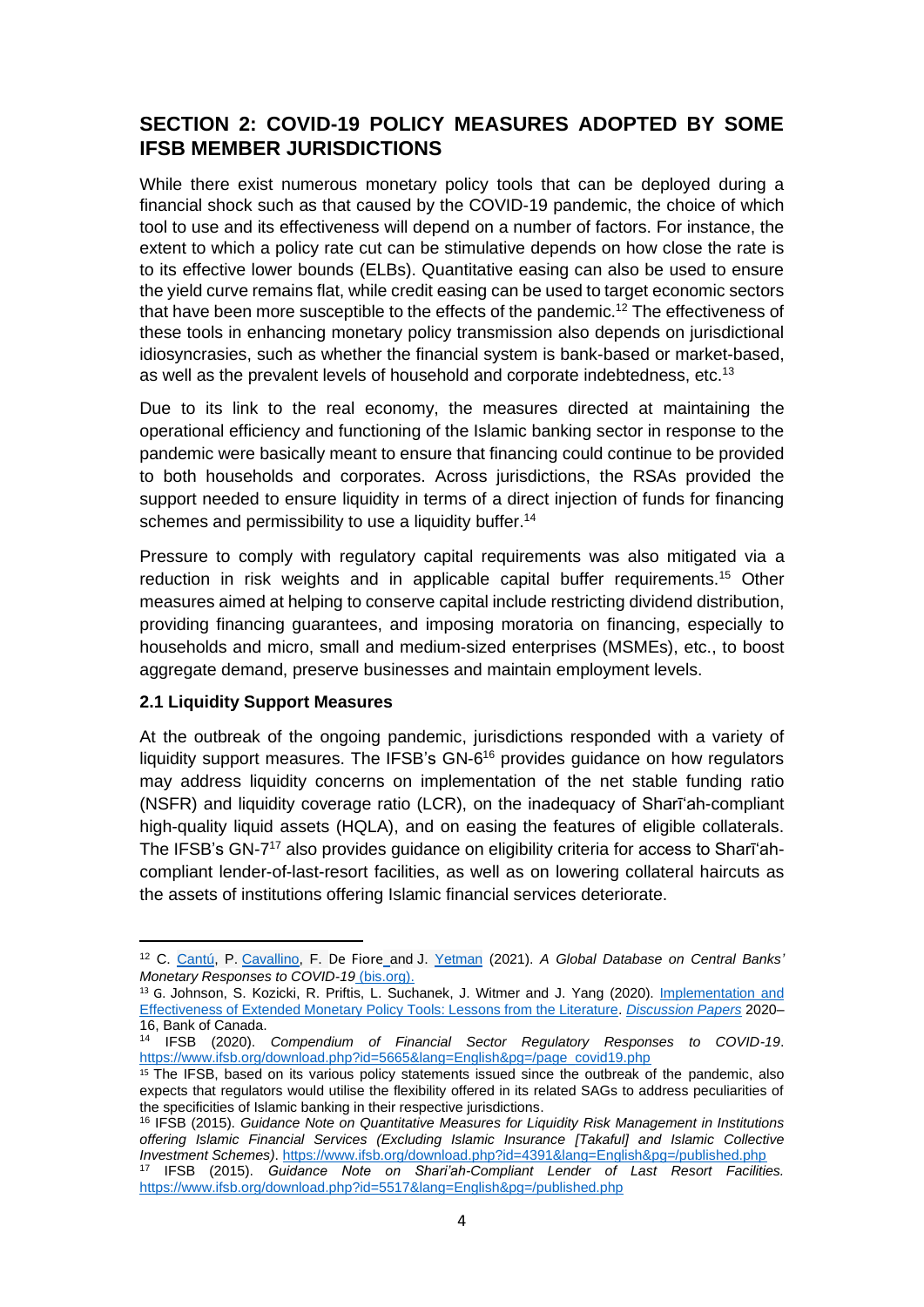A prominent liquidity support measure taken across jurisdictions was the reduction of policy rates to provide funding costs relief to Islamic banks. In Pakistan, the policy rate was reduced from 13.25% to 7%. In March 2020, the Saudi Central Bank (SAMA) also lowered both its repo and reverse repo rates by 125 basis points (bps) to 1.00% and 0.50%, respectively. In Bahrain, the Central Bank of Bahrain (CBB) implemented various policy rate cuts, including a reduction in the one-week deposit facility (by 125 bps to 1.0%), in the overnight deposit rate (by 125 bps to 0.75%), and in the overnight lending rate (by 155 bps to 2.45%). The CBB also reduced the cash reserve ratio for all retail banks by 2 percentage points to 3%.

In Turkey, the policy rate was cut by 375 bps, from 12% to 8.25%, during the first half of 2020. In June 2020 the Central Bank of the Republic of Turkey (CBRT) granted additional flexibility to banks in Turkey to provide more financing and also to benefit from reserve requirement incentives. The CBRT in this regard suspended the requirement to adjust annual financing growth to 15% if already above that threshold, until December 2020.

In March 2020, the CBRT lowered remuneration rates applied to required reserves in Turkish Lira (TL) from 10% to 8% for banks whose loan/financing growth complies with regulatory changes, and to 0% for banks whose credit growth fell short of the regulatory changes from August 2019. In February 2021, the remuneration rate applied to TLdenominated reserves was increased by 150 bps to 13.5%. The reserve remuneration when implemented in a jurisdiction helps banks to attenuate the negative effect on profitability from a reduction in policy rates.<sup>18</sup>

On 25 August 2020, for all banks fulfilling the real credit growth conditions, TL reserve requirement (RR) ratios were increased by 200 bps for all deposits/participation funds liabilities with a maturity up to six months and for other liabilities with a maturity up to one year, and by 150 bps for other liabilities with a maturity up to three years. After 25 December 2020, the CBRT decided to simplify the reserve requirement system to increase the effectiveness of the monetary transmission mechanism. As a result, RR ratios were simplified again. The reserve requirement practice that linked the RR ratios and remuneration rates to real loan growth rates was repealed, and TL and foreign exchange RR ratios were rearranged to be at the same level for all banks.<sup>19</sup>

In Malaysia, measures implemented included lowering of the statutory reserve requirements (SRR) ratio by 100 bps to 2%, as well as permission for principal dealers to use both Malaysian Government Securities (MGS) and Malaysian Government Investment Issues (MGII) of up to Malaysian Ringgit (RM) 1 billion for the purpose of meeting SRR requirements until 31 December 2020. Similarly, in Jordan, the Central Bank of Jordan (CBJ) slashed the cash reserve ratio by 200 bps to 5.0%, thus releasing Jordanian Dinar (JOD) 550 million, and redeemed its certificates of deposits with banks, releasing an additional JOD 500 million in liquidity in the process.

In Bangladesh, the cash reserve ratio was reduced by a cumulative 350 bps to 2.0% on a bi-weekly average basis, and to 1.5% on a daily basis. The repo rate was reduced by a cumulative 125 bps to 4.45%, while the reverse repo rate was reduced by 75 bps

<sup>18</sup> M. Boucinha and L. Burlon (2020). Negative Rates and the Transmission of Monetary Policy. *European Central Bank Economic Bulletin, 3.* [https://www.ecb.europa.eu/pub/economic](https://www.ecb.europa.eu/pub/economic-bulletin/articles/2020/html/ecb.ebart202003_02~4768be84e7.en.html#toc1)[bulletin/articles/2020/html/ecb.ebart202003\\_02~4768be84e7.en.html#toc1](https://www.ecb.europa.eu/pub/economic-bulletin/articles/2020/html/ecb.ebart202003_02~4768be84e7.en.html#toc1)

<sup>19</sup> T. Hale and S. Webster (2020). Oxford COVID-19 Government Response Tracker. Available at: <https://www.bsg.ox.ac.uk/research/research-projects/oxford-covid-19-government-response-tracker>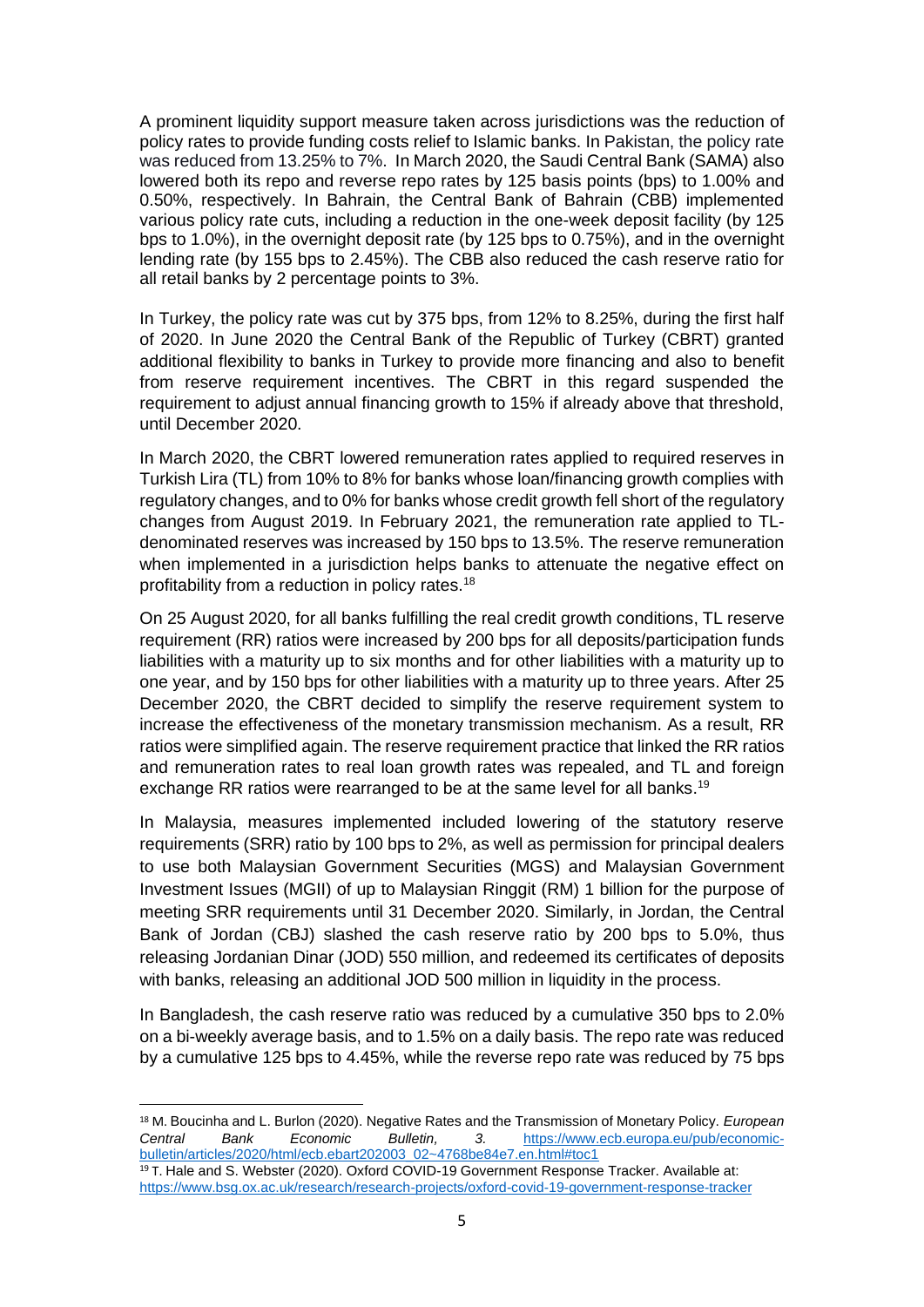to 4.00% during the period. The bank rate was also cut by 100 bps to 4.00%, while the investment deposit rate was extended by 2 percentage points to 92%.<sup>20</sup>

A number of jurisdictions took pre-emptive action to mitigate the concern that if the banks come under liquidity pressure, they might attempt to prevent the LCR falling below the 100% threshold. As such, banks across jurisdictions were allowed a temporary amendment or reduction of the LCR.

The Central Bank of Oman (CBO) permitted banks in the country to operate below the 100% threshold for LCR up to a minimum of 75% on a case-by-case basis if there was evidence of liquidity stress. In both Indonesia and Malaysia, in addition to relaxing the requirements for the LCR and the NSFR, $21$  banks were allowed to draw down on liquidity buffers. Furthermore, Bank Negara Malaysia (BNM) also issued a policy statement on the flexibility embedded within the liquidity standard, and further provided clarity on the use of a liquidity buffer due to the pandemic.

In the United Arab Emirates (UAE), the Central Bank of the UAE (CBUAE), under its Targeted Economic Support Scheme (TESS), allowed those Islamic banks that were participating fully in the zero-cost facility (ZCF) to draw on up to 60% of their capital conservation buffers, while domestic systemically important banks (D-SIBs) are permitted to use up to 100% of their D-SIB buffers. Furthermore, the Islamic banks' LCR and NSFR requirements are allowed to fall to a minimum of 70% and 90%, respectively. In addition, in April 2020, the CBUAE announced that the reserves requirements for demand deposits for all banks should be halved from 14% to 7%, with an expected impact of liquidity injection to the banking system to the tune of about United Arab Emirates Dirham (AED) 61 billion. In October 2020, in order to facilitate short-term liquidity management, the reserve maintenance period for banks in the UAE was extended from 7 days to 14 days.

Quantitative easing and liquidity injection were used in some jurisdictions to support banking liquidity to ensure the capacity of the banks to provide financing to both corporates and households. For instance, in Bahrain, the CBB's lending facilities to banks were expanded by up to USD 10 billion. In Saudi Arabia, SAMA introduced the Private Sector Financing Support Program in March 2020, with an initial value of about Saudi Riyal (SAR) 50 billion, to support the growth of the private sector, and supporting the efforts of the government in combating the COVID-19 pandemic and mitigating its expected financial and economic impacts on the private sector, especially the small and medium-sized (SME) sector. SAMA also injected SAR 50 billion into the banking sector via deposit placements in June 2020 to boost liquidity and financing to the private sector.

Similarly, in Indonesia, there was quantitative easing via the injection of liquidity into the banking sector, which, as at December 2020, was worth Indonesian Rupiah (IDR) 694.87 trillion. Bank Indonesia, via the same mechanism, also lowered the rupiah RR ratios by 200 bps for conventional commercial banks and by 50 bps for Islamic banks/Islamic business units, effective 1 May 2020.

<sup>20</sup> [https://www.bb.org.bd/pub/special/covid19\\_policymeasures.pdf](https://www.bb.org.bd/pub/special/covid19_policymeasures.pdf)

 $21$  In Indonesia, both the LCR and NSFR were reduced to 85%, while in Malaysia, the BNM reduced the LCR threshold below 100% and the NSFR to 80% until 30 September 2021.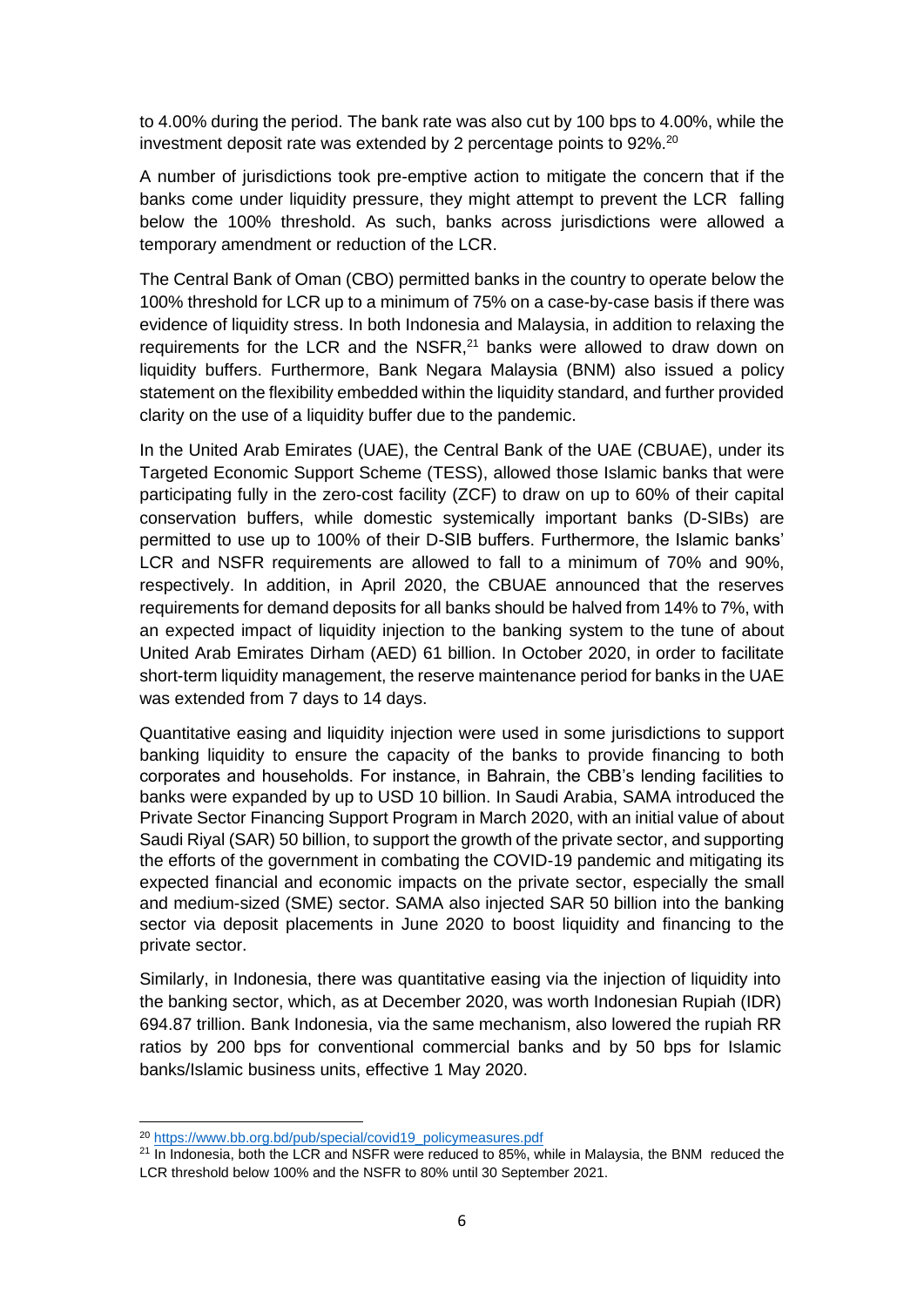In Jordan, the CBJ provided JOD 2.5 billion in liquidity support to enhance access to finance by individuals and SMEs at a minimal charge of 2% and payable over 10 years. Also, the household and personal financing sectors benefited from access to the JOD 500 million in supporting finance provided at a low rate and for an extended tenure by the CBJ through the banks.

Non-interest banks (NIBs) in Nigeria enjoyed a one-year moratorium on all repayments on the Central Bank of Nigeria's (CBN) intervention facilities, and the applicable rate was reduced by 300 bps to 4.5%. The CBN also injected Nigerian Naira (NGN) 3.6 trillion into the banking system as part of its accommodative policy stance to ensure the sector is liquid and able to support economic recovery.

In Pakistan, as part of its policy responses to COVID-19, an Islamic Temporary Economic Refinance Facility (ITERF) scheme was launched in March 2020 to provide concessionary Sharīʻah-compliant financing to stimulate investment in manufacturing activities with the exception of the power sector. The scheme, which is intended solely for the purchase of new imported or locally manufactured plant and machinery, offers financing at a capped markup rate of 5%, with the State Bank of Pakistan (SBP) providing refinancing to the Islamic banks at 1%, thus creating a 4% margin for the latter. The ITERF scheme was in addition to similar other schemes, such as the Islamic Refinance Facility for Combating COVID-19 and the Islamic Refinance Scheme for Payment of Wages and Salaries to the Workers and Employees of Business Concerns.

#### <span id="page-14-0"></span>**2.2 Asset Quality Support**

In order to support businesses and households that have been affected by the economic consequences of the pandemic, RSAs across jurisdictions granted a payment moratorium for outstanding financing to be restructured or rescheduled. For instance, in Malaysia, the BNM granted a six-month blanket financing payment moratorium in 1Q20 which initially ran until end-3Q20. Thereafter, banks were directed to continue with a targeted rescheduling and restructuring of financing for viable and deserving customers who are still struggling to service their existing financing. Furthermore, for Islamic banks, the Sharīʻah Advisory Council (SAC) of the BNM ruled on the basis of the principle of *ihsan* (beneficence) that accrued profits on both restructured and rescheduled Sharīʻah-compliant financing extended to customers affected by the COVID-19 pandemic should not be capitalised by the country's Islamic banks.<sup>22</sup>

SAMA also introduced forbearance measures that permitted deferral of private-sector financing in Saudi Arabia mainly targeting the SMEs, initially for three months until 30 June 2020, and later extended them for another six months until December 2020.<sup>23</sup> Similarly, in the UAE, the TESS programme provides temporary relief to MSMEs by banks deferring payments until December 2021. Based on the support offered by the CBUAE's ZCF against eligible collateral in the form of certificates of deposit, Islamic

<sup>22</sup>[https://www.bnm.gov.my/documents/20124/1085561/SAC+Statement+30th+SAC+Special+meeting+](https://www.bnm.gov.my/documents/20124/1085561/SAC+Statement+30th+SAC+Special+meeting+%28revised%29+ENG+16102020.pdf) [%28revised%29+ENG+16102020.pdf](https://www.bnm.gov.my/documents/20124/1085561/SAC+Statement+30th+SAC+Special+meeting+%28revised%29+ENG+16102020.pdf)

 $23$  The deferred payment programme has been subsequently extended to December 2021, while the guaranteed financing programme is extended until March 2022.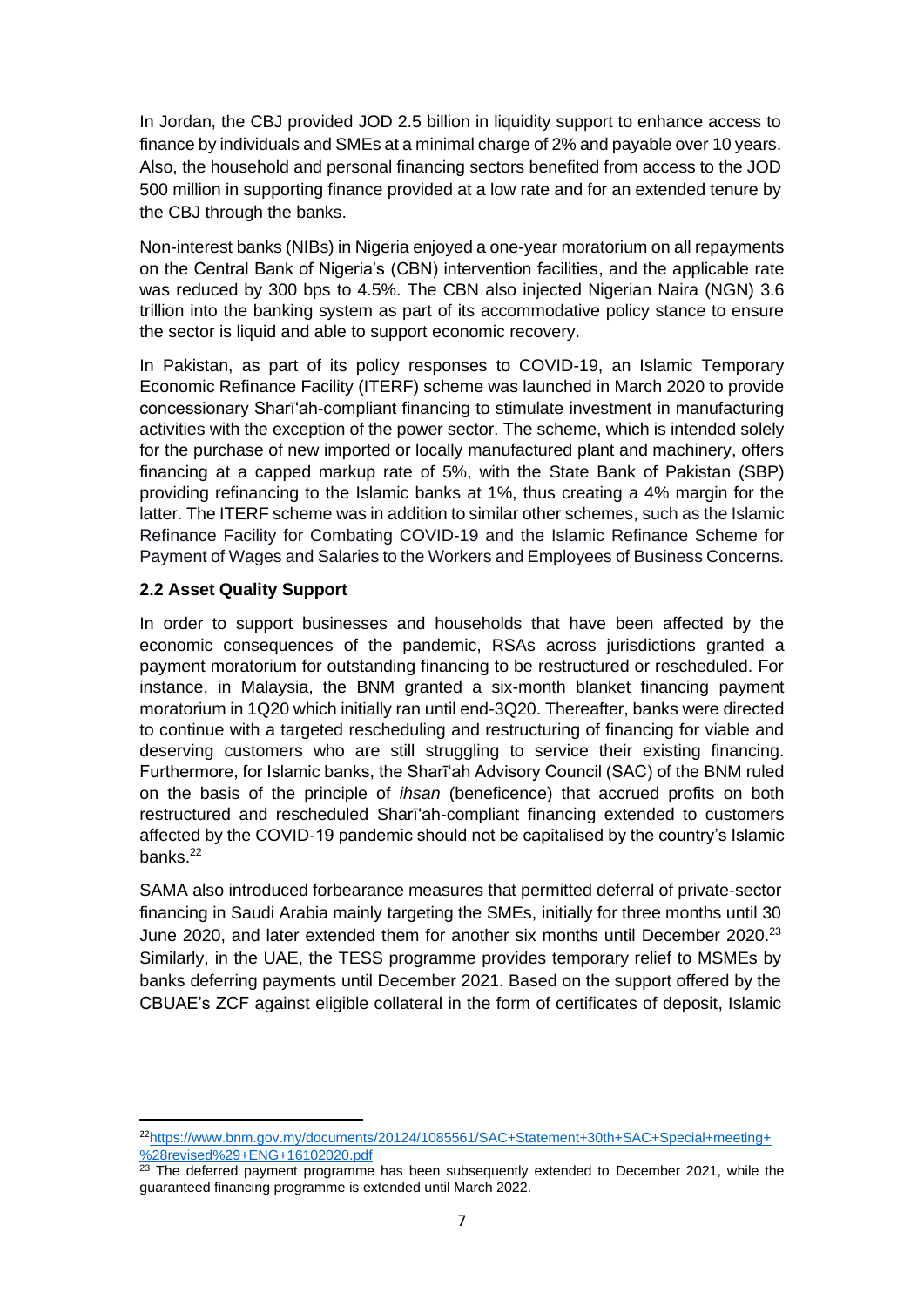banks in the UAE granted payment deferral relief to more than 177,000 customers in 2020, 90% of which were individual retail customers.<sup>24</sup>

In Bahrain, the CBB directed in March 2020 that any impacted borrower or credit card holder must be offered six months' deferral of instalments with no fee, and no increase in the percentage of profit rate unless the customer agreed to this for a short period. This deferral was later extended for a further four months until the end of 2020. Furthermore, to reduce short-term pressure on Islamic banks' asset quality, the CBB extended the Stage 2 days past due criteria to 74 days minus the deferrals, while the cooling-off period for restructured financing facilities was reduced to 90 days. The recognition of Stage 3 financing was later extended until the end of June 2021.

As part of the measures to offer assistance to individuals and corporates affected by the pandemic, the Brunei Darussalam Central Bank (BDCB) urged banks in Brunei to grant an exemption on fees and charges arising from the deferment and restructuring of existing financing obligations. Moreover, in agreement with the Brunei Association of Banks (BAB), online interbank transfer fees were waived for six months until 30 September 2020, which arrangement was later extended until March 2021.

The BDCB also permitted the deferment or restructuring of principal repayments on all types of financing, including property financing, where Islamic banks have the highest non-performing assets. Furthermore, both personal financing and hire purchase financing were granted up to 10 years' deferment, while any outstanding credit card balances were allowed to be converted to term financing of up to three years for individuals in the private sector affected by the economic consequences of the pandemic.

In Bangladesh, the Bangladesh Bank (BB) put in place measures, especially those relating to the moratorium facility provided to borrowers on financing, and increased provisioning against classified financing.<sup>25</sup> Specifically, the BB put existing financing classification on hold and allowed banks to reschedule or restructure financing facilities, as well as providing a one-time exit and write-off of classified financing until the end of 2020. Moreover, the BB directed banks to provide concessional agricultural financing, while it provided 5% profit as a subsidy.

In Pakistan, the SBP granted permission as well as regulatory relaxation to banks to consider the deferment, rescheduling or restructuring of financing upon request by borrowers until March 2021.<sup>26</sup> The effect of these measures on borrowers' credit history, and of an increase in the number of days past due after which the financing is considered as non-performing, was disregarded.

In Indonesia, the Otoritas Jasa Keuangan (OJK), the financial services authority, also directed local banks to allow restructuring and rescheduling of existing financing obligations. Similarly, in Jordan, the CBJ has allowed deferment of repayment of

<sup>&</sup>lt;sup>24</sup> The CBUAE makes available Sharī'ah-compliant certificates of deposit based on commodity *murabahah*, and Islamic banks were advised to make use of this facility to support their drawings on the ZCF.

<sup>&</sup>lt;sup>25</sup> Classified financing is that which, although not necessarily past due, has unpaid profit or rental as well as an outstanding principal, thus putting it at risk of default because an Islamic bank is not sure if it can recoup its financing.

<sup>&</sup>lt;sup>26</sup> BPRD Circular No. 13 of 2020. <https://www.sbp.org.pk/bprd/2020/CL13.htm>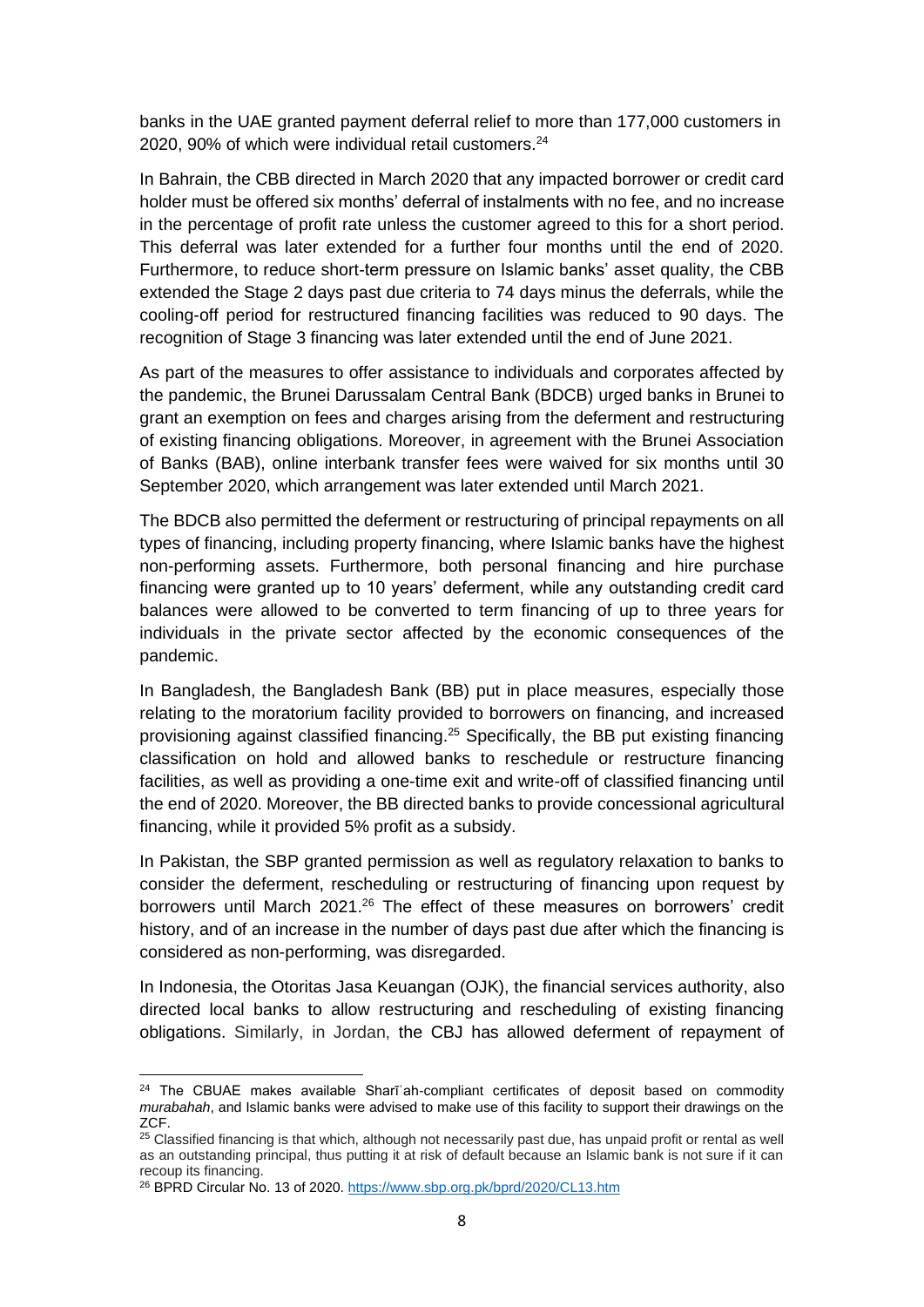outstanding financing and also urged banks in Jordan to waive charging any commission or fees on deferred payment instalments. The profit rates for financing under the CBJ development programme were also reduced – from 1.75% to 1.00% for projects within the capital, Amman, and from 1.00% to 0.50% for projects in other governorates.

In Nigeria, the CBN's regulatory forbearances allowed banks to temporarily restructure or reschedule financing to businesses and households that are most affected by the COVID-19 pandemic. In Turkey, the Banking Regulation and Supervision Agency (BRSA) also permitted banks to extend the period of Stage 2 and non-performing financing (NPF) classification. Specifically, in March 2020, the BRSA increased the payment deferral period for NPFs from 90 days to 180 days until 31 December 2020. The period for the delayed payment of Stage 2 loans was also increased, from 30 days to 90 days.

At the outbreak of the pandemic, the Palestine Monetary Authority (PMA) intervened to suspend procedures on default classification for four months, and to reduce the number of cheque books granted to customers, especially to individuals. In 2Q20, the PMA also instructed banks to mitigate the economic effects of COVID-19 by allowing borrowers the possibility to postpone the payment of their obligations with multiple options (e.g. overdraft, restructuring, rescheduling, or a temporary *tawarruq* ceiling for Islamic banks).

#### <span id="page-16-0"></span>**2.3 Regulatory Capital Requirement Support**

 $IFSB-15<sup>27</sup>$  provides details on prudential matters relating to components of capital. countercyclical buffer, capital conservation buffer, leverage ratio, treatment of liquidity facilities using sovereign *sukuk* for liquidity management purpose, and their utilisation in situations similar to COVID-19. Various measures introduced include, but are not limited to, reduction in regulatory requirements, reduced credit risk weights for SMEs – for instance, suspension of distribution of dividends, permission to use regulatory capital buffers, etc. – while ensuring the regulatory capital ratios do not decline below the regulatory minimum on account of the outbreak of the COVID-19 pandemic.<sup>28</sup>

In Afghanistan, the Da Afghanistan Bank (DAB) urged the suspension of dividend payments, rescheduling of credit facilities, and reclassifying and reweighting of loans collateralised by international aid agencies. These were parts of measures to ensure that depleted capital is rebuilt if the banks' capital gets eroded due to the pandemic. To bolster capital adequacy in both Bahrain and the UAE, the risk weights for financing to local SMEs were reduced from 75% to 25% in the former, and in the latter to a reduction in risk weights applicable to rated MSMEs to 75% and unrated MSMEs to 85%.

In Pakistan, the SBP introduced policy measures such as suspension of dividend declaration for the first two quarters of 2020, and a reduction of the capital conservation

<sup>27</sup> IFSB (2013). *Revised Capital Adequacy Standard for Institutions offering Islamic Financial Services (Excluding Islamic Insurance [Takaful] and Islamic Collective Investment Schemes).* <https://www.ifsb.org/download.php?id=4371&lang=English&pg=/published.php>

<sup>&</sup>lt;sup>28</sup> Depleted buffers may slow the recovery or undermine the stability of Islamic banks during the later stages of the crisis, especially if it is prolonged. See M. Drehmann, M. Farag, N. Tarashev and K. Tsatsaronis (2020). Buffering COVID-19 Losses – the Role of Prudential Policy, *BIS Bulletin*, *9*. https://www.bis.org/publ/bisbull09.htm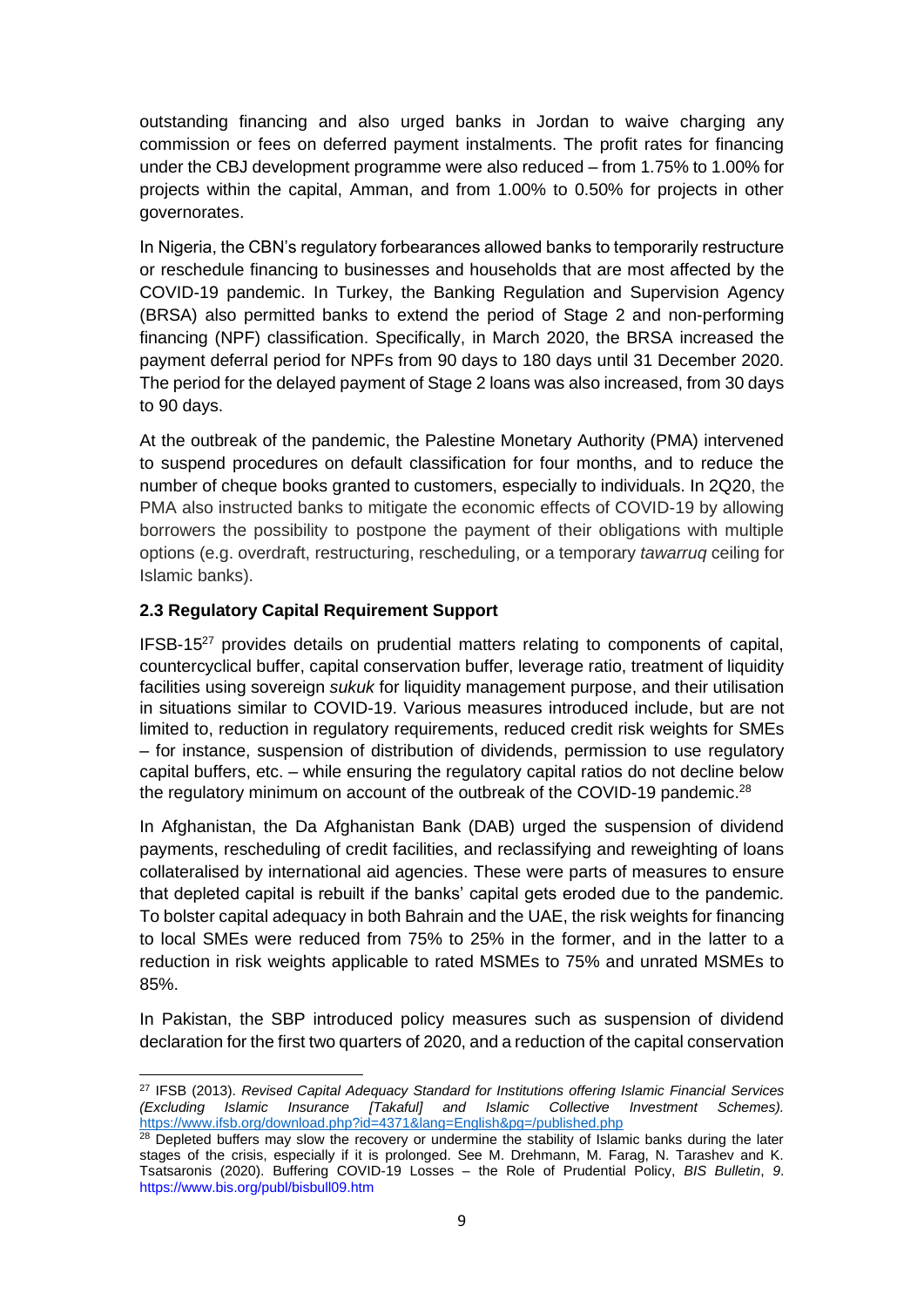buffer by 100 bps to 1.5%, to enhance the shock absorbance capacity of the Pakistani banks. Similarly, SAMA directed the banks in Saudi Arabia to make prudent dividends payment decisions to strengthen internal capital generation.

The CBO retained a countercyclical capital buffer (CCyB) of 0% on account of the relatively limited growth in credit. The capital conservation buffer was also reduced by 125 bps to 1.25%, or 2.5% of risk-weighted assets (RWAs), which granted the Omani Islamic banking sector relief from pressure regarding capital adequacy. In Indonesia, an Islamic bank classified in the Kelompok Bank berdasarkan Modal Inti (KBMI)<sup>29</sup> grouping is exempted from fulfilling the capital conservation buffer requirement of 2.5% of risk-weighted assets until 31 March 2022.

In Bangladesh, the BB permitted banks to recognise 50% of the required provisions made against rescheduled financing due to COVID-19 as general provisions, and as eligible capital from 19 March 2020. Moreover, in March 2020, banks in Bangladesh were instructed not to distribute cash dividends before 30 September 2020 so as to build their capital base. $30$  In Jordan, the CBJ has directed banks to suspend payment of dividends in order to (among other considerations) bolster their capital base, enhance their capacity to mitigate against the impact of COVID-19, and provide the needed intermediation services to quicken economic recovery.

In Turkey, the BRSA announced in March 2020 that value losses in the portfolio of securities at fair value through other comprehensive income should not be included in the computation of the capital adequacy ratio (CAR) until after 31 December 2020. In April 2020, the BRSA also permitted banks to use a risk weight of 0% on foreign exchange obtained from the central government of Turkey when calculating their risk exposure. The purpose of this measure was to minimise the implications of exchange rate volatility on the CAR of Turkish banks.

#### <span id="page-17-0"></span>**2.4 Use of Regulatory Buffers**

Islamic banks' regulatory capital remains well above both international and domestic thresholds, indicating substantial capital headroom. Similarly, liquidity-wise, both the LCR and the NSFR rebounded in 2Q20 with substantial headroom, from the initial liquidity pressure at the outbreak of the pandemic in 1Q20. There is evidence, though, that despite the flexibility granted within the regulatory framework, banks have either generally not needed to dip into their buffers or may have been hesitant to use the during the pandemic. $31$ 

The extant literature on the impact of capital buffers on lending is mixed. For instance, the capital buffer in excess of minimum capital requirements is found to be associated with increased lending, improved liquidity position, and survival during economic

 $29$  KBMI refers to a bank's grouping based on its core capital. There are four groups of KBMI as follows: KBMI 1 (core capital up to IDR 6 trillion or USD 422 million), KBMI 2 (core capital between IDR 6-14 trillion or USD 422- (84 million), KBMI 3 (core capital between IDR 14-70 trillion or USD 984-4,921 million), and KBMI 4 (core capital above IDR 70 trillion or USD 4,921 million). The conversion is based on Bank Indonesia exchange rate as of 28 December 2021, where IDR/USD = 14,225.

<sup>&</sup>lt;sup>30</sup> This measure was later relaxed to allow for payment of dividends to individual investors.

<sup>31</sup> A. Abboud, E. Duncan, A. Horvath, et al. (2021). *COVID-19 as a Stress Test: Assessing the Bank Regulatory Framework*, Finance and Economics Discussion Series 2021-024. Washington: Board of Governors of the Federal Reserve System. [https://doi.org/10.17016/FEDS.2021.024.](https://doi.org/10.17016/FEDS.2021.024)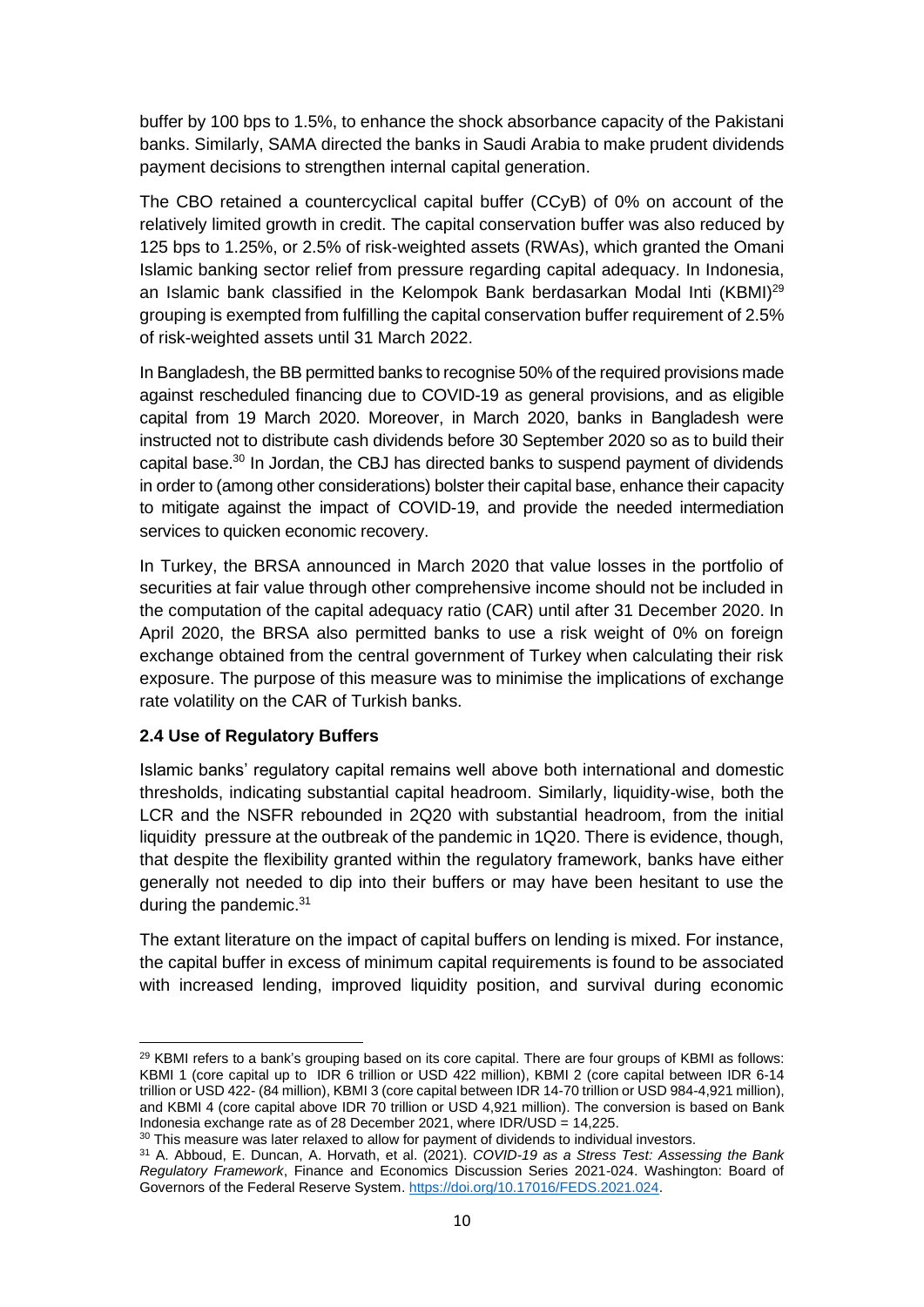downturn.<sup>32</sup> However, having higher capital is also found to reduce lending volumes, as credit supply may be hampered<sup>33</sup> because risk-based capital regulation may be prone to an inherent trade-off between risk sensitivity and procyclicality.<sup>34</sup> A middle position to the contrasting findings is that the relationship between banks' capital and lending depends on the state of the economy.<sup>35</sup>

Experiences from previous financial crises and financial stress situations show that a vicious circle of asset quality deterioration is a recurrent consequential feature that worsens over time when combined with declining profitability, high leverage, constrained lending and challenging economic conditions.<sup>36</sup> Also, where it is allowed to be used, depleted liquidity and capital buffers are expected to slow the recovery or undermine the resilience of banks during the later stages of the crisis, $37$  thus constraining their crucial role in ensuring credit intermediation and economic recovery.

 $32$  A. Thakor (2014). Bank Capital and Financial Stability: An economic Trade-off or a Faustian Bargain? *Annual Review of Financial Economics*, *6*, 185–223.

<sup>33</sup> C. Bui, H. Scheule and E. Wu (2017). The Value of Bank Capital Buffers in Maintaining Financial System Resilience, *Journal of Financial Stability,* 33(C), 23-40

<sup>34</sup> M. Behn, R. Haselmann and P. Wachtel (2016). Procyclical Capital Regulation and Lending, *Journal of Finance*, *71*(2), 919–56.

<sup>35</sup> M. Kosak, S. Li, I. Loncarski and M. Marinc (2015). Quality of Bank Capital and Bank Lending Behavior during the Global Financial Crisis, *International Review of Financial Analysis*, *37*, 168–83.

<sup>36</sup> OECD (2021). *The COVID-19 Crisis and Banking System Resilience: Simulation of Losses on Nonperforming Loans and Policy Implications*. Paris: OECD.

 $37$  Drehmann et al. (2020).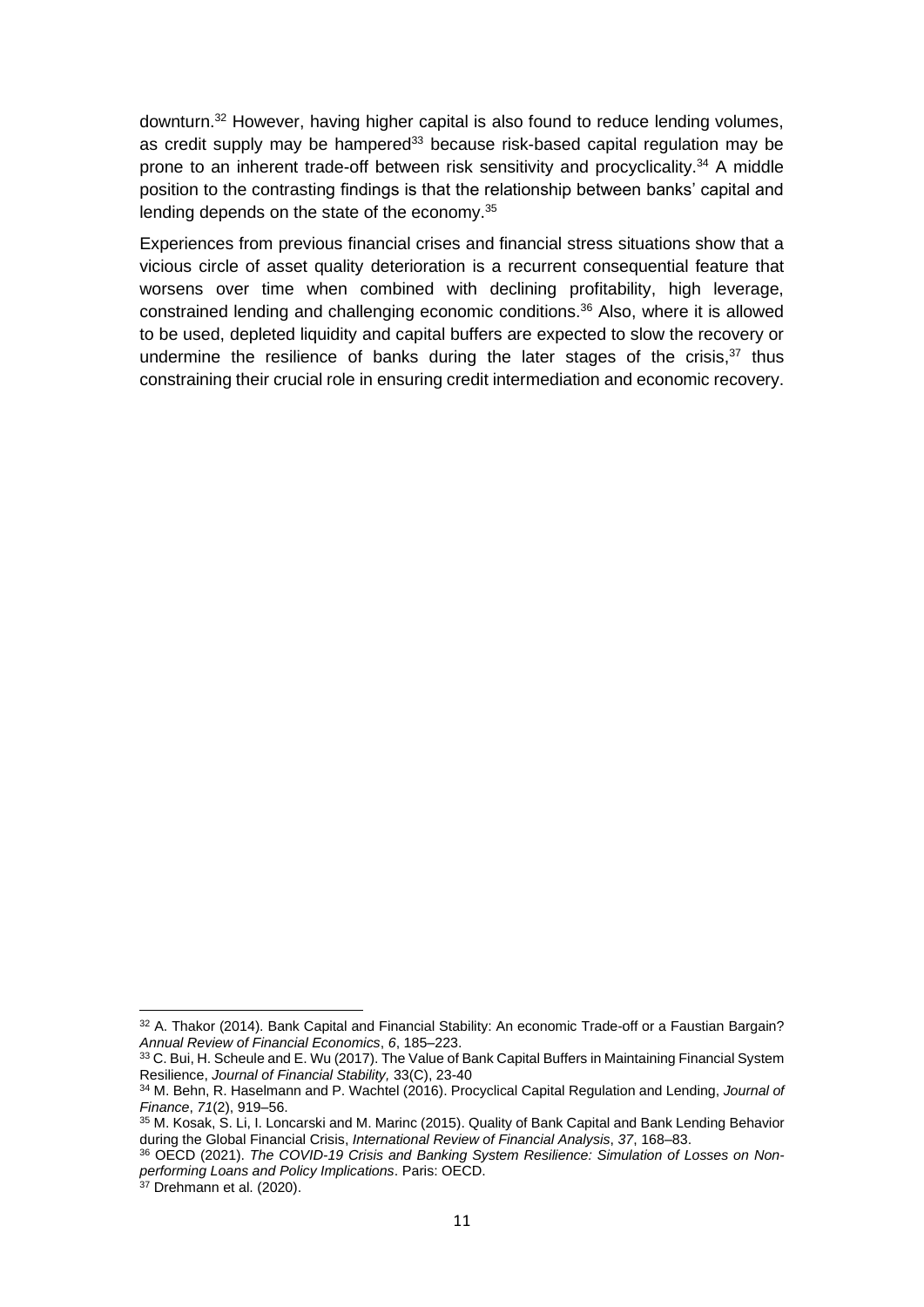### <span id="page-19-0"></span>**SECTION 3: DATA AND METHODOLOGY**

Notwithstanding different levels of Islamic banking development, with a few banks attaining systemic significance,<sup>38</sup> 17 jurisdictions<sup>39</sup> are included in the analysis. These are those jurisdictions whose quarterly data for both full-fledged Islamic banks and Islamic banking windows up to 4Q20 are available in the IFSB's Prudential and Structural Islamic Financial Indicators (PSIFIs) database and contain indicators of interest as at the time of writing this paper. Cumulatively, these countries accounted for about 75% of the global Islamic banking assets as at end-4Q20.

Given that the data used in this paper, which consist of macro-level prudential and structural data of Islamic banks in various jurisdictions, are calculated and compiled by the respective RSAs that submit it to the IFSB in an aggregate form, they have a high level of integrity. As such, the Islamic banking sector in a country is viewed in aggregate, rather than on an institution-by-institution basis. It is noteworthy that, across jurisdictions, there may be weaker Islamic banking institutions that may find it relatively more difficult to face the challenges arising from the pandemic due to pre-existing idiosyncratic vulnerabilities and exposures.

The PSIFIs data provide a backward-looking assessment of Islamic banking resilience and are not susceptible to changes in expected future profits. This is unlike marketbased indicators, which are forward-looking and may discount the generally strong prudential position of the Islamic banks prior to the COVID-19 pandemic. This may create the possibility of the presence of noise in market-based indicators, especially due to the uncertainty in their estimation methodologies.

In addition, the market-based data may not reflect the stand-alone risk profile of the banking system, as market expectations may also reflect expectations of the effects of the various government fiscal, monetary and financial supports provided due to COVID-19.<sup>40</sup> Moreover, it is argued that the availability of market data is not a strong justification for using a market-based model because such a model may not provide early warning signals of a crisis, as "by the time they spiked, the market would have tanked already".<sup>41</sup>

Data from a Bank for International Settlements working paper on a global database of central banks' monetary responses to COVID-19 are also used where available.<sup>42</sup> Additional data on the COVID-19 economic stimulus index,<sup>43</sup> and the debt relief and stringency index,<sup>44</sup> are also included, as appropriate, in some specifications of multiple

<https://www.ifsb.org/download.php?id=5161&lang=English&pg=/sec03.php>

<sup>38</sup> Systemic significance implies that the total Islamic banking assets in a country comprise more than 15% of its total domestic banking sector assets.

<sup>39</sup> These include Afghanistan, Bahrain, Bangladesh, Brunei Darussalam, Indonesia, Jordan, Kuwait, Malaysia, Nigeria, Oman, Pakistan, Palestine, Qatar, Saudi Arabia, Sudan, Turkey, and the United Arab Emirates.

<sup>40</sup> C. MacDonald and M. van Oordt (2017). Using Market-Based Indicators to Assess Banking System Resilience, *Bank of Canada Financial System Review.*

<sup>41</sup> Markose (2012), cited in A. Adewale and V. Nienhaus (2019). *Investigating Intersectoral Linkages in the Islamic Financial Services Industry*, WP-11/05/2019.

<sup>42</sup> C. [Cantú,](https://www.bis.org/author/carlos_cant%c3%ba.htm) P. [Cavallino,](https://www.bis.org/author/paolo_cavallino.htm) F. [De Fiore](https://www.bis.org/author/fiorella_de_fiore.htm) and J. [Yetman](https://www.bis.org/author/james_yetman.htm) (2021). *A Global Database on Central Banks' Monetary Responses to COVID-19* [\(bis.org\).](https://www.bis.org/publ/work934.htm)

<sup>43</sup> [www.ceyhunelgin.com](http://www.ceyhunelgin.com/)

<sup>44</sup> Hale and Webster (2020).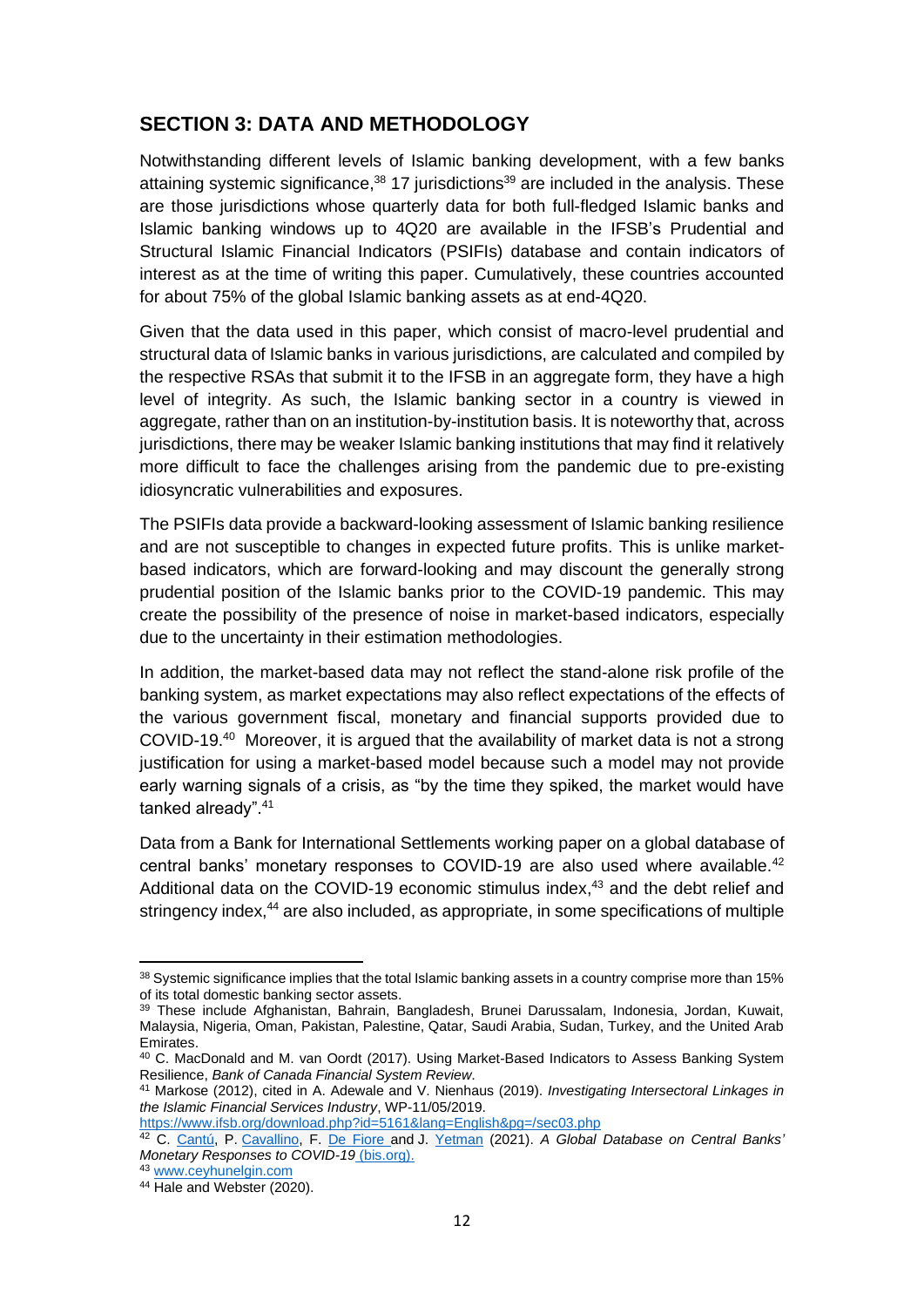regression analysis conducted in the paper to assess the effectiveness of COVID-19 policy measures.

The analysis in the paper is based on two panel data regression equations, each with differing specifications. In the first regression equation, the analysis starts with a pooled-ordinary least squares (OLS), while the sensitivity of the results to estimation methods is assessed with a generalised least squares (GLS) regression to capture country effect (if any) via the fixed or random effect model. The variants of the first regression model are essentially static, rather than dynamic. This is because the focus is on drawing inferences, rather than forecasting. Moreover, the static panel model is often used to account for the economic shock being felt sooner and more strongly, such as in the case of COVID-19.<sup>45</sup>

The primary regression model can be summarised by the following equation:

#### $InSCF_{it} = \alpha + \beta_1 FPM_{it} + \beta_2 PRM_{it} + \beta_3 RRM_{it} + \beta_3 BRM_{it} + \beta_4 SI_{it} + \epsilon_{it}$  (reg. eqn. 1)

where  $InSCF_{it}$  represents the Shari'ah-compliant financing provided by the Islamic banks in country "i" and quarter "t" during the COVID-19 period expressed in natural log. FPM represents the fiscal policy measures expressed in terms of the gross domestic product (GDP),<sup>46</sup> while PRM represents the cut in average policy rates measures expressed as a percentage of the ongoing rate as at the beginning of a quarter. RRM represents the cuts in the reserve requirement rate in each quarter, while BRM measures macrofinancial packages, including borrower relief measures such as moratoria, fee waiver, etc., expressed as a percentage of the GDP.<sup>47</sup> SI represents the reported government stringency index used as a control variable. This section also includes relevant responses to IFSB surveys, and extracts from some internal workings of the IFSB based on PSIFIs data.

Another panel regression equation model is used to assess the association between Islamic banks' regulatory capital and liquidity ratios and Sharīʻah-compliant financing provided by them during the pandemic.<sup>48</sup> The model is based on the assumption that the resilience of Islamic banks could be reflected in their ability to respond to the policy interventions by being able to continuously provide financing to both households and corporate customers during the pandemic.

The second panel regression equation takes the following general form:

#### **lnCFG**<sub>**i**,Q1 2019</sub> = α + β \*  $X_{i,t-Q1 2019}$  \* D<sub>t</sub> + μ \*  $X_{i,t-1}$  \* CVD<sub>t</sub>, + ε<sub>i,t</sub> (reg. eqn. 2)

where X represents the vector of all macrofinancial and macroeconomic variables;  $_{\text{it}}$ implies country *i* at time *t*;  $β$ ,  $µ$  and  $Ω$  are the standardised coefficients; and  $ε$  is the residual error term.

In equation 2 and its various model specifications, the logarithm of the cumulative growth rate of Shari'ah-compliant financing (CFG) is used as the dependent variable. The interaction term comprising regulatory ratios and time measured before the pandemic are used as the independent variables. Both 1Q19 and 4Q19 are used as

<sup>45</sup> OECD (2021).

<sup>46</sup> These also include the liquidity injections to support the term funding facility during the pandemic.

<sup>&</sup>lt;sup>47</sup> These include the debt relief provided via forbearances, fee waivers, etc.

<sup>48</sup> BCBS (2021).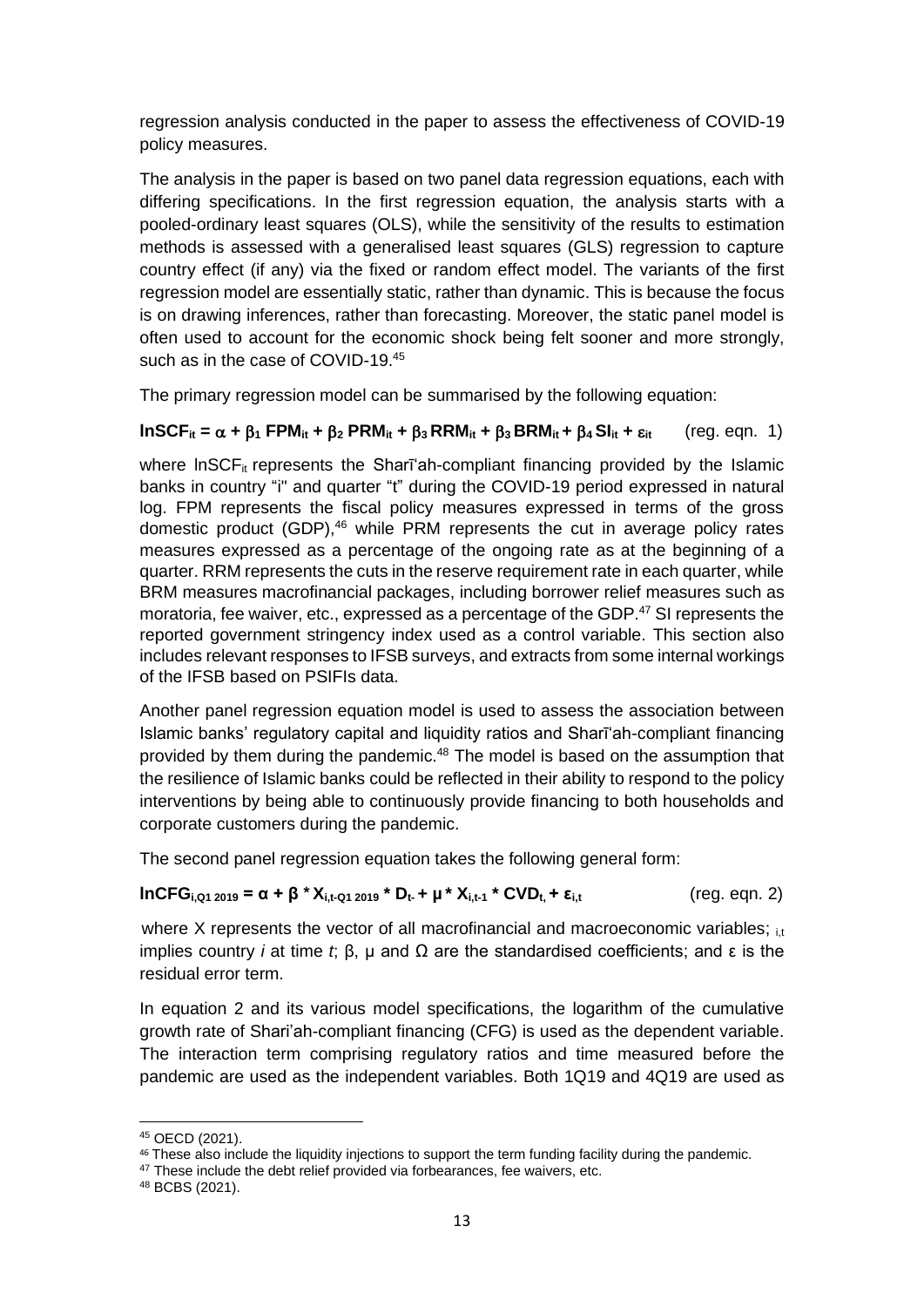base quarters respectively in various sub-specifications of the model to allow for comparison of the investigated relationship before and during the pandemic. However, a limitation of this second panel regression equation is that a flurry of emergency prudential policy measures taken by the RSAs in respective jurisdictions could have attenuated the relationship between pre-pandemic levels of the various regulatory ratios and financing decisions of the Islamic banks during the pandemic, as per equation 1.

The macrofinancial indicators include: the capital adequacy ratio (CAR) measured by either of total capital or Tier-1 capital to RWA, leverage ratio (LEV) measured by Tier-1 capital to Exposure,<sup>49</sup> liquid assets to short-term liability ratio (LASLR),<sup>50</sup> and capital headroom (CHDRM) measured by the excess over the minimum regulatory capital requirements. A number of additional interaction terms to control for time-varying heterogeneity across countries, and three macroeconomic indicators – real GDP growth rate (RGDP),<sup>51</sup> a dummy for COVID-19 (CVD)<sup>52</sup> and another for systemic significance (SS) – are also included.

Finally, some other control variables are included: logarithm of total assets (lnTA) to measure the effect of size; non-performing financing (NPF) to measure asset quality; deposit-to-asset ratio (DTA) to measure funding structure; financing-to-asset ratio  $(FTA)$  to measure financing structure; and return on asset  $(ROA<sup>53</sup>)$  to capture the effect of profitability. All the values except for the dummy variables are winsorised at both the 5<sup>th</sup> and 95<sup>th</sup> percentiles to minimise the outlier effect.

All the panel regression analyses are conducted using the Gnu Regression, Econometrics and Time Series Library (GRETL), an open-source statistical package for econometrics analysis.

<sup>49</sup> For jurisdictions that have yet to adopt the Basel III leverage framework, Tier-1 capital to total assets is used.

<sup>50</sup> Only a few countries report the LCR.

<sup>51</sup> Extracted from the World Bank database: <https://data.worldbank.org/indicator/NY.GDP.MKTP.KD.ZG>

 $52$  This takes a value of 1 for 1Q20–4Q20, and a value of 0 for 1Q19–4Q19.

<sup>53</sup> The ROA is based on after-tax value.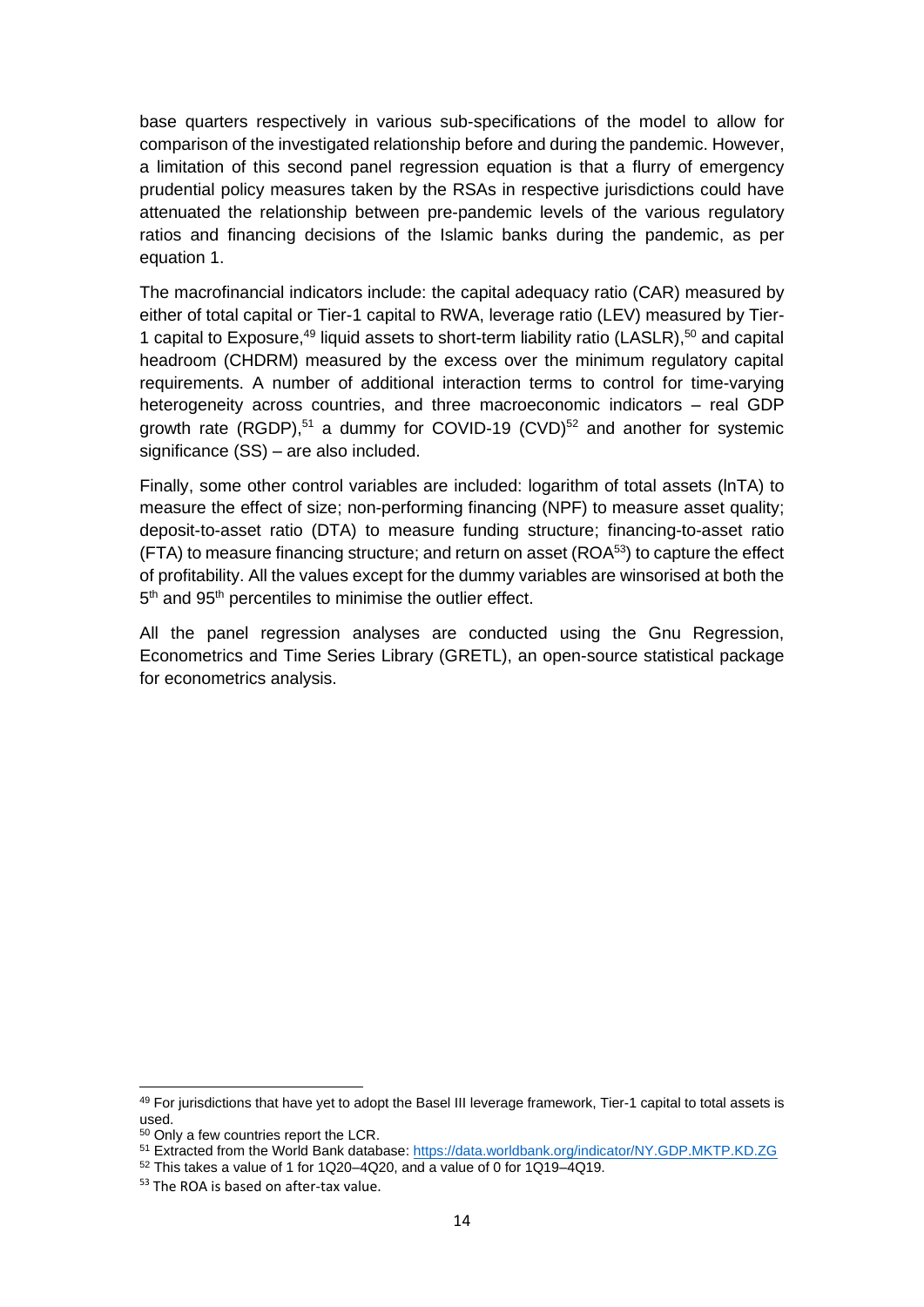### <span id="page-22-0"></span>**SECTION 4: ANALYSIS AND RESULTS**

Table 1 (in the appendix) shows the descriptive statistics for the dependent and independent variables in the regression equations. The distribution reflects the fact that the countries covered have adopted various COVID-19 policy measures based on their levels of economic development, fiscal and monetary policy spaces, etc.

#### <span id="page-22-1"></span>**4.1 Effectiveness of COVID-19 Policy Measures in the Islamic Banking Industry**

Table 2 shows the results of the first panel regression analysis conducted in this paper, including the OLS, fixed effect and random effect models, as applicable. The following subsections present an analysis of the effectiveness of the COVID-19 policy measures adopted across the Islamic banking industry in IFSB member jurisdictions. The analysis is complemented with the trend observed in key prudential indicators,  $including$  regulatory capital and liquidity requirements,<sup>54</sup> utilisation of regulatory buffers, preservation of asset quality, and whether some issues of cyclicality arose therefrom.

| <b>Dependent Variable</b>        | <b>Shari'ah-Compliant Financing (SCF)</b> |               |                |                |               |  |  |
|----------------------------------|-------------------------------------------|---------------|----------------|----------------|---------------|--|--|
|                                  | Spec 1                                    | Spec 2        | Spec 3         | Spec 4         | Spec 5        |  |  |
| Policy Rate Cut (PRC)            | 0.0476                                    | 0.0340        | 0.0493         | 0.0488         | 0.0493        |  |  |
|                                  | $(0.0112)$ ***                            | $(0.0156)$ ** | $(0.0218)$ **  | $(0.0220)$ **  | (0.0222)*     |  |  |
| Requirements<br>Reserve          |                                           | 0.0171        | 0.0261         | 0.0255         | 0.0233        |  |  |
| Cut (RRC)                        |                                           | $(0.0089)^*$  | $(0.0068)$ *** | $(0.0077)$ *** | $(0.0087)$ ** |  |  |
| Relief<br>Borrower               |                                           |               | $-0.0662$      | $-0.0493$      | $-0.0452$     |  |  |
| Measures (BRM)                   |                                           |               | (0.0360)*      | (0.0391)       | (0.0455)      |  |  |
| <b>Stimulus</b><br>Fiscal Policy |                                           |               |                | 0.1122         | 0.1160        |  |  |
| (FPS)                            |                                           |               |                | $(0.0439)$ **  | (0.0502)**    |  |  |
| Stringency Index                 |                                           |               |                |                | 0.0078        |  |  |
|                                  |                                           |               |                |                | (0.0175)      |  |  |
| <b>Country Effect</b>            | <b>YES</b>                                | YES.          | <b>YES</b>     | <b>YES</b>     | YES.          |  |  |
| F-Test (Model)                   | 19.2938***                                | 10.2984***    | 10.8736***     | 11.5990***     | 14.0240***    |  |  |
| Adj. $R^2$                       | 0.3543                                    | 0.3629        | 0.4082         | 0.4354         | 0.4274        |  |  |
| <b>Observations</b>              | 68                                        | 68            | 68             | 68             | 68            |  |  |

### **Table 2: Effect of COVID-19 Policy Measures on Shari'ah-Compliant Financing of Islamic Banks**

Statistical significance: \*<0.10, \*\*<0.05, and \*\*\*<0.01. Robust standard errors in parenthesis in all regressions. All regressions include a constant.

#### <span id="page-22-2"></span>*4.1.1 Policy Rate Measures*

The first policy measure implemented by many RSAs across IFSB member jurisdictions, especially in Asia and Africa, was a cut in the policy rates<sup>55</sup> – in some cases, to historic minimums. The aim was to address financial market disruptions, ease liquidity constraints, and manage the market volatility experienced in the early days of the pandemic. As time went by, the policy rate cut was also intended to reduce funding costs for the banks, as they support economic activity by providing financing and by ensuring that the smooth functioning of the financial system is not infringed upon.

The swift monetary easing policy in the advanced economies, especially the United States, provided a calm global financial condition that made room for the emerging

<sup>&</sup>lt;sup>54</sup> The FSB noted that most prudential measures taken relate to either capital or liquidity, or both.

<sup>55</sup> Islamic banking is more prominent in these regions, unlike in Eastern Europe and Latin America where the policy measures were proportionally more in foreign exchange operations. See [Cantú](https://www.bis.org/author/carlos_cant%c3%ba.htm) et al. (2021).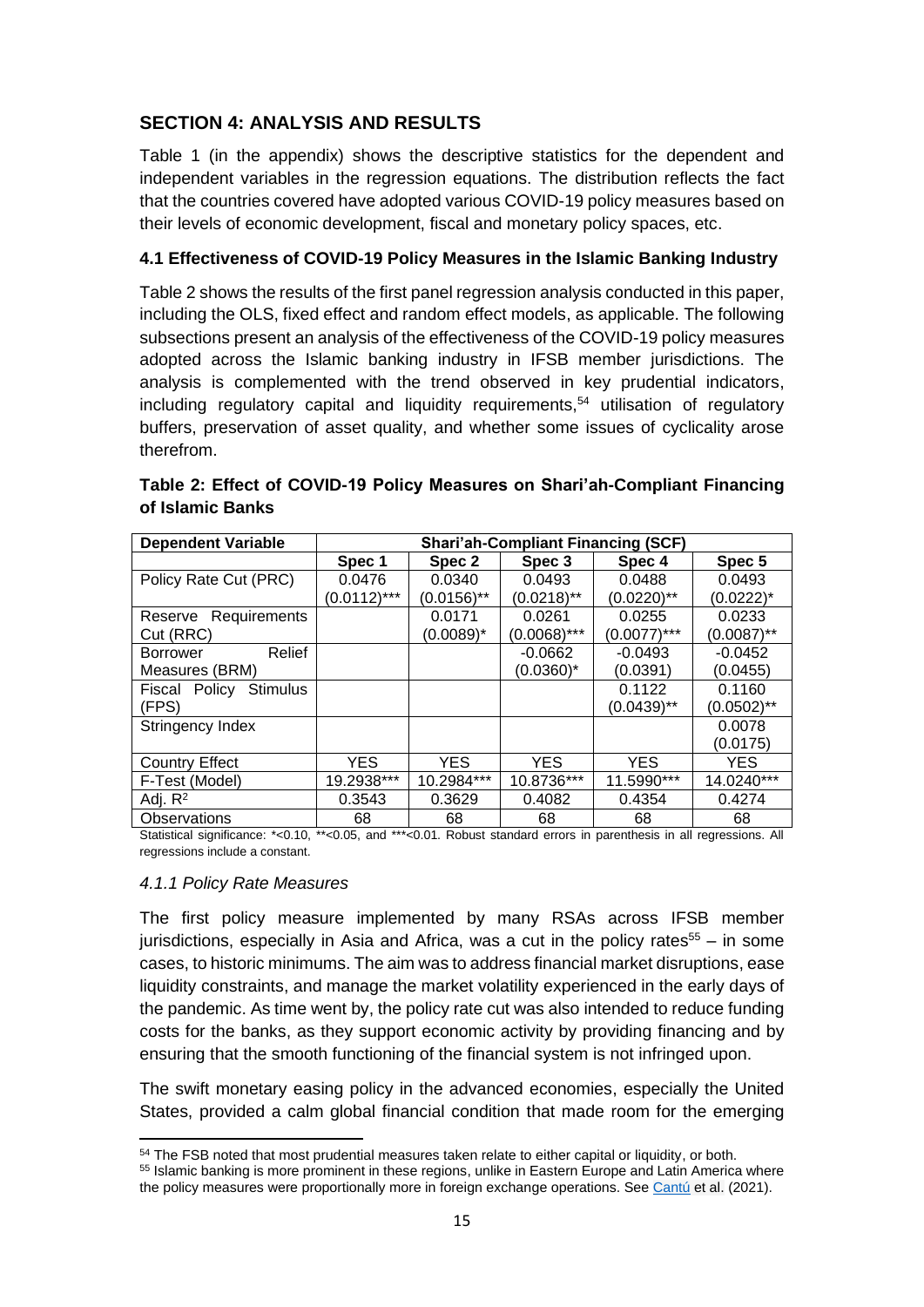economies, including those where Islamic banking is practised, to follow suit.<sup>56</sup> These economies leveraged on their favourable cyclical position to cut policy rates<sup>57</sup> without the atypical severe consequence of exchange rate depreciation that follows a policy rate cut due to capital outflow.

In spec 1 in Table 2, an assessment is made on the relationship between the policy rate cut regressed against the quarterly Sharīʻah-compliant financing provided by Islamic banks between 1Q20 and 4Q20. Controlling for the country effect, the result shows a statistically significant positive relationship between the two variables. A similar outcome is obtained across all the other regression model specifications in Table 2 to indicate the effectiveness of the policy rate cut measure. A lower, but nonetheless statistical, significance is observed when the stringency index is added to the model in spec 5 to control for the containment measures imposed on the real economy at about the same time the policy rate cut announcement was at a peak.

Although the policy rate cut has generally proven effective in jurisdictions, as indicated by the regression results, its use also has limitations. For instance, it cannot be lowered beyond the point where the cost of holding cash is lower than that of holding reserves. Moreover, in the event that the effect from the policy rate cut is not fully passed on to the funding cost, profitability may be impaired; this may also lead to a contraction in bank financing, thus attenuating or reversing the effectiveness of the monetary policy stimulus – reversal rate.<sup>58</sup> In such a situation, the banks' cost-to-income (CTI) ratio would worsen due to the negative duration gap on policy rates cut. For instance, although Islamic banks could also make capital gains on their *sukuk* holdings due to maturity mismatch, the pass-through from cuts on funding expenses will occur more slowly than on margin on financing provided, due to the longer maturity of the latter.

For the jurisdictions covered in this paper, the occurrence of a higher or lower reversal rate as the policy rate cuts are maintained was influenced by a number of factors noted in the extant related literature. For instance, the Islamic banking sectors that are highly capitalised in addition to holding large longer-term assets such as *sukuk*, <sup>59</sup> and with a lower deposit supply elasticity,<sup>60</sup> also experienced a lower reversal rate from continuous implementation of the policy rate cut. A similar outcome also played out in some jurisdictions with a high reliance on retail deposits. This is due to their maintenance of a relatively higher returns on equity (ROE) during the pandemic, despite high capitalisation, especially when compared to their conventional peers.

In most jurisdictions, due to the tightening liquidity early on at the outbreak of the pandemic, conventional banks were especially able to benefit from the adjusted rates on both repo and reverse repo facilities to secure wholesale funding. The Islamic banks in some jurisdictions also benefited, as indicated in Section 2. For Islamic banks in Malaysia, for instance, a variety of collaterals are eligible for repo under the sale and

<sup>56</sup> A few exceptions include the Brunei Darussalam Central Bank, Da Afghanistan Bank and the Central Bank of Sudan.

<sup>57</sup> Ibid.

<sup>&</sup>lt;sup>58</sup> "The rate at which accommodative monetary policy reverses and becomes contractionary for lending. Its determinants are (i) banks' fixed-income holdings, (ii) the strictness of capital." See M. Brunnermeier, and Y. Koby (2018). *The Reversal Interest Rate*. National Bureau of Economic Research Working Paper No. 25406*.* [https://www.nber.org/system/files/working\\_papers/w25406/w25406.pdf](https://www.nber.org/system/files/working_papers/w25406/w25406.pdf)

<sup>&</sup>lt;sup>59</sup> For example, Islamic banks in Malaysia, Nigeria, Pakistan, Qatar, Saudi Arabia, Turkey and the UAE. <sup>60</sup> Islamic banks in the GCC generally have a more wholesale funding structure.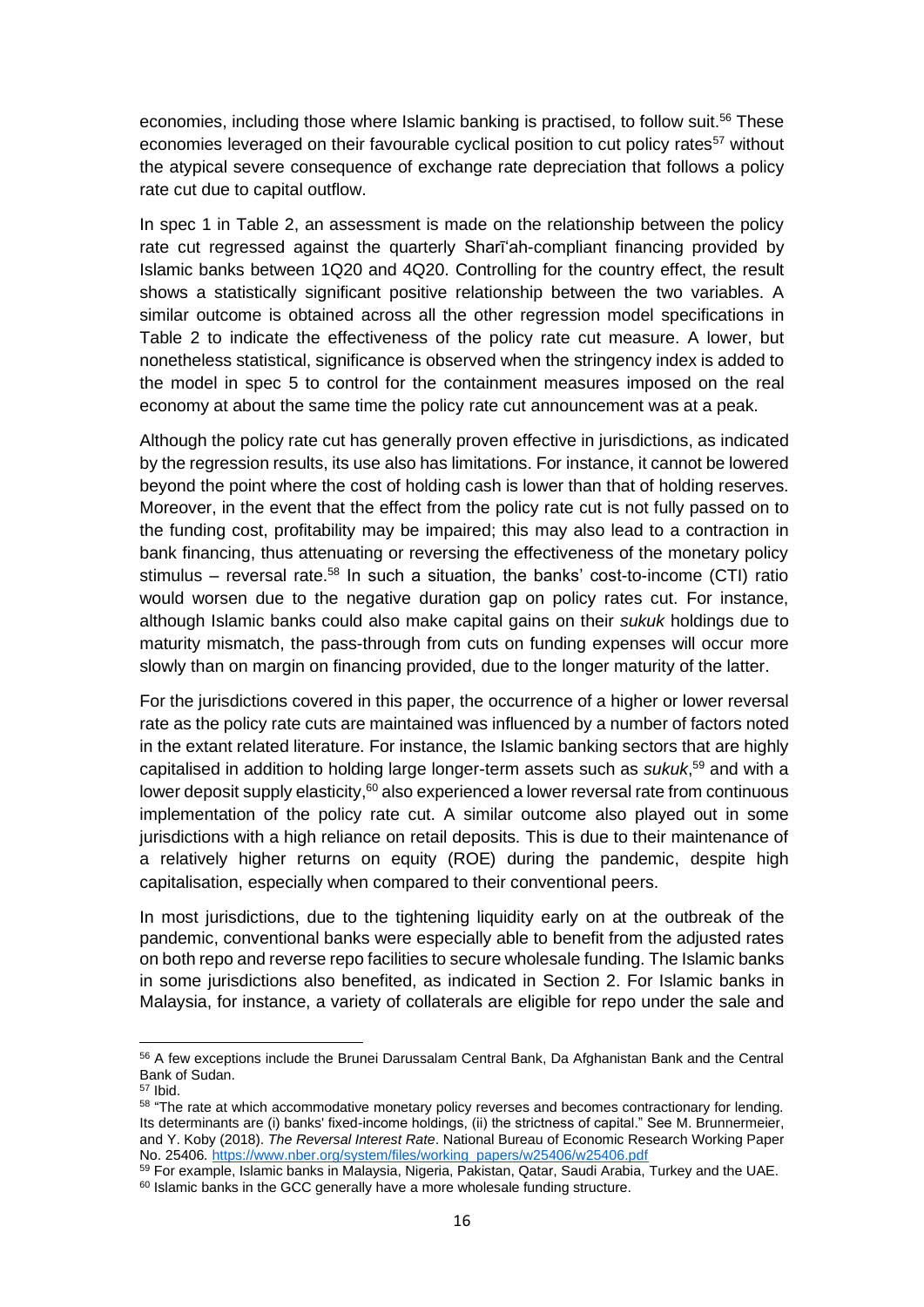buy-back agreements (SBBA) with the BNM. Another notable example is the launch of the Islamic *Ṣukūk* Liquidity Instrument (ISLI) by the CBB in 2020 to provide further options for liquidity management. ISLI allows holders of the CBB-issued Dinardenominated *ijara sukūk* to raise liquidity against the instrument for a week.

Conversely, Islamic banks in some other jurisdictions could not benefit from rate adjustments on both repo and reverse repo facilities, mainly due to the level of development of their money and repo markets<sup>61</sup> and to Sharī'ah-compliance issues. in Oman, for instance, the CBO reduced rates on repo facilities by 75 bps to 0.5% and their operational duration was extended to three months. These measures were reported to have created an additional USD 20.8 billion in the banking sector. However, the Islamic banks could not benefit given that there are no Islamic repo facilities with the CBO.

#### <span id="page-24-0"></span>*4.1.2 Reserve Requirement Measures*

In addition to policy rate cuts, RSAs across jurisdictions where Islamic banking is practised also implemented cuts in reserve requirements with the aim of freeing up additional liquidity to the banks at the outbreak of the pandemic. In spec 2 of Table 2, cuts in both policy rates and the reserve requirements rate have a positive and statistically significant effect on the continuous provision of Sharīʻah-compliant financing by Islamic banks during the first four quarters of the pandemic. The statistical significance also improved with the addition of the fiscal policy effects. This is regardless of the intensity of the lockdown in the respective jurisdictions captured by the inclusion of the stringency index in spec 5.

Assessing the effectiveness of the reserve policy measure in terms of regulatory liquidity ratios, the IFSB PSIFIs data indicate that both the Islamic banks' LCR and NSFR are generally above the 100% threshold (see Charts 1 and 2). In general, the effectiveness of the liquidity policy measures could be hinged on the massive liquidity injection targeted at specific sectors of the economy and on the reduction in statutory reserve requirements which has released billions of dollars to the Islamic banking sectors in the various jurisdictions. This, in turn, has ensured the smooth functioning of Islamic banks in providing Sharīʻah-compliant financing to the real economy.



#### **Chart 1: Liquidity Coverage Ratio for Stand-alone Islamic Banks by Country (1Q20–4Q20)**

*Source:* PSIFIs

<sup>61</sup> Jordan is another example in this regard.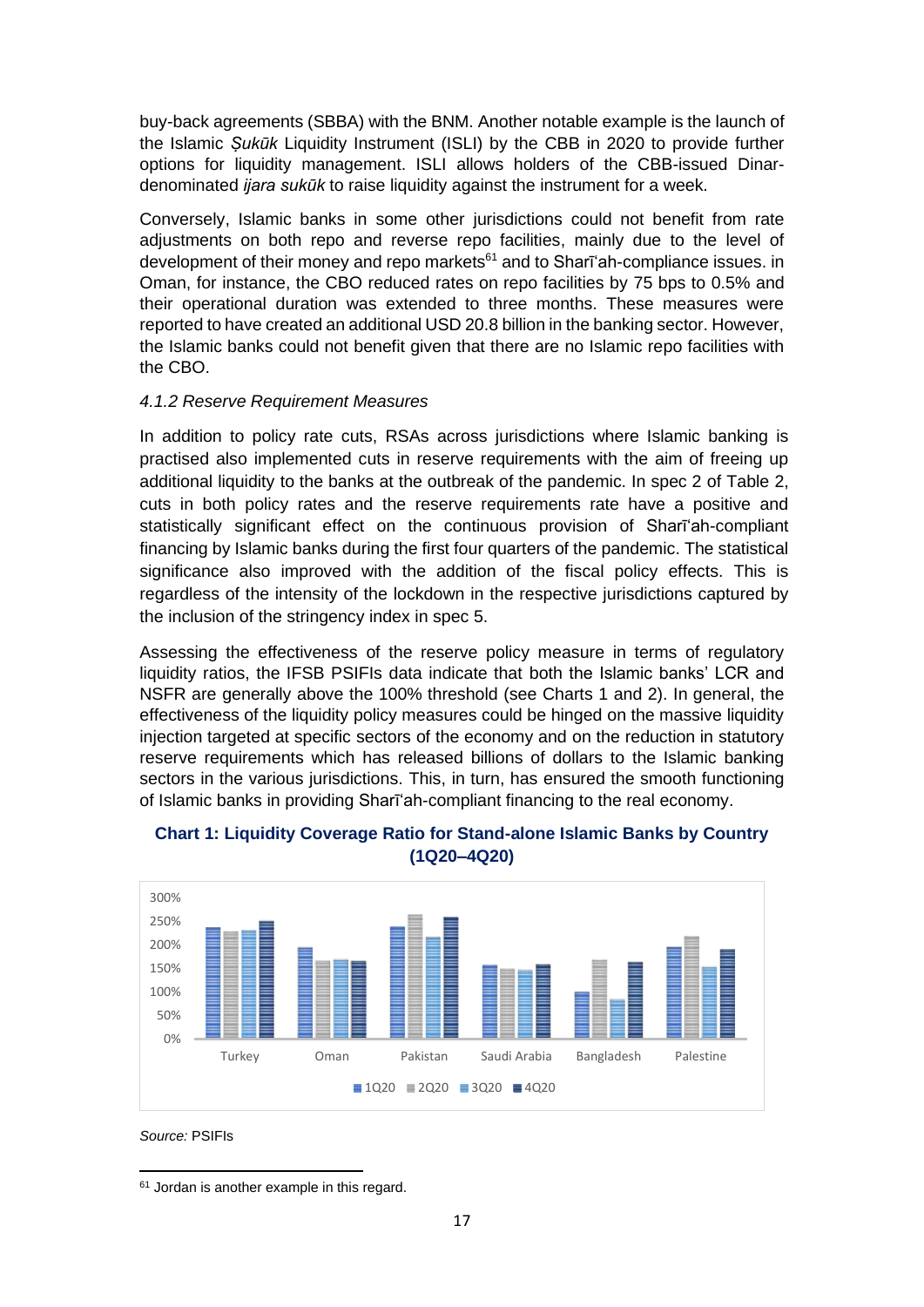#### **Chart 2: Net Stable Funding Ratio for Stand-alone Islamic Banks by Country (1Q20–4Q20)**



*Source:* PSIFIs

#### <span id="page-25-0"></span>*4.1.3 Borrower Relief Measures*

In spec 3 of the regression model in Table 2, the other macrofinancial measures reflected in the forbearance measures and fee waivers were added to the equation. The result shows a negative and statistically significant relationship between the debt relief measures and Sharīʻah-compliant financing by the Islamic banks. The relationship remains negative but non-statistically significant when the fiscal policy measures and stringency index variables are added to the equation. This could perhaps be an indication that the Islamic banks have generally viewed with caution the forbearance measures for financing rescheduling, restructuring or payment moratoria allowed or extended in most of the jurisdictions, and are wary of the asset quality implications once the forbearances are suspended.



#### **Chart 3: Islamic Banking Average Gross Non-Performing Financing to Total Financing by Country (1Q20–4Q20)**

*Source:* PSIFIs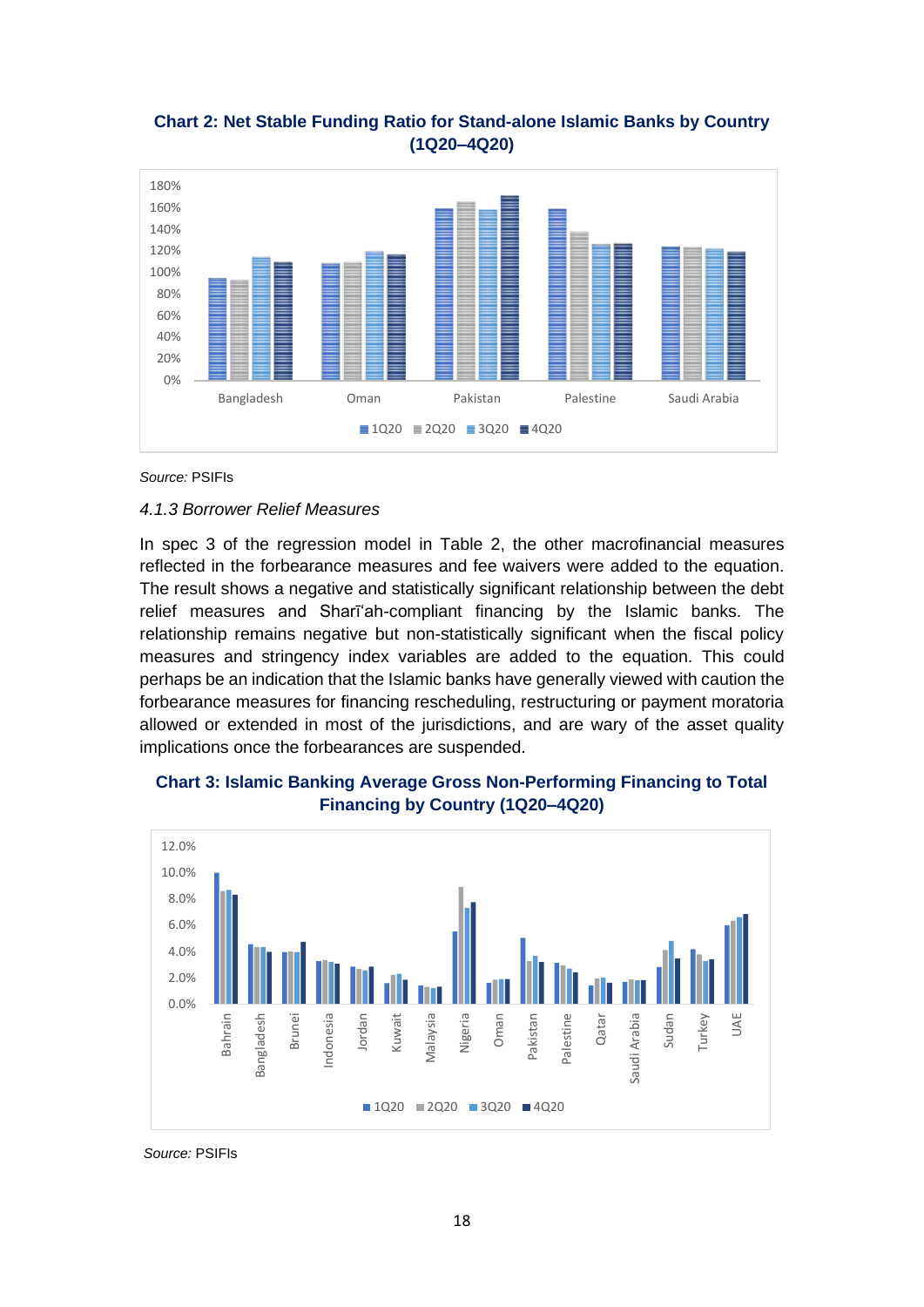For now, the borrower relief policy measure seems effective vis-à-vis the intent of providing a financial breathing space to borrowers whose financing repayment capabilities could have been significantly weakened due to the pandemic. This is because the NPF measures have been kept at around their historical average in many jurisdictions (see Chart 3). That said, the short-term positive effect of the borrower relief measures should therefore be viewed alongside their likely long-term effect. The negative effect would only crystallise when the moratorium period is over and governments gradually withdraw stimulus packages. In such a situation, especially if the moratoria are prolonged, Islamic banks may be susceptible to a cliff effect manifesting in a sudden significant increase in NPFs.

As a sequel to the financing exposure of the Islamic banks to the real sector, especially the wholesale and trade, and household sectors, NPFs are expected to increase due to the impact of COVID-19 when the forbearance is suspended.<sup>62</sup> SMEs whose economic activities have either stopped or been restricted will struggle with maintaining operational resilience. Some may not make it back. Households that have experienced compulsory leave, pay cuts, job losses or constrained employment opportunities may also default. As such, the consequences of these factors in terms of the evolution of borrowers' creditworthiness in future will have significant implications for Islamic banks' asset quality, though the impact could also be moderated by increased provisioning recorded, especially in jurisdictions where such have been frontloaded.

#### <span id="page-26-0"></span>*4.1.4 Fiscal Policy Measures*

As shown in Table 2, the effect of the fiscal policy stimulus remained positive in spec 4 when introduced into the model, and remained significant in spec 5 when the stringency index is included in the regression model. The emerging and developing economies covered in this paper also effectively utilised fiscal policy to complement the monetary policies, contrary to the expectation that they might not have been able to do so. $63$ 

The fiscal policy measures adopted across jurisdictions vary remarkably and include, but are not limited to, those channelled towards a term funding facility to specific sectors of the economy via a funding-for-lending programme, especially for the SMEs.<sup>64</sup> Other fiscal measures adopted across jurisdictions include: payroll tax relief to both households and corporates; workers' salary support; health insurance and health spending for public servants; postponement of social security contributions; cash transfer programme to poor households; etc.

The funding-for-lending measure, especially, is reported to be very effective in most of the jurisdictions covered, given that their economies are bank-based rather than market-based.<sup>65</sup> The extant literature provides evidence of the efficacy of such measures in economies that are mainly bank-based, where the banks have elevated

<sup>62</sup> IFSB (2021). *IFSI Stability Report 2021.*

<sup>63</sup> E. Benmelech and N. Tzur-Ilan (2020). *The Determinants of Fiscal and Monetary Policies during the COVID-19 Crisis*. NBER Working Paper Series. Working Paper 27461, <http://www.nber.org/papers/w27461>

<sup>64</sup> T. Beck, B.. Bruno and E. Carletti (2021). *When and How to Unwind COVID-19 Support Measures to the Banking System?* <http://www.europarl.europa.eu/supporting-analyses>

<sup>65</sup> C. Borio and P. Disyatat (2009). *[Unconventional Monetary Policies: An Appraisal](https://www.bis.org/publ/work292.pdf)*, BIS Working Paper [No. 292, November 2009 \(bis.org\).](https://www.bis.org/publ/work292.pdf)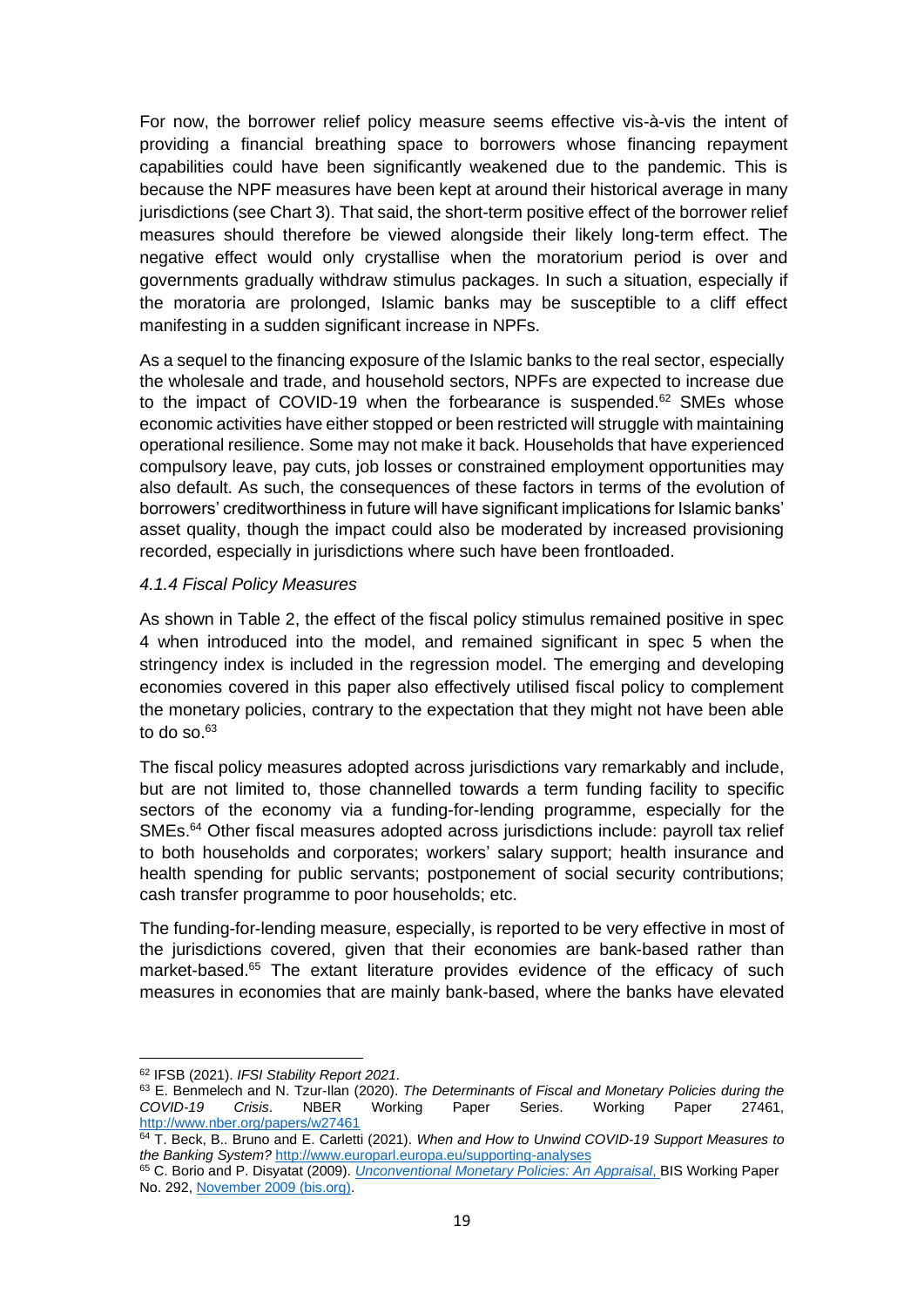funding costs, and monetary policy transmission is intended without additional funding pressure on the banking system.<sup>66</sup>

The success or otherwise of such a funding-for-lending programme depends on the level of indebtedness of both the households and businesses, and whether they have more risk appetite to take on new financing, especially during periods of economic uncertainty. Given that more than two-thirds of the Sharīʻah-compliant financing of the global Islamic banking system is to SMEs, mainly in the manufacturing, retail and wholesale sector, the statistically significant positive effect of the fiscal policy measures in the regression model in Table 2 adds to the extant limited evidence on the effectiveness of funding-for-lending schemes.

#### <span id="page-27-0"></span>*4.1.5 Capital Relief Measures*

Across jurisdictions, the RSAs have permitted Islamic banks to reduce their regulatory capital requirements and to use the buffers in excess of the minimum requirements. Prior to the pandemic, Islamic banks maintained regulatory capital ratios well in excess of the minimum; in most cases, they were higher than those of their conventional counterparts.<sup>67</sup> As shown in Chart 4, there was a slight drop in both the CAR and Tier-1 capital in 1Q20 when the pandemic broke out. However, no Islamic bank breached the threshold of 8.0% and 6.0% specified for both ratios, respectively, in the IFSB capital adequacy standard.<sup>68</sup> That said, the global weighted average CAR and Tier-1 capital rebounded in 2Q20 and have since remained close to their pre-pandemic levels. Charts 5 and 6 further attest to the fact that, across most jurisdictions, regulatory capital has rebounded.

#### **Chart 4: Global Islamic Banking Average Capital Adequacy Ratios (1Q20– 4Q20)<sup>69</sup>**



*Source:* PSIFIs and IFSB Secretariat Workings

<sup>66</sup> S. Drought, R. Perry and A. Richardson (2018). Aspects of Implementing Unconventional Monetary Policy in New Zealand. *Reserve Bank of New Zealand Bulletin*, *81*(4), 3–22. [https://www.rbnz.govt.nz/-](https://www.rbnz.govt.nz/-/media/ReserveBank/Files/Publications/Bulletins/2018/2018may81-04.pdf) [/media/ReserveBank/Files/Publications/Bulletins/2018/2018may81-04.pdf](https://www.rbnz.govt.nz/-/media/ReserveBank/Files/Publications/Bulletins/2018/2018may81-04.pdf)

<sup>67</sup> *IFSI Stability Report 2021*.

 $68$  This is further decomposed to a minimum requirement of  $6\%$  for Tier-1 capital comprising minimum Core Equity Tier-1 capital of 4.5% plus Additional Tier-1 capital. While most jurisdictions also adopt the 6% minimum threshold for tier-capital, various minimum requirements have been set for the total regulatory capital requirements for Islamic banks – for instance: 8% in Malaysia and Palestine; 10% in Bangladesh, Nigeria and Pakistan; 12% in Afghanistan, Jordan and Turkey; 12.5% in Bahrain; and 13.5% in Oman.

 $69$  Average CARs calculation excludes Iran and is based on data from 16 jurisdictions contributing to the IFSB's PSIFIs database (excluding Afghanistan, Egypt, Kuwait, Lebanon, Libya, Qatar, Sudan and the UK, due to data limitations).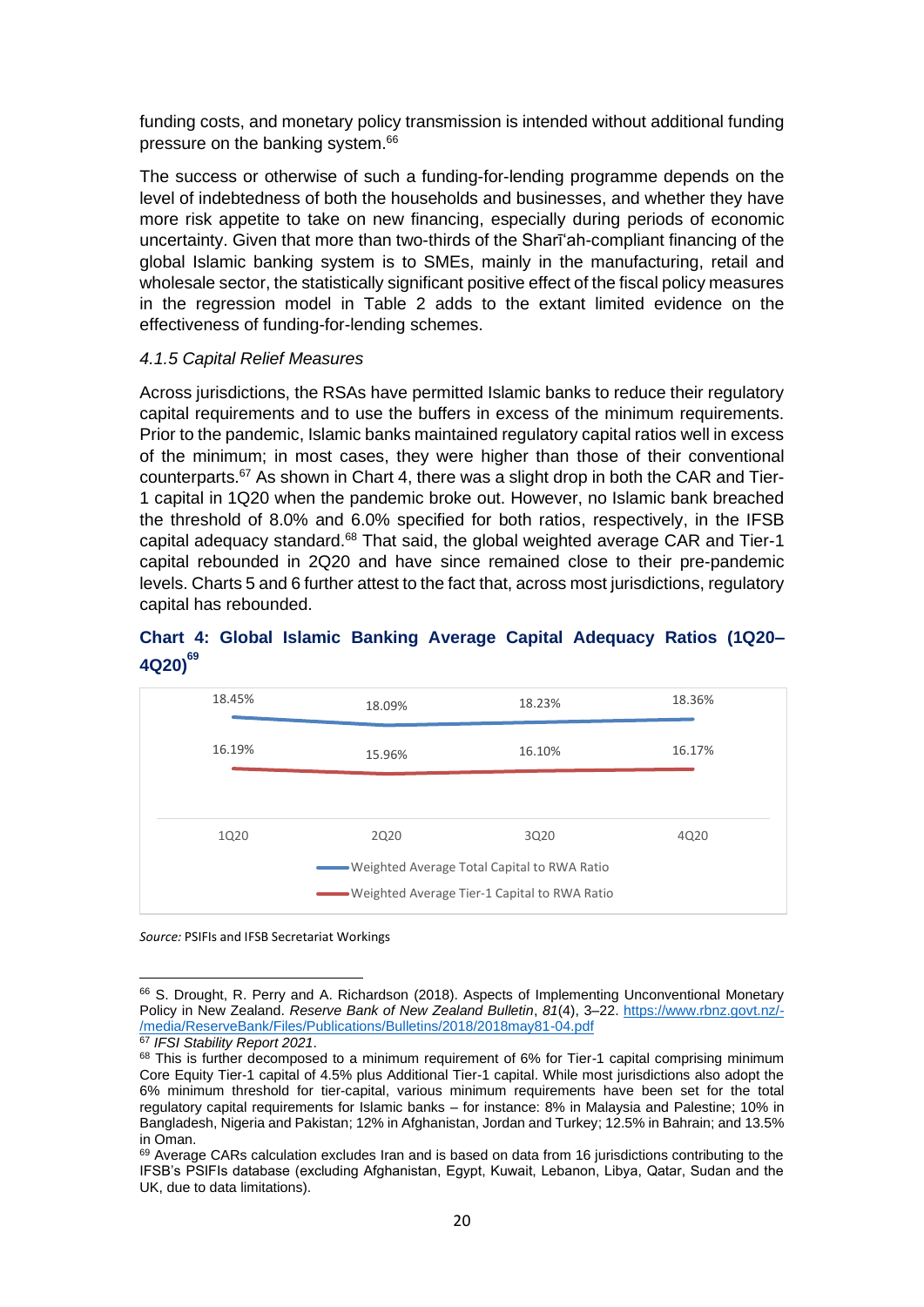#### **Chart 5: Islamic Banking Average Total Capital Adequacy Ratio by Country (3Q19–3Q20)**



*Source:* PSIFIs and IFSB Secretariat Workings





*Source:* PSIFIs and IFSB Secretariat Workings

While this positive outcome could be linked to the emergency policy responses by the RSAs – for instance, due to a reduction in credit risk weights for financing to SMEs – there are also other likely factors. For example, it could be due to the capital headroom increase recorded over the quarters since the pandemic broke out and the prepandemic high levels of the regulatory ratios. In this case, the post-GFC banking reforms have provided the intended level of resilience. However, it could also be argued that, absent the fiscal and monetary policy support, would the Islamic banks have used the flexibility embedded within the regulatory standards?

Although the regulatory capital increased with time during the pandemic, there was no evidence to support the expectation that adequate capital and an excess buffer had any positive impact on the financing behaviour of Islamic banks during the pandemic. As stated in the literature, plausible reasons for the unlikely use of capital buffers was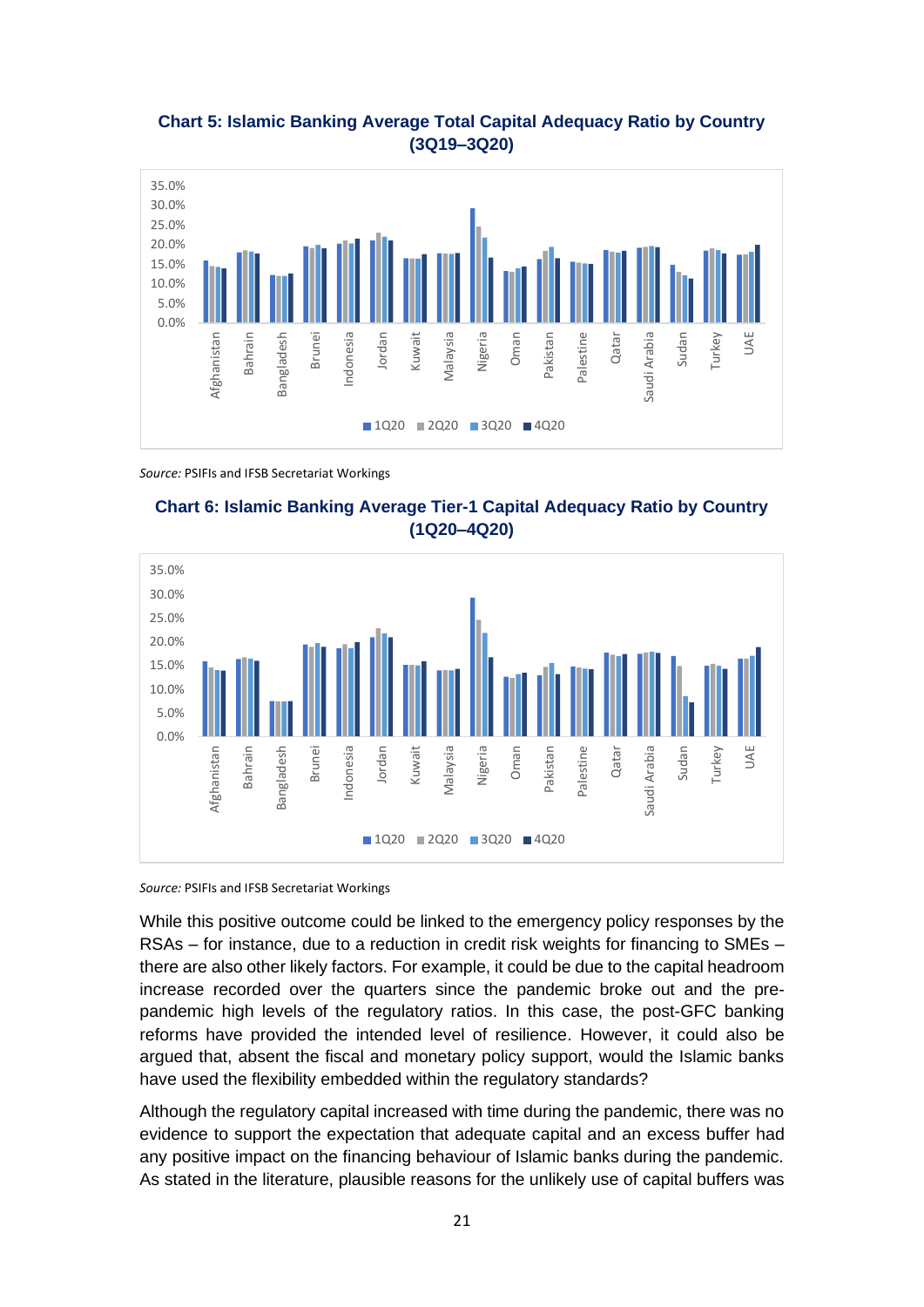their negative signalling effect, which may derive from the market's view that use of a buffer is an indication of weakness with likely negative implications for cost of funding, credit rating and market valuation.

Other reasons included the high reliance on regulatory capital prior to the outbreak of the pandemic, perhaps as a strategy to avoid supervisory scrutiny,  $70$  as well as the uncertainty surrounding the course and duration of the pandemic. Also, rebuilding capital buffers may be costlier in future, especially if the regulator directs that they are returned to their pre-pandemic levels over a short-time period.<sup>71</sup> Similarly, not all RSAs across jurisdictions provided policy statements on the utilisation of buffers and a timeline for utilising the flexibility embedded in the regulatory requirement. The uncertainty arising therefrom could have prevented the use of such capital buffers. The implications may be severe where there is no credible restoration plan, especially if the pandemic is prolonged, NPFs increase and the value of collateralised assets deteriorates.<sup>72</sup>

Even in the conventional banking space, where there are global systemically important banks (GSIBs) and domestic systemically important banks (D-SIBs), the post-GFC capital buffer framework has not been tested. Perhaps as the expected credit losses crystallise when forbearance measures are unwound, there may be more evidence of the use of capital buffers. As such, the findings reported here are only indicative, rather than inferential.

#### <span id="page-29-0"></span>*4.1.6 Pre-Pandemic Level of Regulatory Ratios and Sharia'h-Compliant Financing*

As stated earlier in this paper, there is a challenge in disentangling the effectiveness of the COVID-19 policy measures from the effects of banks' other characteristics,<sup>73</sup> especially given the high level of the former at the outbreak of the pandemic. Tables 3 to 8 in the appendix show the results of the other panel regression analyses conducted in this paper across various specifications. It consists of four columns. Columns 1 and 3 comprise various interacting variables (created from regulatory capital, liquidity and leverage ratios in 1Q19 and 4Q19; and quarterly time dummies from 4Q19 to 4Q20) taking into consideration other control variables mentioned in the methodology section. Columns 2 and 4 exclude the control variables.

4.1.6.1 Impact of regulatory capital and capital headroom on Shari'ah-compliant financing

In columns 2 and 4 of Tables 3, 4 and 5, the results indicate that those Islamic banking sectors with higher CARs, Tier-1 capital ratios and regulatory capital headroom provided more financing during the pandemic, given the positive association and statistical significance of the interaction terms. When the control variables are included in the model, as shown in columns 1 and 3 of Tables 3, 4, and 5, the positive association remains robust except that the statistical significance is attenuated, especially early on in the pandemic. This notwithstanding, the results obtained from the various model specifications indicate that the Islamic banks' strong pre-pandemic

<sup>70</sup> Beck et al. (2021).

<sup>71</sup> BCBS (2021).

 $72$  Depleted buffers may slow the recovery or undermine the stability of Islamic banks during the later stages of the crisis, especially if it is prolonged. See Drehmann et al. (2020).

<sup>73</sup> BCBS (2021).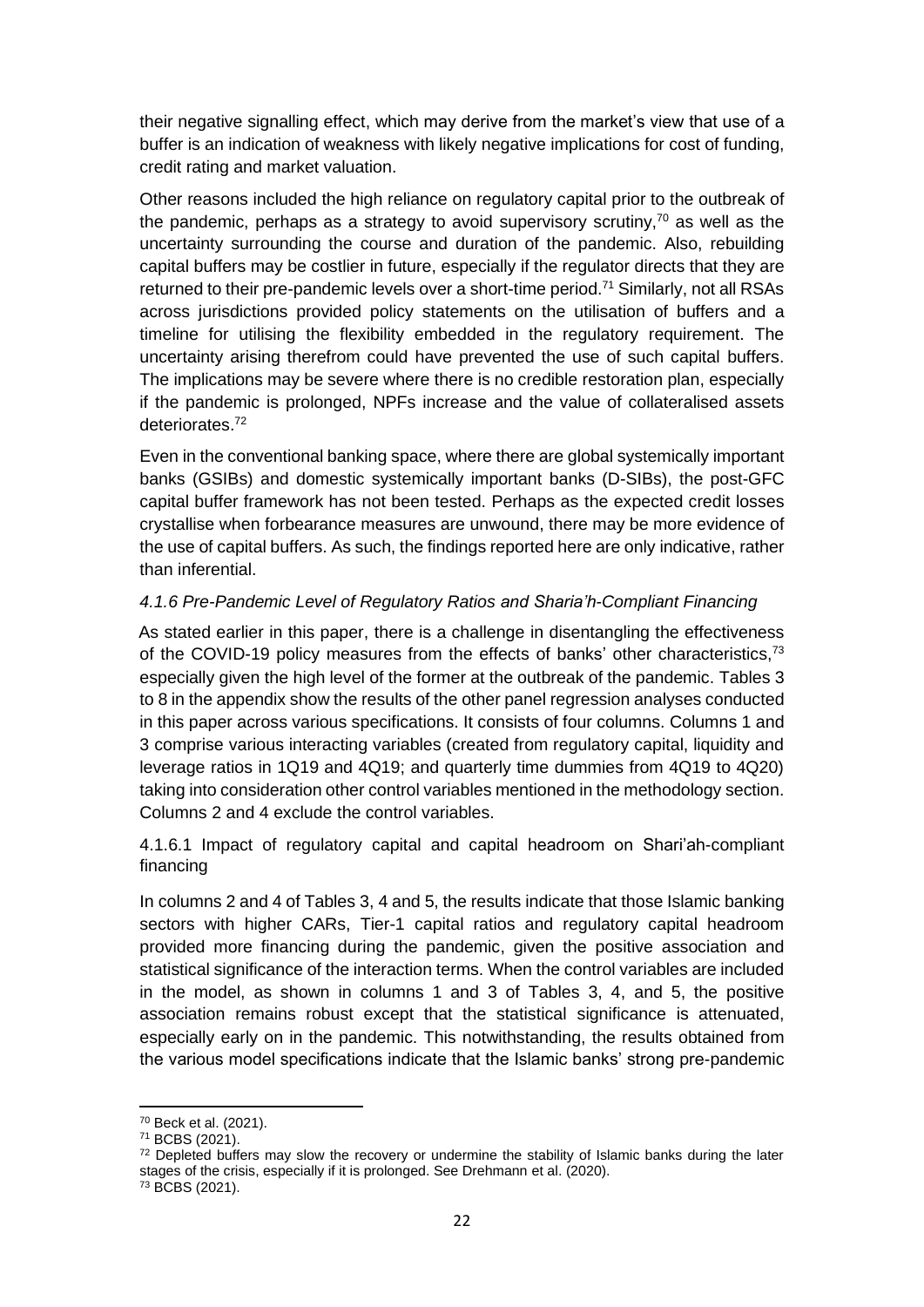capital levels and headroom in excess of the regulatory capital requirements also complemented the various COVID-19 policy measures to ensure that financing facilities are extended to both households and corporates during the pandemic.

#### <span id="page-30-0"></span>4.1.6.2 Impact of leverage ratio on Shari'ah-compliant financing

As observed in columns 2 and 4 of Table 6, for the leverage ratio, the coefficient of the interaction terms increased with time during the pandemic period. However, the statistical significance of the coefficients weakened as control variables are added to the model specifications (columns 1 and 3), especially earlier on during the pandemic. Unlike in the case of the regulatory capital ratio, where the coefficients weakened as the control variables are introduced into the model specifications, those of the leverage ratio remained strong. Notwithstanding the fact that Islamic banking across jurisdictions is less prone to engaging in high-leverage products, due to its focus on the real economy and Sharīʿah restrictions, the positive and significant association of their leverage interaction term indicates no evidence of deleveraging during the pandemic.

#### <span id="page-30-1"></span>4.1.6.3 Impact of liquidity ratios on Shari'ah-compliant financing

Only a few IFSB member jurisdictions that have commenced implementation of Basel III have also been reporting both their LCR and NSFR to the IFSB PSIFIs database. As such, two other indicators are considered in this working paper: the financing-todeposit ratio (FDR) and the liquid assets to short-term liabilities ratio (LASLR).

As indicated in Tables 7 and 8 (columns 2 and 4), there is a statistically significant relationship between the interaction terms of both the FDR and the LASLR, and the Sharīʻah-compliant financing of the Islamic banking sector during the pandemic. The strength of the relationship improved with time and remained statistically significant even when the base quarter is changed from 1Q19 to 4Q19. The model specification remains largely positive and significant pre- and post-COVID-19 pandemic when the FDR is used as the interaction variable with or without the various macrofinancial and macroeconomic control variables used in the analyses. The results obtained from the LASLR model specification also indicate that the statistical significance of the interaction terms weakened in 4Q20 when the control variables are added to the model.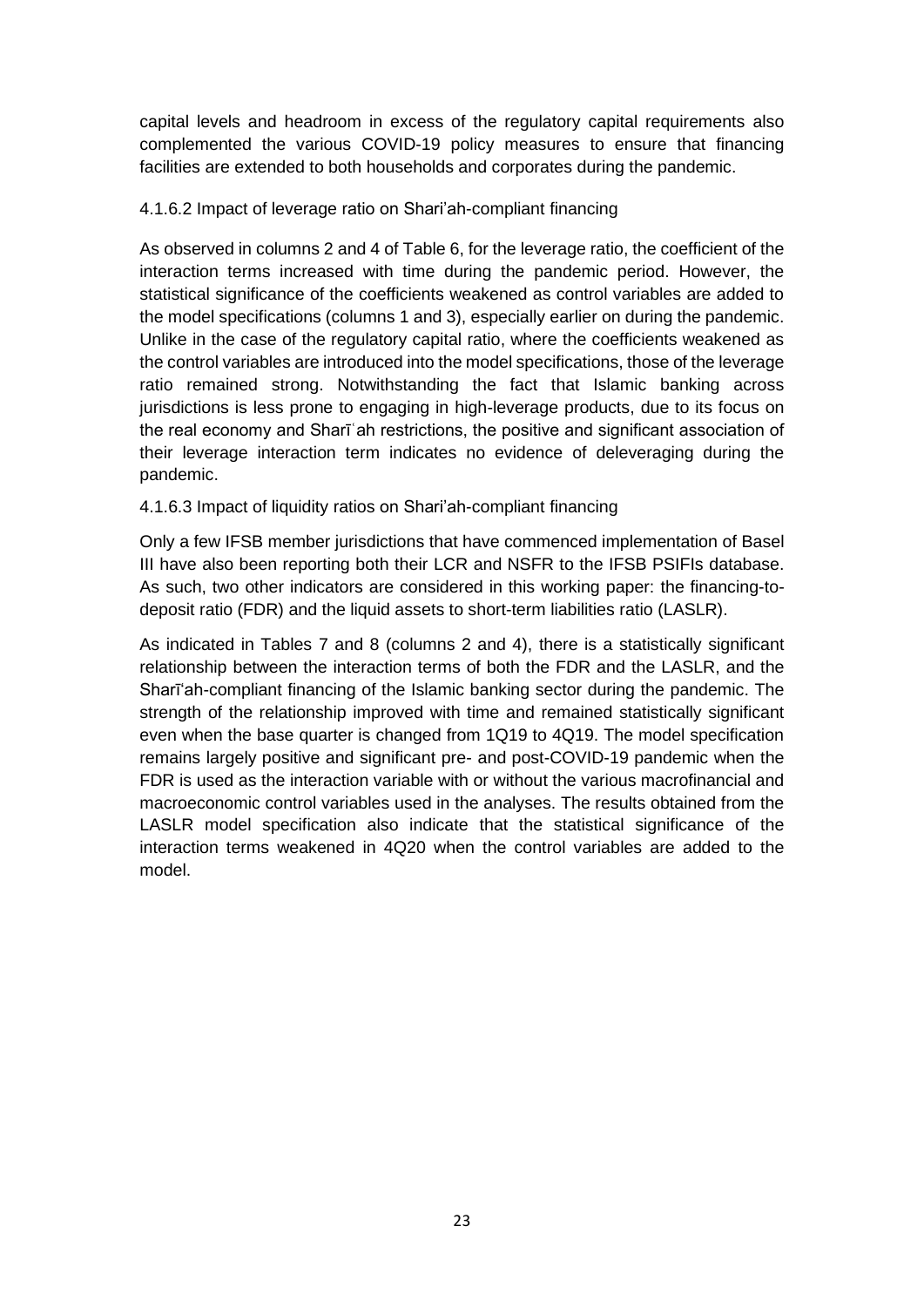### <span id="page-31-0"></span>**SECTION 5: CONCLUSION AND RECOMMENDATIONS**

Islamic banks entered this COVID-19 induced financial crisis relatively better capitalised, more profitable and more liquid than when the GFC occurred just over a decade ago. Nonetheless, the pandemic is the first major test of the resilience of the Islamic banking sector, especially in terms of how well it continues to support the real economy during this challenging time of COVID-19.

This working paper contributes to the extant literature on the effect of the pandemic by conducting empirical analysis to assess the resilience of the Islamic banking segments in some IFSB member jurisdictions during the pandemic. The analysis is based on the use of aggregated data available in the IFSB Prudential and Structural Islamic Financial Indicators (PSIFIs) to assess to what extent Islamic banks support other fiscal and monetary policies by providing financing to both households and corporates. The findings are very indicative, rather than conclusive, given (among other reasons) the fact that the COVID-19 pandemic is still unfolding in terms of the nature and extent of its effect on economies.<sup>74</sup>

In the interim, repayment moratoria have generally proven to be an effective measure in the short term. However, the fact that non-performing financing across jurisdictions remains around a manageable range should be viewed with caution, as it implies a contraction in the cost of risk. Asset quality deterioration, and a likely consequential increase in expected credit losses, have been masked by forbearance measures put in place across jurisdictions. In this regard, once the deferral period is over, Islamic banks are expected to assess the peculiar financial circumstances of both their retail and corporate customers and proactively offer them the best possible credit recovery strategies.

The cuts in both reserve requirement and policy rates have helped to improve liquidity and reduce borrowing costs, respectively. That said, excessive private-sector leverage could result, due to an increase in both households' and corporates' indebtedness – a usual aftermath of monetary easing. In jurisdictions with a pre-pandemic high privatesector debt-to-GDP ratio, such excessive private-sector leverage beyond a certain threshold could create macroeconomic instability based on the well-documented evidence in the extant literature of an inverted-U function relationship between credit boom and economic growth.<sup>75</sup>

Furthermore, continuous policy rate cuts could also amplify zombie lending, in which case non-viable firms have a greater role in an economy than otherwise would have been the case. Such zombification not only can potentially affect economic growth, but may also trigger financial instability in the event that the likely consequential default results in significant losses.<sup>76</sup>

Regulatory capital relief, liquidity provisions and credit guarantees have also generally proven to be effective, in many instances, in providing temporary relief to Islamic banks from liquidity, as well as regulatory capital requirement, pressures. For instance,

<sup>74</sup> A new variant, Omicron, identified in November 2021, has brought about a further wave of the COVID-19 pandemic and necessitated new travel restrictions across countries.

<sup>75</sup> S. G. Cecchetti and E. Kharroubi (2012). *Reassessing the Impact of Finance on Growth*. BIS Working Paper No. 381.<https://www.bis.org/publ/work381.pdf>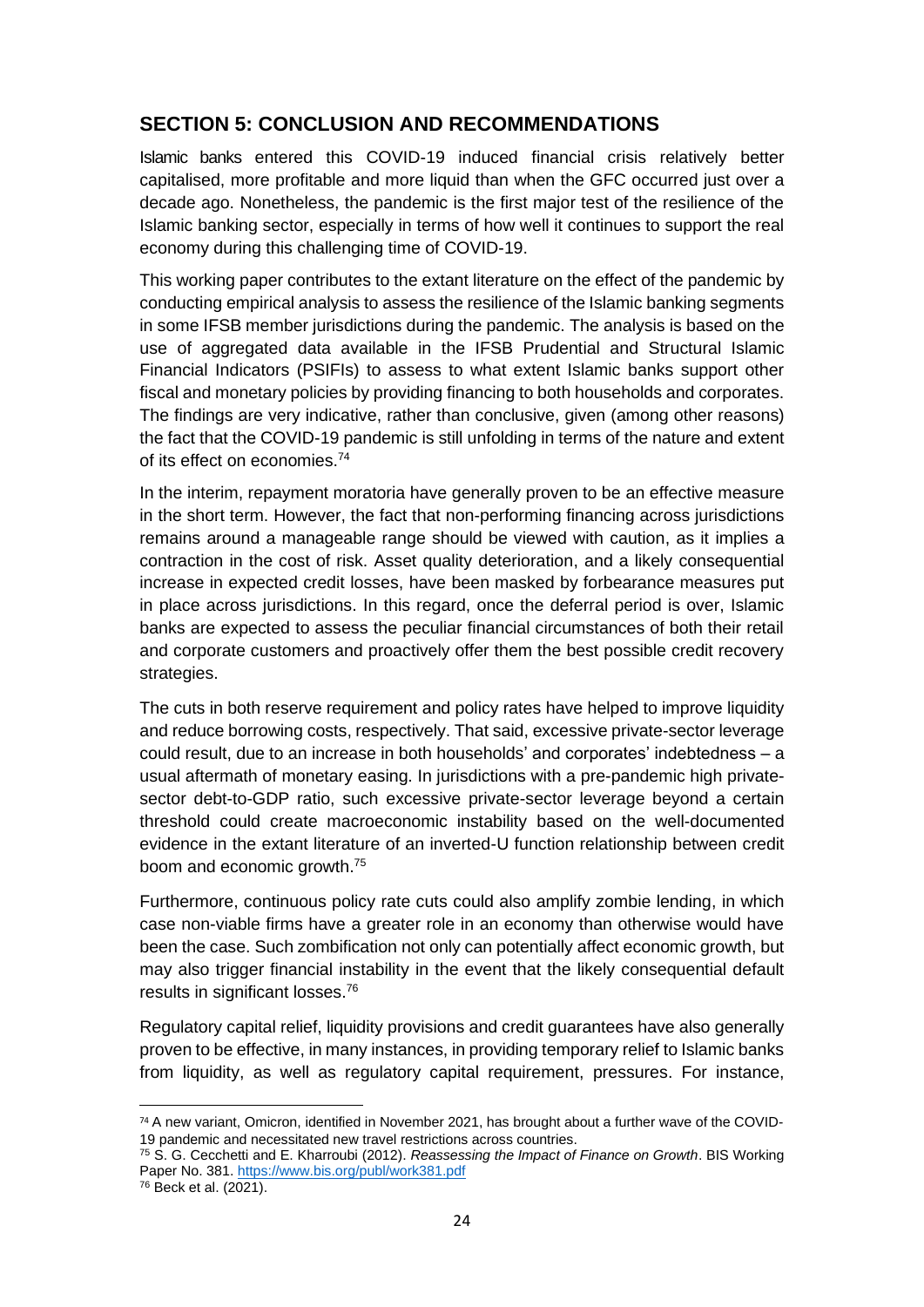dividend restrictions, and reduced risk-weighted assets due to risk shifting to government guarantees, have helped to ensure a rebound in regulatory capital ratios. However, the effectiveness of the capital relief measures can also be contested given the non-use of the excess regulatory buffers by Islamic banks despite that financing having increased seven-fold during the pandemic. This presents interesting issues that need further investigation vis-à-vis the provisions in the related IFSB standards.<sup>77</sup>

Fiscal policy interventions have been found to be positively associated with providing financial breathing space to both households and businesses, and also the needed incentives to Islamic banks to continue to provide Sharīʻah-compliant financing during the pandemic. That said, slower economic recovery or further weakening of macroeconomic conditions could result in the emergence of fiscal vulnerabilities in some countries that have increased their debt levels amid the pandemic and have limited fiscal space to support a slow recovery. This could, in turn, create challenges for the financial stability and resilience of Islamic banks in such jurisdictions.

The extent of fiscal intervention could also create a benign loop between corporates, banks and the sovereign<sup>78</sup> – for example, where the Islamic banks actively participate in sovereign *suku*k – and also provide the requisite platform to support governments' economic recovery initiatives. This could exacerbate Islamic banks' exposure to sovereign risk where both corporate health and banks' funding depend on continuous government support and funding, respectively. Financial instability implications may be amplified, especially if the sovereign reserves experience some form of stress and depletion, or corporate defaults increase due to a prolonged and challenging economic condition.

Generally, a positive statistically significant relationship is observed in the coefficient of the interaction terms of the regulatory ratios and the Sharīʻah-compliant financing provided by Islamic banks during the period. This finding is consistent with a number of extant studies which document that the build-up of regulatory capital and liquidity levels post the GFC helped Islamic banks to continue to support economic activities and to cope with the large drawdowns that occurred during the initial period of the pandemic.<sup>79</sup>

Although Islamic banks, due to Shari'ah restrictions and the focus on the real economy, rarely focus on high-leverage products, they generally maintain comfortable leverage ratios. The leverage ratio interaction term has positive and significant coefficients when regressed on financing provided by Islamic banks during the pandemic. The outcome also improved with time and remained consistent even when different model specifications were tested and the control variables were added to the model.

Other than the short-lived initial volatility experienced in the stock market in March 2020, the strong Islamic banking liquidity position pre-COVID-19 and the various liquidity injections in many jurisdictions have yielded positive outcomes in most cases. The coefficient of the interaction terms of both the FDR and LASLR are positive and

<sup>77</sup> Beck et al. (2021) provides plausible reasons for the limited use or non-utilisation of regulatory buffers.

<sup>78</sup> Isabel Schnabel (2021). [The Sovereign-Bank-Corporate Nexus –](https://www.ecb.europa.eu/press/key/date/2021/html/ecb.sp210128~8f5dc86601.en.html) Virtuous or Vicious? (europa.eu). Speech delivered at the LSE conference on "Financial Cycles, Risk, Macroeconomic Causes and Consequences", 28 January.

 $79$  Abboud et al. (2021).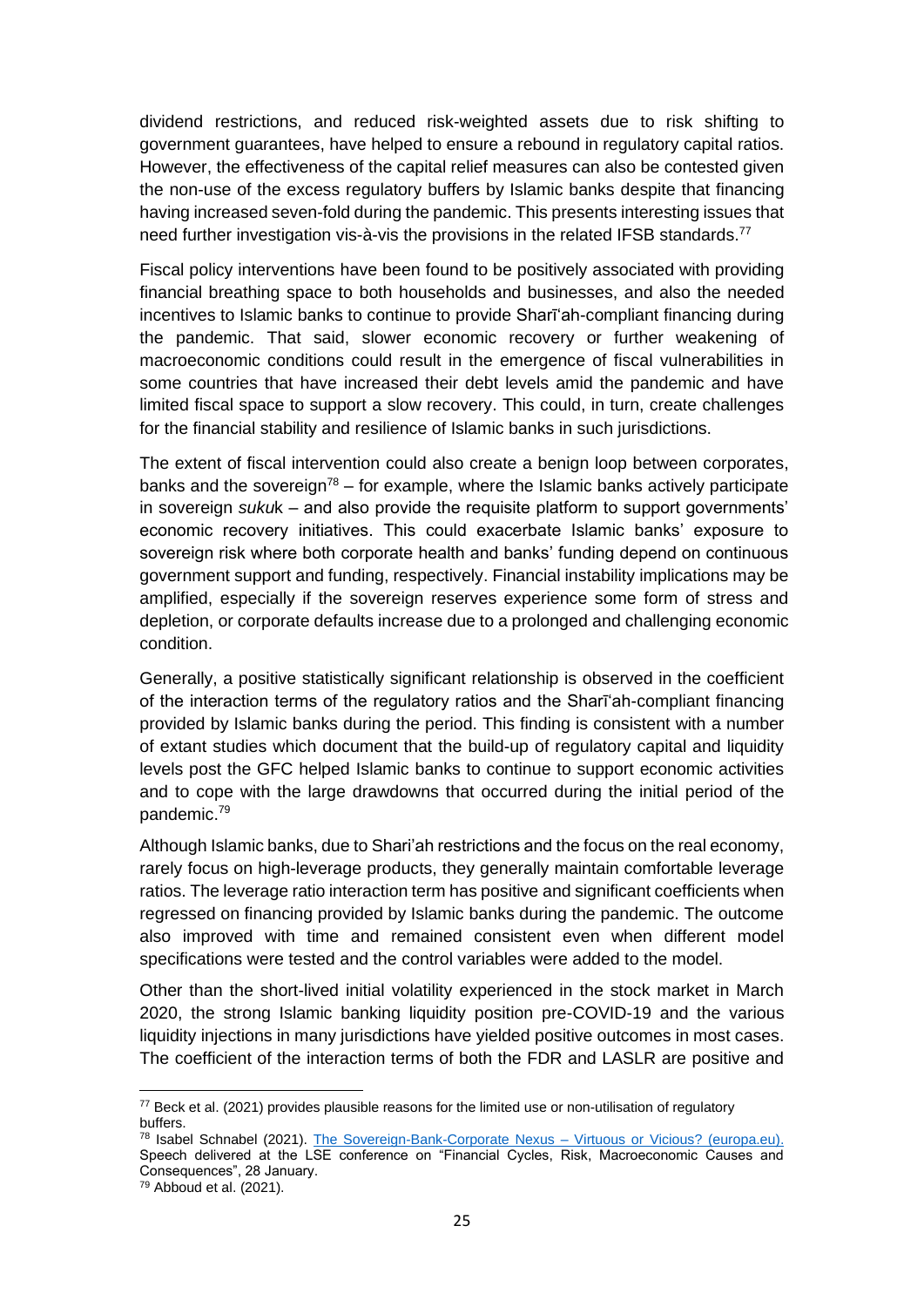statistically significant during the pandemic. Various model specifications did not affect the statistical significance of the FDR interaction variable, but that of the LASLR weakened as more control variables are added to the model.

Overall, it could be argued that Islamic banks have shown resilience by continuing to provide financing to the real economy despite the challenging COVID-19 situation, However, the extent to which the findings support the argument for the resilience of the Islamic banking sector is constrained by one of the methodological limitations in the paper: the fact that the models could not control for changes in financing demand at the institutions level. Moreover, despite introducing country and time effects into the regression models, it is difficult to discount the effects of the various fiscal supports and guarantee programmes, and of the relaxation of the various prudential requirements to prevent procyclicality.

Across most of the jurisdictions covered in this paper, a comprehensive COVID-19 vaccine roll-out programme is ongoing and socioeconomic activities are gradually resuming. Both monetary and fiscal policy supports have either been or will be suspended, amended or extended, depending on jurisdictional peculiarities.<sup>80</sup> What is not clear is to what extent the Islamic banking sector will remain resilient once the policy support measures are completely phased out. The International Monetary Fund has advised that the benefits of the policy support measures should be considered in terms of their potential medium-term risks,<sup>81</sup> especially for financial stability. That said, designing and implementing an exit strategy should reflect consideration of the interaction between and among the various policy measures, as well as achieving a fine balance between ensuring economic recovery and avoiding systemic risks in the financial system.

Based on the indicative outcome of the analysis conducted in this paper, a starting point would be to phase out the borrower relief measures such as repayment moratoria and loans re-classification. While such relief has been effective in granting breathing space to borrowers in terms of repayment pressure, it is not significantly associated with extending Sharīʻah-compliant financing by Islamic banks. Moreover, from a financial stability perspective, its gradual phasing out as currently being practised across jurisdictions would help in terms of unveiling the real effect of the pandemic on asset quality impairment, ensuring commensurate provisioning $82$  and enhancing supervisory monitoring. The consequential balance sheet transparency would also help to strengthen market discipline, especially from the perspective of investors.<sup>83</sup>

Depending on how significant is the increase in credit risk following the suspension of borrower relief measures, the next possible relief measure that could be phased out (based on the analysis in this paper) is the cuts in both policy rates and reserve requirements. This is because, when prolonged, the consequential excessive credit

<sup>80</sup> A high dispersion is reported in terms of economic losses across jurisdictions, thus reflecting the relative intensity of the pandemic and the diversity of policy responses. See P. Rungcharoenkitkul (2021). *[Macroeconomic Effects of Covid-19: A Mid-Term Review](https://www.bis.org/publ/work959.htm)*. BIS Working Papers No. 959.

<sup>81</sup> IMF (2020). *Global Financial Stability Report*, Washington, D.C., October.

<sup>82</sup> This is because the Islamic banks will be able to incorporate forward-looking information into the measurement of their ECL as per IFRS 9.

<sup>83</sup> Beck et al. (2021).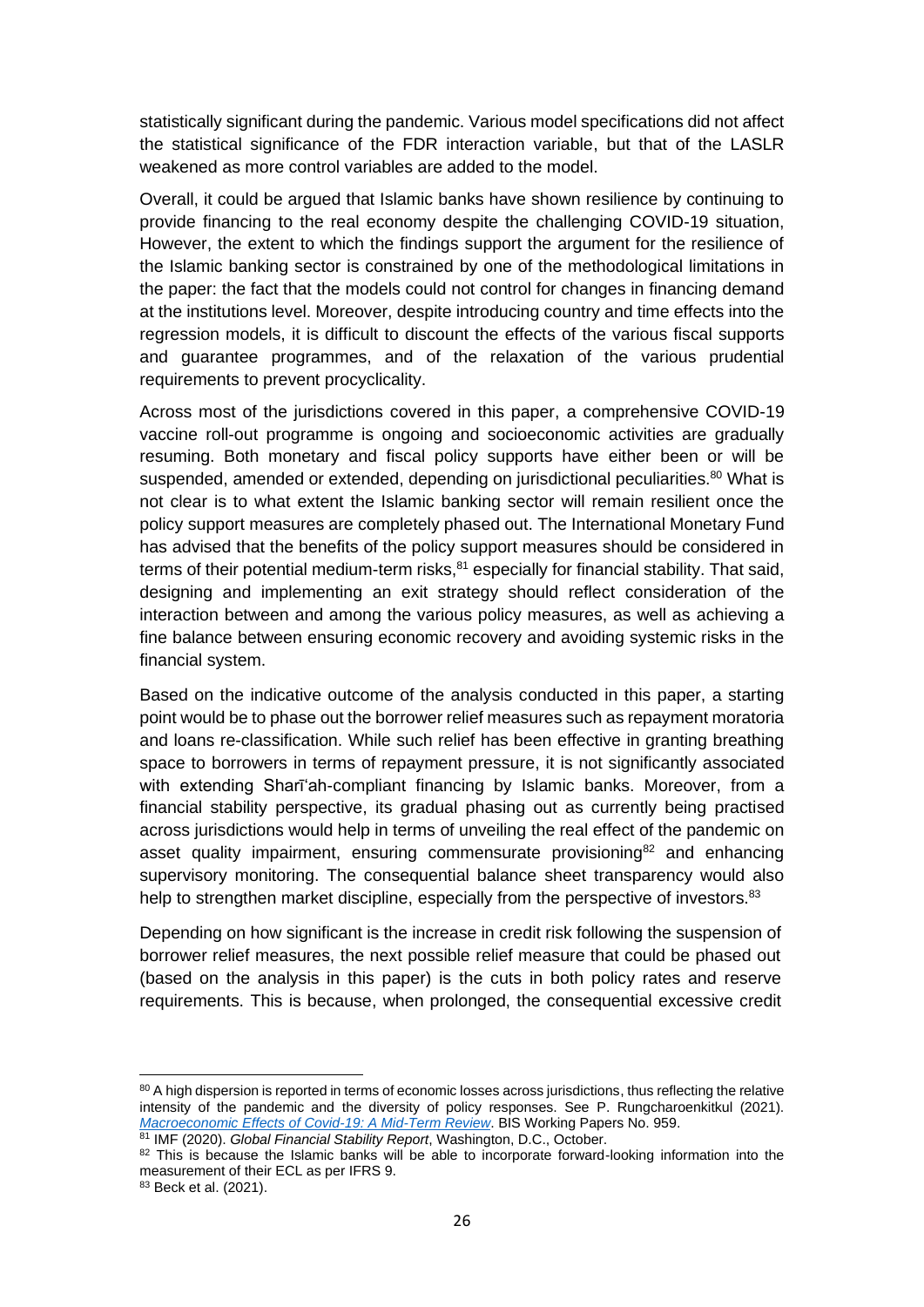growth and reduced financial pressure due to lower borrowing rates can heighten systemic risk and increase susceptibility to the negative effect of zombification.<sup>84</sup>

The next phase of the exit strategy may then focus on the various regulatory capital and liquidity relief measures. This is hinged on the fact that a positive rebound was recorded in both regulatory capital and liquidity ratios after the slight decline recorded in 2Q20. These ratios, which are now around their pre-pandemic levels, are also well above both the IFSB and national thresholds reflected in the increasing, yet underutilised, headroom. However, there is also a need for a jurisdiction-specific, comprehensive and realistic capital restoration plan in the event that NPFs build and the value of collateralised assets deteriorates if the pandemic is prolonged. In such a situation, depleted buffers may slow the recovery or undermine the stability of the Islamic banks during the recovery stages of the crisis.<sup>85</sup>

Depending on the fiscal space in a jurisdiction, related fiscal support should be the last measure to be phased out. The various fiscal measures introduced across jurisdictions at the outbreak of the pandemic have provided significant positive complements to the monetary and prudential policies. Although extending support measures would drain fiscal resources, the cost of an early withdrawal prior to attaining a stable economic situation could be higher. $86$  Such a withdrawal may also trigger financial stability issues in the event that the pandemic persists, the economy weakens, and asset quality deteriorates, thus leading to a loop effect as highlighted earlier in this paper.

<sup>84</sup> R. Banerjee and B. Hofmann (2018). The Rise of Zombie Firms: Causes and Consequences. *Bank for International Settlements Quarterly Review* (September), pp. 67–78.

<sup>85</sup> Drehmann et al. (2020).

<sup>86</sup> FSB (2021). COVID-19 Support Measures: Extending, Amending, and Ending. [https://www.fsb.org/wp](https://www.fsb.org/wp-content/uploads/P060421-2.pdf)[content/uploads/P060421-2.pdf](https://www.fsb.org/wp-content/uploads/P060421-2.pdf)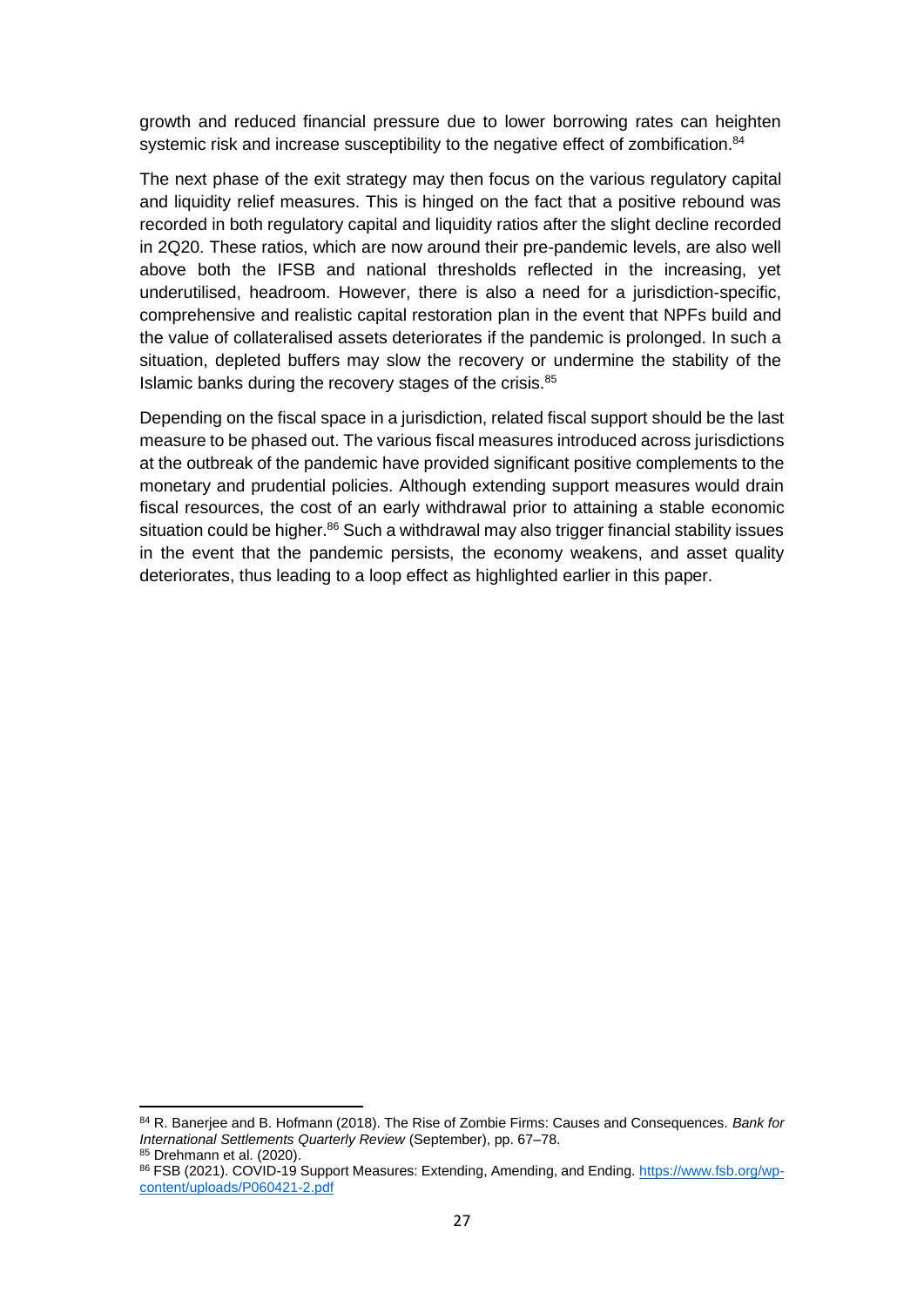### <span id="page-35-0"></span>**APPENDIX**

| <b>Variable</b>                                               | <b>Mean</b> | <b>SD</b> | <b>Min</b> | <b>Max</b>      |
|---------------------------------------------------------------|-------------|-----------|------------|-----------------|
| SCF (USD'<br>000)                                             | 51,424      | 78,307    | 113.32     | 309,09<br>7     |
| FPM (%)                                                       | 2.45        | 4.09      | $-5.00$    | 16.22           |
| <b>PRM (%)</b>                                                | 27.95       | 26.14     | $-39.50$   | 63.49           |
| <b>RRM (%)</b>                                                | 21.76       | 19.23     | 0.00       | 76.36           |
| <b>BRM (%)</b>                                                | 5.86        | 2.25      | 0.00       | 29.97           |
| <b>Total Assets</b><br>USD (bln)                              | 7.60e+004   | 1.09e+005 | 482.       | $4.27e+$<br>005 |
| Return on<br>Assets (ROA)                                     | 0.0133      | 0.00981   | $-0.0101$  | 0.0319          |
| Capital<br>Adequacy<br>Ratio (CAR)                            | 0.174       | 0.0299    | 0.121      | 0.225           |
| Tier 1 Cap                                                    | 0.156       | 0.0388    | 0.0756     | 0.221           |
| Financing-to-<br>Deposit Ratio<br>(FDR)                       | 1.38        | 2.82      | 0.249      | 13.0            |
| Leverage                                                      | 0.0865      | 0.0296    | 0.0408     | 0.135           |
| Cumulative<br>Financing<br>Growth 1Q19                        | 1.10        | 0.129     | 0.890      | 1.44            |
| Cumulative<br>Financing<br>Growth_4Q19                        | 1.02        | 0.0890    | 0.883      | 1.22            |
| Quarterly<br>Financing<br>Growth                              | 1.03        | 0.0503    | 0.934      | 1.15            |
| <b>RWA/Total</b><br>Asset                                     | 2.77        | 8.98      | 0.205      | 37.4            |
| Deposit/Total<br>Asset                                        | 0.791       | 0.285     | 0.0343     | 1.37            |
| Capital<br>Headroom                                           | 0.0935      | 0.0299    | 0.0409     | 0.145           |
| Non-<br>Performing<br>Financing<br>(NPF)                      | 0.0325      | 0.0165    | 0.0133     | 0.0690          |
| <b>Liquid Assets</b><br>to Short Term<br>Liabilities<br>Ratio | 0.668       | 0.387     | 0.179      | 1.49            |
| <b>Real Gross</b><br>Domestic<br>Product                      | 0.00224     | 0.0346    | $-0.115$   | 0.0815          |
| log_Total<br>Asset                                            | 10.0        | 1.91      | 6.18       | 13.0            |

**Table 1: Descriptive Statistics for Equations 1 and 2**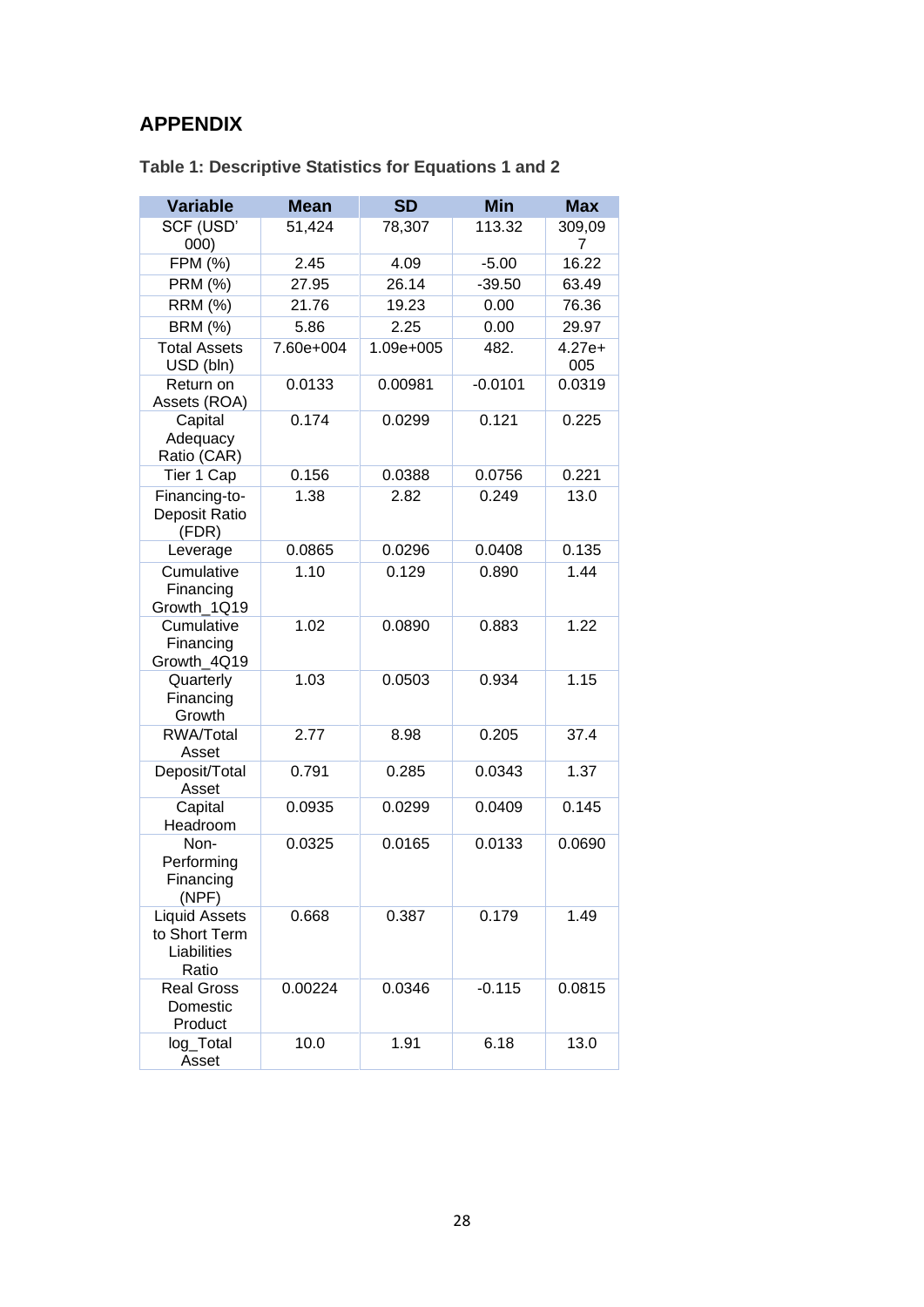| <b>Dependent Variable</b>       | <b>Cumulative Growth of Shari'ah-Compliant Financing</b><br>(Spec. 1) |                |                                        |                |                |  |  |
|---------------------------------|-----------------------------------------------------------------------|----------------|----------------------------------------|----------------|----------------|--|--|
| 2019-Q1                         | (1)                                                                   | (2)            | 2019-Q4                                | (3)            | (4)            |  |  |
| Constant                        | $-4.7404$                                                             | 0.0237         | Constant                               | $-4.6444$      | $-0.0453$      |  |  |
|                                 | $(0.6149)$ ***                                                        | $(0.0120)^*$   |                                        | $(0.9285)***$  | $(0.0132)$ *** |  |  |
| CAR <sub>2019-Q1</sub> *2019-Q4 | 0.0293                                                                | 0.0626         | CAR <sub>2019-Q4</sub> *2019-Q4        | 0.0209         | 0.0500         |  |  |
|                                 | $(0.0159)^*$                                                          | $(0.0155)$ *** |                                        | (0.0138)       | $(0.0124)***$  |  |  |
| CAR <sub>2019-Q1</sub> *2020-Q1 | 0.0385                                                                | 0.0617         | CAR <sub>2019-Q4</sub> *2020-Q1        | 0.0250         | 0.0467         |  |  |
|                                 | $(0.0153)$ **                                                         | $(0.0193)$ *** |                                        | (0.0165)       | $(0.0174)$ *** |  |  |
| CAR <sub>2019-01</sub> *2020-Q2 | 0.0567                                                                | 0.0988         | CAR <sub>2019-04</sub> *2020-Q2        | 0.0475         | 0.0870         |  |  |
|                                 | $(0.0198)$ **                                                         | $(0.0197)$ *** |                                        | $(0.0197)$ **  | $(0.0193)$ *** |  |  |
| CAR <sub>2019-Q1</sub> *2020-Q3 | 0.0589                                                                | 0.1215         | CAR <sub>2019-Q4</sub> *2020-Q3        | 0.0642         | 0.1263         |  |  |
|                                 | $(0.0273)$ **                                                         | $(0.0241)$ *** |                                        | $(0.0253)$ **  | $(0.0222)***$  |  |  |
| CAR <sub>2019-Q1</sub> *2020-Q4 | 0.0611                                                                | 0.1574         | CAR <sub>2019-Q4</sub> *2020-Q4        | 0.0637         | 0.1544         |  |  |
|                                 | $(0.0297)^*$                                                          | $(0.0260)$ *** |                                        | $(0.0254)$ **  | $(0.0247)$ *** |  |  |
| CAR <sub>t-1</sub> *COVIDt      |                                                                       |                |                                        |                |                |  |  |
| $CAR_{t-1}$                     |                                                                       |                |                                        |                |                |  |  |
| <b>Bank Controls</b>            | <b>YES</b>                                                            | <b>NO</b>      | <b>Bank Controls</b>                   | <b>YES</b>     | <b>NO</b>      |  |  |
| Macroeconomic Controls          | <b>YES</b>                                                            | <b>NO</b>      | <b>Macroeconomic Controls</b>          | <b>YES</b>     | <b>NO</b>      |  |  |
| Breusch-Pagan LM Test           | 117.86                                                                | 210.62         | Breusch-Pagan LM Test                  | 16.9615        | 23.0565        |  |  |
|                                 | $(0.0000)$ ***                                                        | $(0.0000)$ *** |                                        | $(0.0000)$ *** | $(0.0000)$ *** |  |  |
| Hausman Test                    | 95.6802                                                               | 23.7403        | Hausman Test                           | 92.37          | 6.5508         |  |  |
|                                 | $(0.0000)$ ***                                                        | $(0.0000)$ *** |                                        | $(0.0000)$ *** | (0.16161)      |  |  |
| F-Test (Model)                  | 32.4065                                                               | 9.7169         | F-Test (Model)                         | 29.0009        | 44.7737        |  |  |
|                                 | $(0.0000)$ ***                                                        | $(0.0000)$ *** |                                        | $(0.0000)$ *** | $(0.0000)$ *** |  |  |
| $R2$ (LSDV for Fixed Effect)    | 0.8674                                                                | 0.7893         | R <sup>2</sup> (LSDV for Fixed Effect) | 0.7963         | N/A            |  |  |
| Hetero $(\chi^2 - \text{stat})$ | 8383.65                                                               | 576.30         | Hetero ( $\chi^2$ – stat)              | 2832.82        | N/A            |  |  |
|                                 | $(0.0000)$ ***                                                        | $(0.0000)$ *** |                                        | $(0.0000)$ *** |                |  |  |
| Serial Correlation              | 8.7990                                                                | 6.4438         | Serial Correlation (t-stat)            | 3.0411         | 10.8382        |  |  |
| $(t-stat)$                      | $(0.0096)$ ***                                                        | $(0.0227)$ **  |                                        | $(0.101)^*$    | $(0.0049)$ *** |  |  |
| Observations                    | 128                                                                   | 128            | Observations                           | 128            | 128            |  |  |

#### **Table 3: Results of Panel Data Analysis – Impact of Total Capital (CAR) on Shari'ah-Compliant Financing**

*Source:* Author's computation based on data from the IFSB PSIFIs.

Figures in parentheses are t-statistics, except for the Breusch-Pagan LM Test, F-Test, Hausman Test, Hetero and Serial Correlation, which are p-values. Where indicated as N/A (not applicable), the null hypothesis of the adequacy of the pooled OLS model could not be rejected due to a high p-value. For the Random Effect model, the Chi-square joint test on named regressors is used in lieu of the F-Test. N/A implies the figure is not available in either the OLS or Random Effect model. Statistical significance: \*<0.10, \*\*<0.05, and \*\*\*<0.01.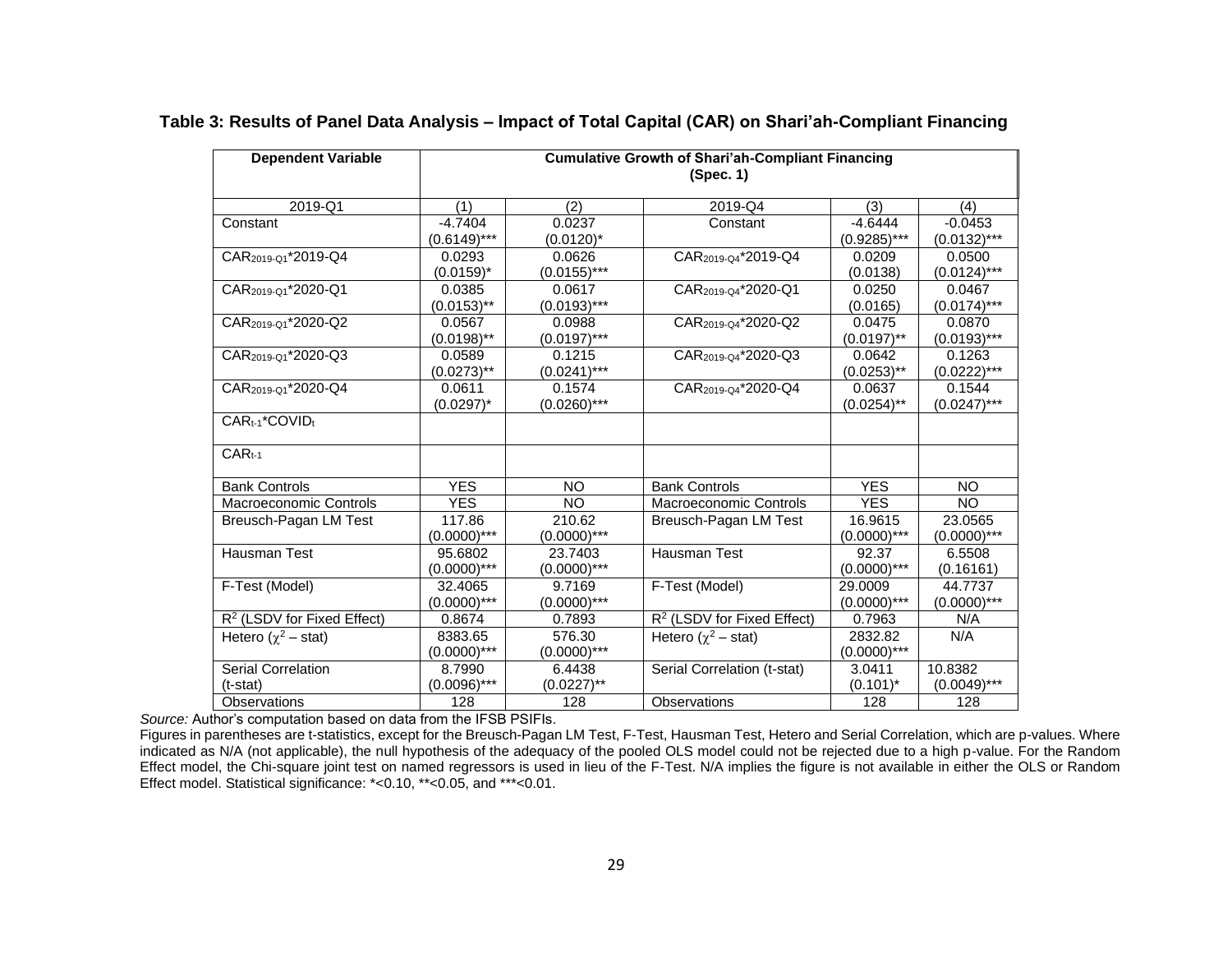| <b>Dependent Variable</b>              | <b>Cumulative Growth of Shari'ah-Compliant Financing</b> |                |                                        |                |                |  |
|----------------------------------------|----------------------------------------------------------|----------------|----------------------------------------|----------------|----------------|--|
|                                        |                                                          |                | (Spec. 1)                              |                |                |  |
| 2019-Q1                                | (1)                                                      | (2)            | 2019-Q4                                | (3)            | (4)            |  |
| Constant                               | $-4.7304$                                                | 0.0244         | Constant                               | $-4.8834$      | $-0.0428$      |  |
|                                        | $(0.6149)$ ***                                           | $(0.0110)^*$   |                                        | $(0.9082)$ *** | $(0.0133)***$  |  |
| T1_C <sub>2019-Q1</sub> *2019-Q4       | 0.0295                                                   | 0.0631         | T1_C <sub>2019-Q4</sub> *2019-Q4       | 0.0178         | 0.0475         |  |
|                                        | $(0.0153)^{*}$                                           | $(0.0153)***$  |                                        | (0.0133)       | $(0.0121)***$  |  |
| T1_C 2019-Q1*2020-Q1                   | 0.0351                                                   | 0.0575         | T1_C 2019-Q4*2020-Q1                   | 0.0179         | 0.0427         |  |
|                                        | $(0.0118)$ ***                                           | $(0.0167)$ *** |                                        | (0.0117)       | $(0.0140)$ *** |  |
| T1_C 2019-Q1*2020-Q2                   | 0.0525                                                   | 0.0936         | T1_C 2019-Q4*2020-Q2                   | 0.0359         | 0.0771         |  |
|                                        | $(0.0158)***$                                            | $(0.0174)$ *** |                                        | $(0.0139)$ **  | $(0.0162)***$  |  |
| T1_C 2019-Q1*2020-Q3                   | 0.0583                                                   | 0.1216         | T1_C 2019-Q4*2020-Q3                   | 0.0522         | 0.1116         |  |
|                                        | $(0.0245)$ **                                            | $(0.0227)$ *** |                                        | $(0.0196)$ **  | $(0.0210)$ *** |  |
| T1 C 2019-Q1*2020-Q4                   | 0.0606                                                   | 0.1572         | T1_C 2019-Q4*2020-Q4                   | 0.0494         | 0.1395         |  |
|                                        | $(0.0260)^{A*}$                                          | $(0.0256)$ *** |                                        | $(0.0215)$ **  | $(0.0260)$ *** |  |
| $T1_C_{t-1}$ *COVID <sub>t</sub>       |                                                          |                |                                        |                |                |  |
| $T1 \, C_{t-1}$                        |                                                          |                |                                        |                |                |  |
| <b>Bank Controls</b>                   | <b>YES</b>                                               | <b>NO</b>      | <b>Bank Controls</b>                   | <b>YES</b>     | NO.            |  |
| <b>Macroeconomic Controls</b>          | <b>YES</b>                                               | <b>NO</b>      | Macroeconomic Controls                 | <b>YES</b>     | <b>NO</b>      |  |
| Breusch-Pagan LM Test                  | 116.271                                                  | 206.944        | Breusch-Pagan LM Test                  | 6.7638         | 10.2958        |  |
|                                        | $(0.0000)$ ***                                           | $(0.0000)$ *** |                                        | $(0.0093)$ *** | $(0.0013)$ *** |  |
| Hausman Test                           | 82.6132                                                  | 14.9291        | Hausman Test                           | 101.831        | 3.5779         |  |
|                                        | $(0.0000)$ ***                                           | $(0.0106)$ *** |                                        | $(0.0000)$ *** | (0.4661)       |  |
| F-Test (Model)                         | 36.3943                                                  | 10.0636        | F-Test (Model)                         | 29.0009        | 35.175         |  |
|                                        | $(0.0000)$ ***                                           | $(0.0000)$ *** |                                        | $(0.0000)$ *** | $(0.0000)$ *** |  |
| R <sup>2</sup> (LSDV for Fixed Effect) | 0.8680                                                   | 0.7893         | R <sup>2</sup> (LSDV for Fixed Effect) | 0.7963         | N/A            |  |
| Hetero $(\chi^2 - \text{stat})$        | 5993.02                                                  | 695.143        | Hetero $(\chi^2$ – stat)               | 2032.41        | N/A            |  |
|                                        | $(0.0000)$ ***                                           | $(0.0000)$ *** |                                        | $(0.0000)$ *** |                |  |
| Serial Correlation                     | 8.4489                                                   | 6.5104         | Serial Correlation (t-stat)            | 2.5187         | 10.8885        |  |
| $(t-stat)$                             | $(0.0108)$ ***                                           | $(0.0221)$ **  |                                        | (0.1333)       | $(0.0049)$ *** |  |
| Observations                           | 128                                                      | 128            | Observations                           | 128            | 128            |  |

#### **Table 4: Results of Panel Data Analysis – Impact of Tier-1 Capital Ratio on Shari'ah-Compliant Financing**

*Source:* Author's computation based on data from the IFSB PSIFIs.

Figures in parentheses are t-statistics, except for the Breusch-Pagan LM Test, F-Test, Hausman Test, Hetero and Serial Correlation, which are p-values. Where indicated as N/A (not applicable), the null hypothesis of the adequacy of the pooled OLS model could not be rejected due to a high p-value. For the Random Effect model, the Chi-square joint test on named regressors is used in lieu of the F-Test. N/A implies the figure is not available in either the OLS or Random Effect model. Statistical significance: \*<0.10, \*\*<0.05, and \*\*\*<0.01.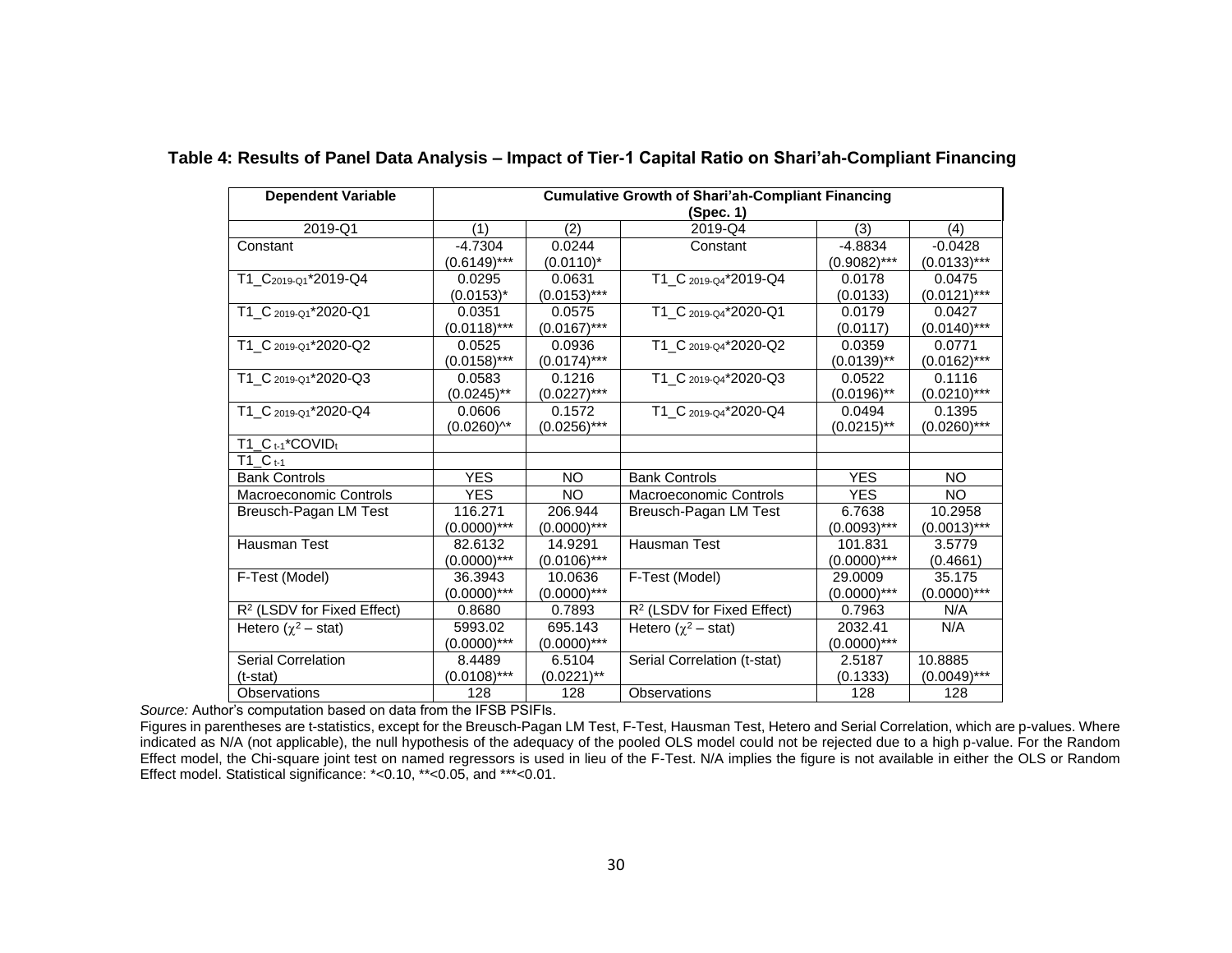| <b>Dependent Variable</b>              | <b>Cumulative Growth of Shari'ah-Compliant Financing</b> |                |                                        |                |                |  |
|----------------------------------------|----------------------------------------------------------|----------------|----------------------------------------|----------------|----------------|--|
|                                        | (Spec. 1)                                                |                |                                        |                |                |  |
| 2019-Q1                                | (1)                                                      | (2)            | 2019-Q4                                | (3)            | (4)            |  |
| Constant                               | $-5.1293$                                                | 0.0290         | Constant                               | $-5.0336$      | $-0.0388$      |  |
|                                        | $(0.8938)$ ***                                           | $(0.0134)$ **  |                                        | $(0.8604)$ *** | $(0.0128)$ *** |  |
| CHDRM <sub>2019-01</sub> *2019-Q4      | 0.0246                                                   | 0.0545         | CHDRM 2019-04*2019-Q4                  | 0.0167         | 0.0435         |  |
|                                        | (0.0159)                                                 | $(0.0154)$ *** |                                        | (0.0128)       | $(0.0116)$ *** |  |
| CHDRM 2019-01*2020-Q1                  | 0.0280                                                   | 0.0518         | CHDRM 2019-04*2020-Q1                  | 0.0173         | 0.0406         |  |
|                                        | $(0.0144)^*$                                             | $(0.0188)$ **  |                                        | (0.0130)       | $(0.0152)***$  |  |
| CHDRM 2019-01*2020-Q2                  | 0.0436                                                   | 0.0870         | CHDRM 2019-Q4*2020-Q2                  | 0.0359         | 0.0757         |  |
|                                        | $(0.0200)$ **                                            | $(0.0215)$ *** |                                        | $(0.0159)$ **  | $(0.0170)$ *** |  |
| CHDRM 2019-01*2020-Q3                  | 0.0422                                                   | 0.1056         | CHDRM 2019-04*2020-Q3                  | 0.0465         | 0.1071         |  |
|                                        | (0.0272)                                                 | $(0.0265)$ *** |                                        | $(0.0215)$ **  | $(0.0216)$ *** |  |
| CHDRM 2019-01*2020-Q4                  | 0.0441                                                   | 0.1433         | CHDRM 2019-04*2020-Q4                  | 0.0461         | 0.1296         |  |
|                                        | (0.0313)                                                 | $(0.0280)$ *** |                                        | $(0.0191)$ **  | $(0.0263)***$  |  |
| CHDRM t-1*COVIDt                       |                                                          |                |                                        |                |                |  |
| $CHDRMt-1$                             |                                                          |                |                                        |                |                |  |
| <b>Bank Controls</b>                   | <b>YES</b>                                               | <b>NO</b>      | <b>Bank Controls</b>                   | <b>YES</b>     | <b>NO</b>      |  |
| Macroeconomic Controls                 | <b>YES</b>                                               | <b>NO</b>      | Macroeconomic Controls                 | <b>YES</b>     | <b>NO</b>      |  |
| Breusch-Pagan LM Test                  | 107.406                                                  | 195.459        | Breusch-Pagan LM Test                  | 7.0687         | 10.6658        |  |
|                                        | $(0.0000)$ ***                                           | $(0.0000)$ *** |                                        | $(0.0078)$ *** | $(0.0011)$ *** |  |
| Hausman Test                           | 122.133                                                  | 37.0466        | Hausman Test                           | 117.02         | 4.7301         |  |
|                                        | $(0.0000)$ ***                                           | $(0.0106)$ *** |                                        | $(0.0000)$ *** | (0.3161)       |  |
| F-Test (Model)                         | 45.4029                                                  | 7.8093         | F-Test (Model)                         | 26.2154        | 34.282         |  |
|                                        | $(0.0000)$ ***                                           | $(0.0009)$ *** |                                        | $(0.0000)$ *** | $(0.0000)$ *** |  |
| R <sup>2</sup> (LSDV for Fixed Effect) | 0.8621                                                   | 0.7627         | R <sup>2</sup> (LSDV for Fixed Effect) | 0.7892         | N/A            |  |
| Hetero $(\chi^2$ – stat)               | 21459.05                                                 | 988.207        | Hetero ( $\chi^2$ – stat)              | 2224.61        | N/A            |  |
|                                        | $(0.0000)$ ***                                           | $(0.0000)$ *** |                                        | $(0.0000)$ *** |                |  |
| Serial Correlation                     | 9.4144                                                   | 7.6926         | Serial Correlation (t-stat)            | 2.9938         | 12.5334        |  |
| $(t-stat)$                             | $(0.0078)$ ***                                           | $(0.0142)$ **  |                                        | $(0.1041)^*$   | $(0.0030)$ *** |  |
| Observations                           | 128                                                      | 128            | Observations                           | 128            | 128            |  |

#### **Table 5: Results of Panel Data Analysis – Impact of Capital Adequacy Ratio Headroom on Shari'ah-Compliant Financing**

*Source:* Author's computation based on data from the IFSB PSIFIs.

Figures in parentheses are t-statistics, except for the Breusch-Pagan LM Test, F-Test, Hausman Test, Hetero and Serial Correlation, which are p-values. Where indicated as N/A (not applicable), the null hypothesis of the adequacy of the pooled OLS model could not be rejected due to a high p-value. For the Random Effect model, the Chi-square joint test on named regressors is used in lieu of the F-Test. N/A implies the figure is not available in either the OLS or Random Effect model. Statistical significance: \*<0.10, \*\*<0.05, and \*\*\*<0.01.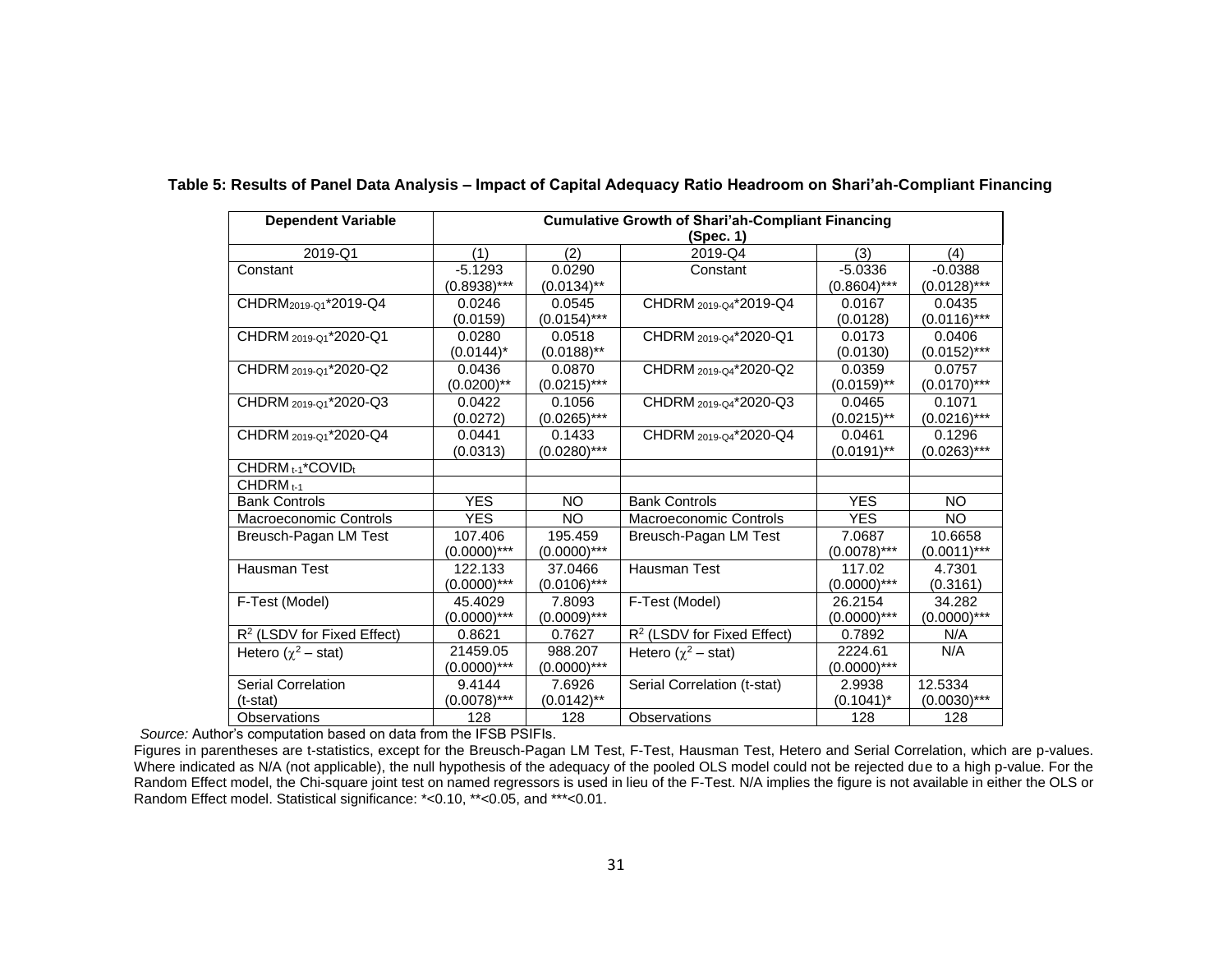| <b>Dependent Variable</b>              | <b>Cumulative Growth of Shari'ah-Compliant Financing</b> |                |                                        |                |                |  |
|----------------------------------------|----------------------------------------------------------|----------------|----------------------------------------|----------------|----------------|--|
|                                        | (Spec. 1)                                                |                |                                        |                |                |  |
| 2019-Q1                                | (1)                                                      | (2)            | 2019-Q4                                | (3)            | (4)            |  |
| Constant                               | $-4.7395$                                                | 0.0246         | Constant                               | $-4.8914$      | $-0.0428$      |  |
|                                        | $(0.9957)$ ***                                           | $(0.0104**$    |                                        | $(1.0184)$ *** | $(0.0133)***$  |  |
| LEV <sub>2019-Q1</sub> *2019-Q4        | 0.0299                                                   | 0.0645         | LEV 2019-Q4*2019-Q4                    | 0.0175         | 0.0475         |  |
|                                        | $(0.0154)^*$                                             | $(0.0139)***$  |                                        | (0.0141)       | $(0.0121)$ *** |  |
| LEV <sub>2019-01</sub> *2020-Q1        | 0.0392                                                   | 0.0609         | LEV 2019-04*2020-Q1                    | 0.0199         | 0.0427         |  |
|                                        | $(0.0124)$ ***                                           | $(0.0169)$ *** |                                        | (0.0158)       | $(0.0140)$ *** |  |
| LEV 2019-Q1*2020-Q2                    | 0.0586                                                   | 0.0998         | LEV 2019-Q4*2020-Q2                    | 0.0406         | 0.0771         |  |
|                                        | $(0.0153)***$                                            | $(0.0174)$ *** |                                        | $(0.0187)$ **  | $(0.0162)$ *** |  |
| LEV 2019-Q1*2020-Q3                    | 0.0675                                                   | 0.1323         | LEV 2019-Q4*2020-Q3                    | 0.0619         | 0.1116         |  |
|                                        | $(0.0237)$ **                                            | $(0.0234)***$  |                                        | $(0.0236)$ **  | $(0.0210)$ *** |  |
| LEV 2019-01*2020-Q4                    | 0.0682                                                   | 0.1654         | LEV 2019-04*2020-Q4                    | 0.0562         | 0.1395         |  |
|                                        | $(0.0245)$ **                                            | $(0.0269)$ *** |                                        | $(0.0276)^*$   | $(0.0260)$ *** |  |
| LEV <sub>t-1</sub> *COVIDt             |                                                          |                |                                        |                |                |  |
| $LEV_{t-1}$                            |                                                          |                |                                        |                |                |  |
| <b>Bank Controls</b>                   | <b>YES</b>                                               | NO.            | <b>Bank Controls</b>                   | <b>YES</b>     | NO.            |  |
| Macroeconomic controls                 | <b>YES</b>                                               | <b>NO</b>      | <b>Macroeconomic Controls</b>          | <b>YES</b>     | <b>NO</b>      |  |
| Breusch-Pagan LM Test                  | 118.506                                                  | 203.615        | Breusch-Pagan LM Test                  | 22.4712        | 31.6958        |  |
|                                        | (0.0000)***                                              | $(0.0000)$ *** |                                        | $(0.0093)***$  | $(0.0000)$ *** |  |
| <b>Hausman Test</b>                    | 117.423                                                  | 29.4577        | Hausman Test                           | 100.616        | 2.7730         |  |
|                                        | $(0.0000)$ ***                                           | $(0.0106)$ *** |                                        | $(0.0000)$ *** | (0.5965)       |  |
| F-Test (Model)                         | 43.9937                                                  | 10.7592        | F-Test (Model)                         | 33.521         | 42.523         |  |
|                                        | $(0.0000)$ ***                                           | $(0.0000)$ *** |                                        | $(0.0000)$ *** | $(0.0000)$ *** |  |
| R <sup>2</sup> (LSDV for Fixed Effect) | 0.8718                                                   | 0.7859         | R <sup>2</sup> (LSDV for Fixed Effect) | 0.7892         | N/A            |  |
| Hetero $(\gamma^2 - \text{stat})$      | 2221.5                                                   | 457.14         | Hetero $(\gamma^2$ – stat)             | 2691.36        | N/A            |  |
|                                        | $(0.0000)$ ***                                           | $(0.0000)$ *** |                                        | $(0.0000)$ *** |                |  |
| <b>Serial Correlation</b>              | 8.1644                                                   | 5.7270         | Serial Correlation (t-stat)            | 2.9105         | 9.4813         |  |
| (t-stat)                               | $(0.0120)$ ***                                           | $(0.0302)$ **  |                                        | (0.1086)       | $(0.0076)$ *** |  |
| <b>Observations</b>                    | 128                                                      | 128            | Observations                           | 128            | 128            |  |

#### **Table 6: Results of Panel Data Analysis – Impact of Leverage Ratio on Shari'ah-Compliant Financing**

*Source:* Author's computation based on data from the IFSB PSIFIs.

Figures in parentheses are t-statistics, except for the Breusch-Pagan LM Test, F-Test, Hausman Test, Hetero and Serial Correlation, which are p-values. Where indicated as N/A (not applicable), the null hypothesis of the adequacy of the pooled OLS model could not be rejected due to a high p-value. For the Random Effect model, the Chi-square joint test on named regressors is used in lieu of the F-Test. N/A implies the figure is not available in either the OLS or Random Effect model. Statistical significance: \*<0.10, \*\*<0.05, and \*\*\*<0.01.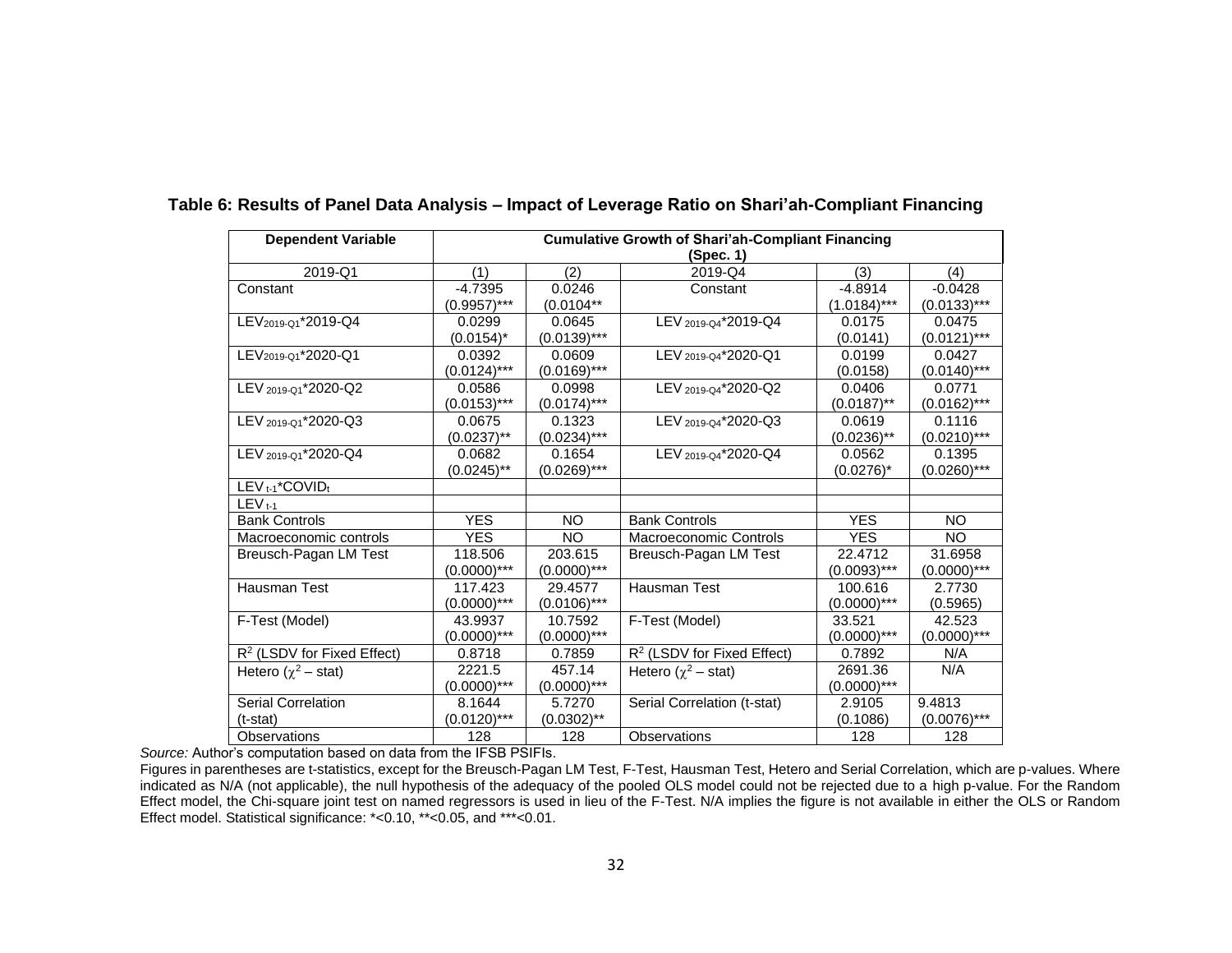| <b>Dependent Variable</b>       | <b>Cumulative Growth of Shari'ah-Compliant Financing</b> |                |                              |                |                |  |  |
|---------------------------------|----------------------------------------------------------|----------------|------------------------------|----------------|----------------|--|--|
|                                 | (Spec. 1)                                                |                |                              |                |                |  |  |
| 2019-Q1                         | (1)                                                      | (2)            | 2019-Q4                      | (3)            | (4)            |  |  |
| Constant                        | $-4.3662$                                                | 0.0209         | Constant                     | 0.0014         | $-0.0428$      |  |  |
|                                 | $(0.9536)$ ***                                           | $(0.0126)^*$   |                              | (0.0401)       | $(0.0133)***$  |  |  |
| FDR <sub>2019-01</sub> *2019-Q4 | 0.0395                                                   | 0.0721         | FDR 2019-04*2019-Q4          | 0.0144         | 0.0475         |  |  |
|                                 | $(0.0153)$ **                                            | $(0.0156)$ *** |                              | (0.0140)       | $(0.0121)$ *** |  |  |
| FDR <sub>2019-Q1</sub> *2020-Q1 | 0.0511                                                   | 0.0670         | FDR 2019-Q4*2020-Q1          | 0.0026         | 0.0427         |  |  |
|                                 | $(0.0160)$ ***                                           | $(0.0192)***$  |                              | $(0.0003)$ *** | $(0.0140)$ *** |  |  |
| FDR 2019-01*2020-Q2             | 0.0721                                                   | 0.1084         | FDR 2019-04*2020-Q2          | 0.0028         | 0.0771         |  |  |
|                                 | $(0.0186)$ ***                                           | $(0.0172)***$  |                              | $(0.0004)$ *** | $(0.0162)***$  |  |  |
| FDR 2019-Q1*2020-Q3             | 0.0796                                                   | 0.1361         | FDR 2019-04*2020-Q3          | 0.0032         | 0.1116         |  |  |
|                                 | $(0.0249)$ ***                                           | $(0.0203)$ *** |                              | $(0.0005)$ *** | $(0.0210)$ *** |  |  |
| FDR 2019-01*2020-Q4             | 0.0831                                                   | 0.1670         | FDR 2019-04*2020-Q4          | 0.0038         | 0.1395         |  |  |
|                                 | $(0.0272)***$                                            | $(0.0234)***$  |                              | $(0.0006)$ *** | $(0.0260)$ *** |  |  |
| FDR t-1*COVIDt                  |                                                          |                |                              |                |                |  |  |
| $FDR_{t-1}$                     |                                                          |                |                              |                |                |  |  |
| <b>Bank Controls</b>            | <b>YES</b>                                               | <b>NO</b>      | <b>Bank Controls</b>         | <b>YES</b>     | NO.            |  |  |
| Macroeconomic Controls          | <b>YES</b>                                               | <b>NO</b>      | Macroeconomic Controls       | <b>YES</b>     | <b>NO</b>      |  |  |
| Breusch-Pagan LM Test           | 117.939                                                  | 200.675        | Breusch-Pagan LM Test        | 0.2897         | 0.1066         |  |  |
|                                 | $(0.0000)$ ***                                           | $(0.0000)$ *** |                              | (0.5904)       | (0.7441)       |  |  |
| Hausman Test                    | 74.9486                                                  | 6.1338         | Hausman Test                 | N/A            | N/A            |  |  |
|                                 | $(0.0000)$ ***                                           | (0.2934)       |                              |                |                |  |  |
| F-Test (Model)                  | 41.517                                                   | 10.0636        | F-Test (Model)               | 193.9854       | 566.2870       |  |  |
|                                 | $(0.0000)$ ***                                           | $(0.0000)$ *** |                              | $(0.0000)$ *** | $(0.0000)$ *** |  |  |
| $R2$ (LSDV for Fixed Effect)    | 0.8798                                                   | N/A            | $R2$ (LSDV for Fixed Effect) | 0.2294         | 0.1200         |  |  |
| Hetero $(\chi^2 - \text{stat})$ | 2264.59                                                  | N/A            | Hetero $(\chi^2$ – stat)     | 231.778        | 177.015        |  |  |
|                                 | $(0.0000)$ ***                                           |                |                              | $(0.0000)$ *** | $(0.0000)$ *** |  |  |
| <b>Serial Correlation</b>       | 8.4187                                                   | 6.0356         | Serial Correlation (t-stat)  | 8.0852         | 8.7388         |  |  |
| $(t-stat)$                      | $(0.0110)***$                                            | $(0.0267)$ **  |                              | $(0.0000)$ *** | $(0.0049)$ *** |  |  |
| Observations                    | 128                                                      | 128            | <b>Observations</b>          | 128            | 128            |  |  |

#### **Table 7: Results of Panel Data Analysis – Impact of Financing-to-Deposit Ratio (FDR) on Shari'ah-Compliant Financing**

*Source:* Author's computation based on data from the IFSB PSIFIs.

Figures in parentheses are t-statistics, except for the Breusch-Pagan LM Test, F-Test, Hausman Test, Hetero and Serial Correlation, which are p-values. Where indicated as N/A (not applicable), the null hypothesis of the adequacy of the pooled OLS model could not be rejected due to a high p-value. For the Random Effect model, the Chi-square joint test on named regressors is used in lieu of the F-Test. N/A implies the figure is not available in either the OLS or Random Effect model. Statistical significance: \*<.10, \*\*<0.05, and \*\*\*<0.01.